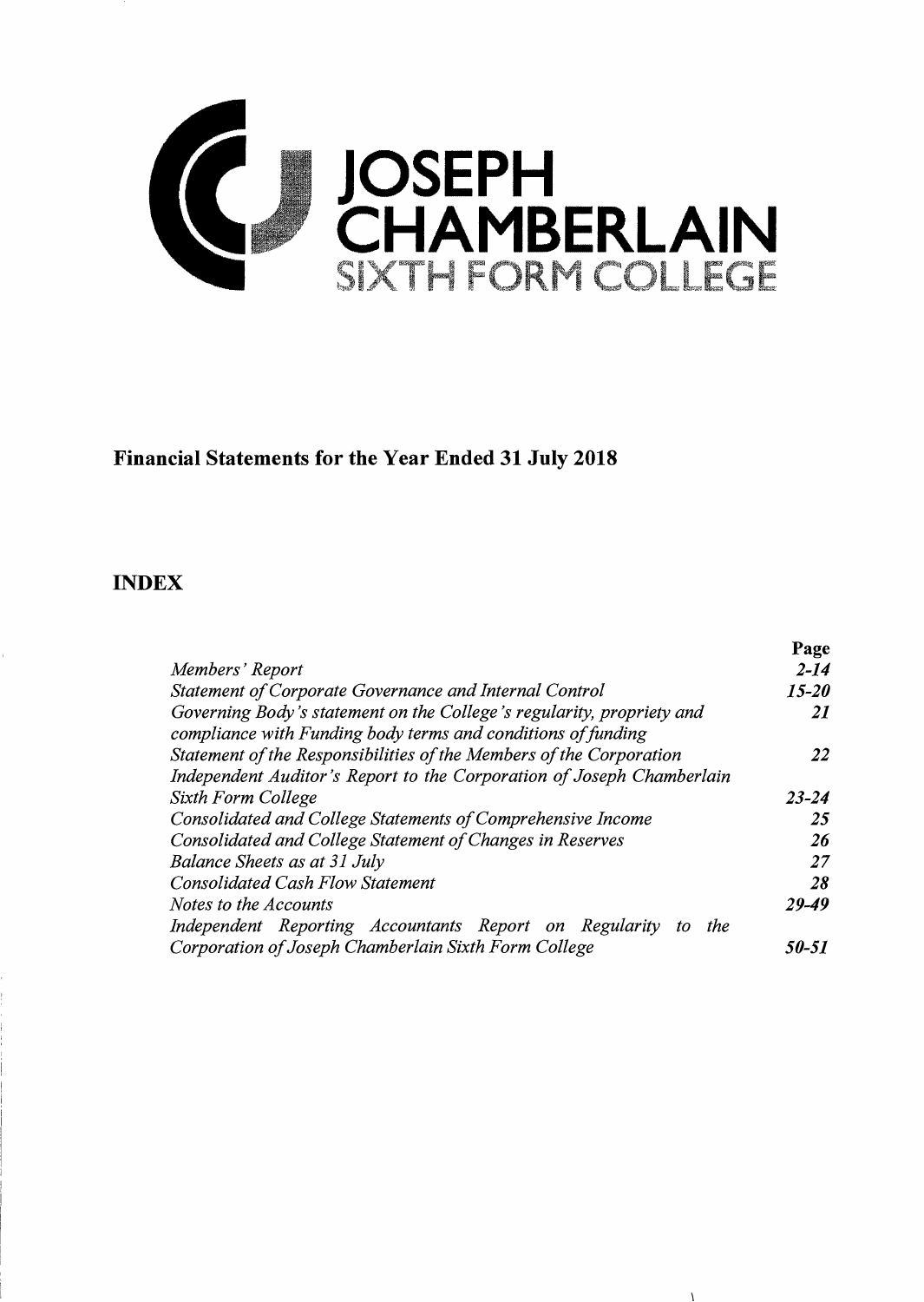### Financial Statements for the Year ended 31 July 2018

### Members Report

### NATURE, OBJECTIVES AND STRATEGIES:

The members present their report and the audited Financial Statements for the year ended 31 July 2018.

#### Legal status

The Corporation was established under The Further and Higher Education Act 1992 for the purpose of conducting the affairs of Joseph Chamberlain Sixth Form College. The College is an exempt charity for the purposes of Part 3 of the Charities Act 2011.

#### Mission

The College reviewed the mission of the College during 2016/17 and in January 2017 adopted a revised purpose statement as follows:

"To provide an exceptional learning experience for all of our students, raising their aspirations and improving their achievements so that they can enjoy a level of success in later life that realises their highest ambitions".

#### Public Benefit

The College is an exempt charity under Part 3 of the Charities Act 2011 and following the Machinery of Government changes in 2016 is regulated by the Secretary of State for Education for Sixth Form Colleges. The members of the Governing Body, who are trustees of the charity, are disclosed on page 16.

In setting and reviewing the College's strategic objectives, the Governing Body has had due regard for the Charity Commission's guidance on public benefit and particularly upon its supplementary guidance on the advancement of education. The guidance sets out the requirement that all organisations wishing to be recognised as charities must demonstrate, explicitly, that their aims are for the public benefit.

In delivering its mission, the College provides the following identifiable public benefits through the advancement of education:

- High quality teaching
- Tackling social exclusion
- Excellent record of facilitating progression to higher education, further training and employment
- Excellent pastoral support for students
- Work related placements and links with employers
- Links with Local Enterprise Partnerships (LEP's)

#### Implementation of strategic plan

The College chooses to update the strategic plan on a rolling basis and the latest update covering the period 2016 to 2019 was issued in January 2017.

The College's current strategic ambitions are:

- 1. The Academic Achievements and success of Our Students-to be highly ambitious for all of our students and prioritise their success so that they achieve the highest standards academically, making significant progress throughout their time with us:
	- la To exceed the national averages for achievement rates across all ages, levels and provision types
	- 1b To ensure that all of our students make outstanding levels of progress, based on their starting points on entry to the College
	- l c To ensure that levels of student attendance, punctuality, behaviour, progression and satisfaction are excellent for all students and indicative of a first-class institution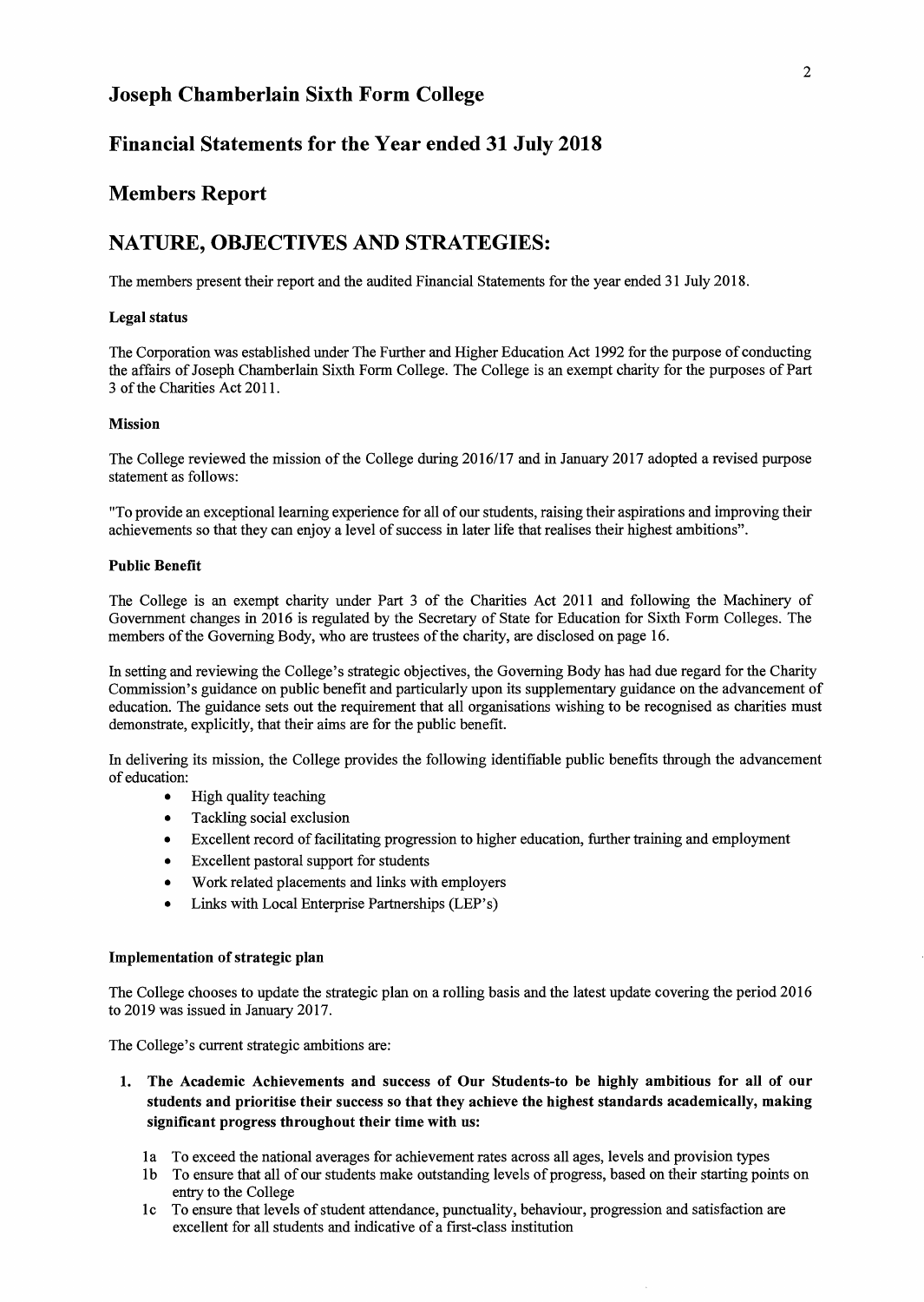Financial Statements for the Year ended 31 July 2018 Members Report (Continued)

### NATURE, OBJECTIVES AND STRATEGIES (continued)

#### Implementation of strategic plan (continued)

- 2. The Learning Experience of Our Students-to ensure that our students benefit from an exceptional learning experience that excites, inspires and broadens their minds both in the classroom and beyond:
	- 2a To recruit and develop highly talented teachers that have high aspirations for all of our students, are dedicated to their success and are committed to continuous improvement through professional development
	- 2b To ensure that all of our students benefit from a wide range of stimulating extra-curricular opportunities and projects that develop their personal, social and work-related skills effectively
	- 2c To ensure that our students benefit from outstanding resources, technologies, facilities and accommodation that promote excellence in learning
- 3. The Support & Development of Our Students-to ensure that all of our students are supported to develop into confident and responsible citizens who believe in their own ability to do well in later life and who are respectful of the diverse societies in which we live:
	- 3a To ensure that the self-belief and aspirations of all of our students are raised through high quality academic and pastoral guidance throughout their time with us
	- 3b To ensure that all of our students are supported expertly to be ambitious in determining their next steps towards their chosen university courses and future careers
	- 3c To ensure that our students grow and develop during their time with us, so that they hold the values that prepare them well for life in modern Britain and flourish in a diverse, interconnected world
- 4. The Reputation and Recognition ofthe College-to position the College as a nationally recognized Sixth Form College that attracts an increasing number of students each year, is a highly desirable place to work and captures the interests of a wide range of partners with whom we will collaborate:
	- 4a To ensure that our marketing activity and our excellent reputation results in year-on-year increases in the school leavers we recruit up to the full capacity of approximately  $2,250$
	- 4b To ensure that we recruit and retain the very best staff at all levels to work at the College because of high levels job satisfaction and the career-enhancing opportunities and professional development on offer
	- 4c To ensure that we collaborate with and establish partnerships with other educational establishments, businesses and organisations that can make a positive contribution to the opportunities on offer to our students and can benefit the College in terms of its success, its finances and its reputation
- 5. The College and its Resources-to manage our resources and finances expertly so that we can continue grow and develop as a College, always seeking opportunities for improvement amidst the challenges facing the sector now and in the future:
	- 5a To retain a broad and comprehensive curriculum offer at a range of levels for school leavers and to be innovative in the development of our provision for 19+ learners so that all students can reach their potential in later life
	- 5b To maintain excellent financial health through efficient financial management, well-considered diversification of income streams and carefully planned investment opportunities
	- 5c To ensure that all support areas of the College provide an exemplary service and are driven by a firm understanding of their role in supporting an ambitious student-focussed culture

The College is on target to achieve all of the strategic objectives by 31 December 2019.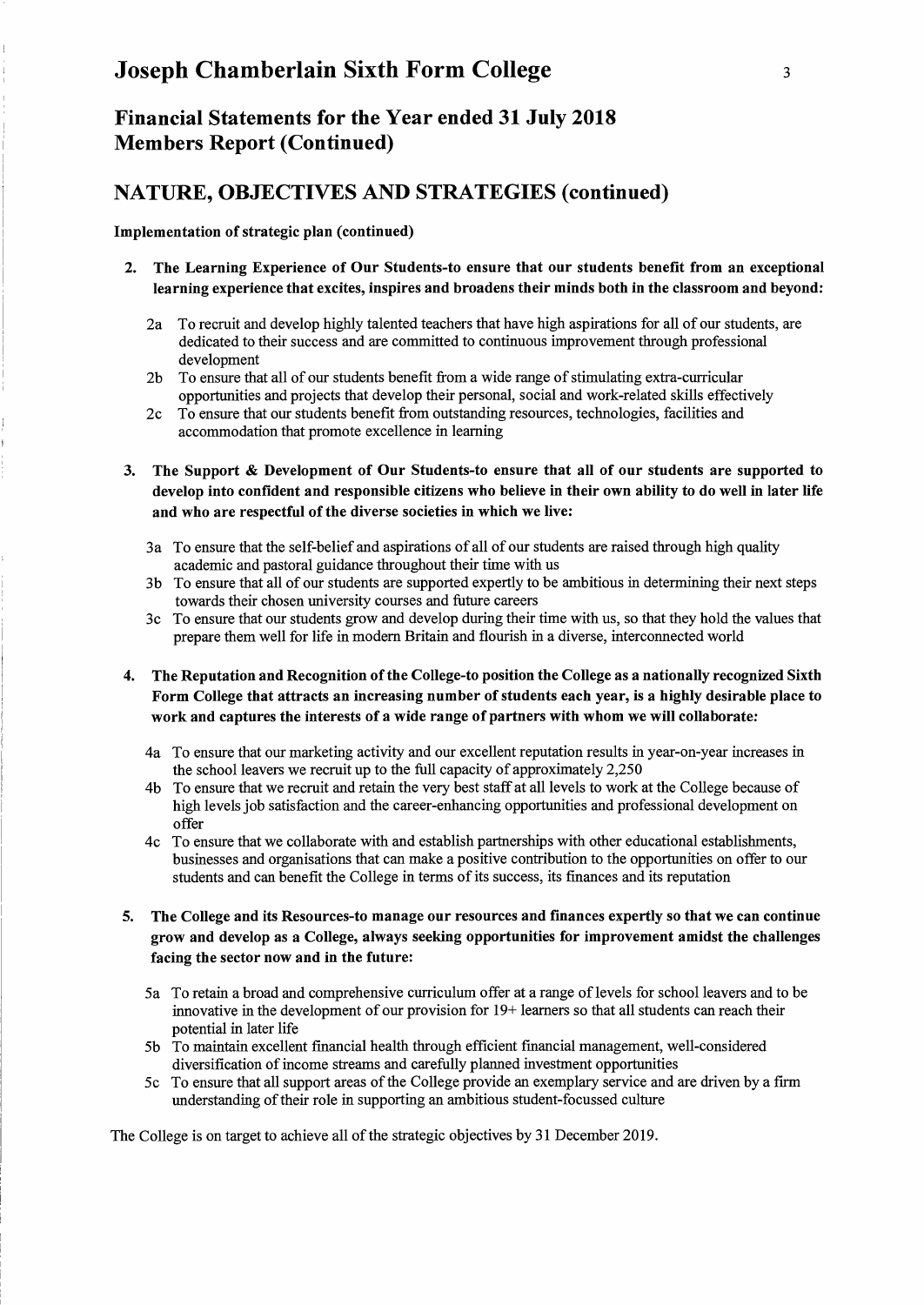## **Financial Statements for the Year ended 31 July 2018 Members Report (continued)**

## **NATURE, OBJECTIVES AND STRATEGIES (continued)**

### **Financial objectives**

The College's financial objectives are:

- to achieve a minimum 5% EBITDA of income operating surplus in 2017/18 and 2018/19 in order to protect cash balances and support the College's preferred Area Review recommendations
- to pursue income diversification, on a selective basis, consistent with the College's core competencies, and the need for a financial contribution to the College's overall finances
- to provide sufficient financial resources to maintain OfSTED outstanding grade achieved in November 2017 by achieving a positive operating cash-flow
- to ensure that the College controlled Sports Centre achieves a minimum break-even outtum in 2017/18 and thereafter
- to investigate options for securing additional teaching and social space as the College nears maximum capacity
- to ensure that sufficient teaching support resources are available to assist the teaching staff in delivering successful student outcomes whilst ensuring that staff costs do not exceed 70% of income excluding Franchise income

A series of performance indicators have been agreed to monitor the successful implementation of the policies and to maintain the College's financial health grade as outstanding.

Under the ESFA approach to assessing the financial health of Colleges, the College is currently graded as outstanding.

#### **Performance Indicators for 2017-18**

|                                  | Target | Achievement |
|----------------------------------|--------|-------------|
| ESFA 16-18 student number target | 2.041  | 2.105       |
| Cash days in hand                | 289    | 295         |
| <b>Adjusted Current Ratio</b>    | 2.50   | 4.04        |
| Pay as % of income               | 69.3   | 64.5        |

All of the above targets were achieved.

The College is committed to observing the importance of the measures and indicators and is monitoring the financial indicators through the completion of the annual Finance Record for the Education and Skills Funding Agency ("ESFA"). The current official financial rating of Outstanding is considered an acceptable outcome.

### **FINANCIAL POSITION**

#### **Financial results**

The College and its subsidiary companies generated an operating surplus in the year of £550,000 (2016/17: £664,000). The surplus includes FRS 102 pension costs of £384,000 (2016/17:£132,000) arising from the incorporation of the FRS 102 pension liability. The remaining costs relating to the implementation of FRS 102 are recognised in Other Comprehensive Income.

The College and its subsidiary companies have income and expenditure reserves of £20,398,000 before providing for the pension liability and £18,007,000 after the provision  $(2016/17; \text{\textsterling}19,465,000 \text{ and } \text{\textsterling}16,584,000 \text{ respectively})$ .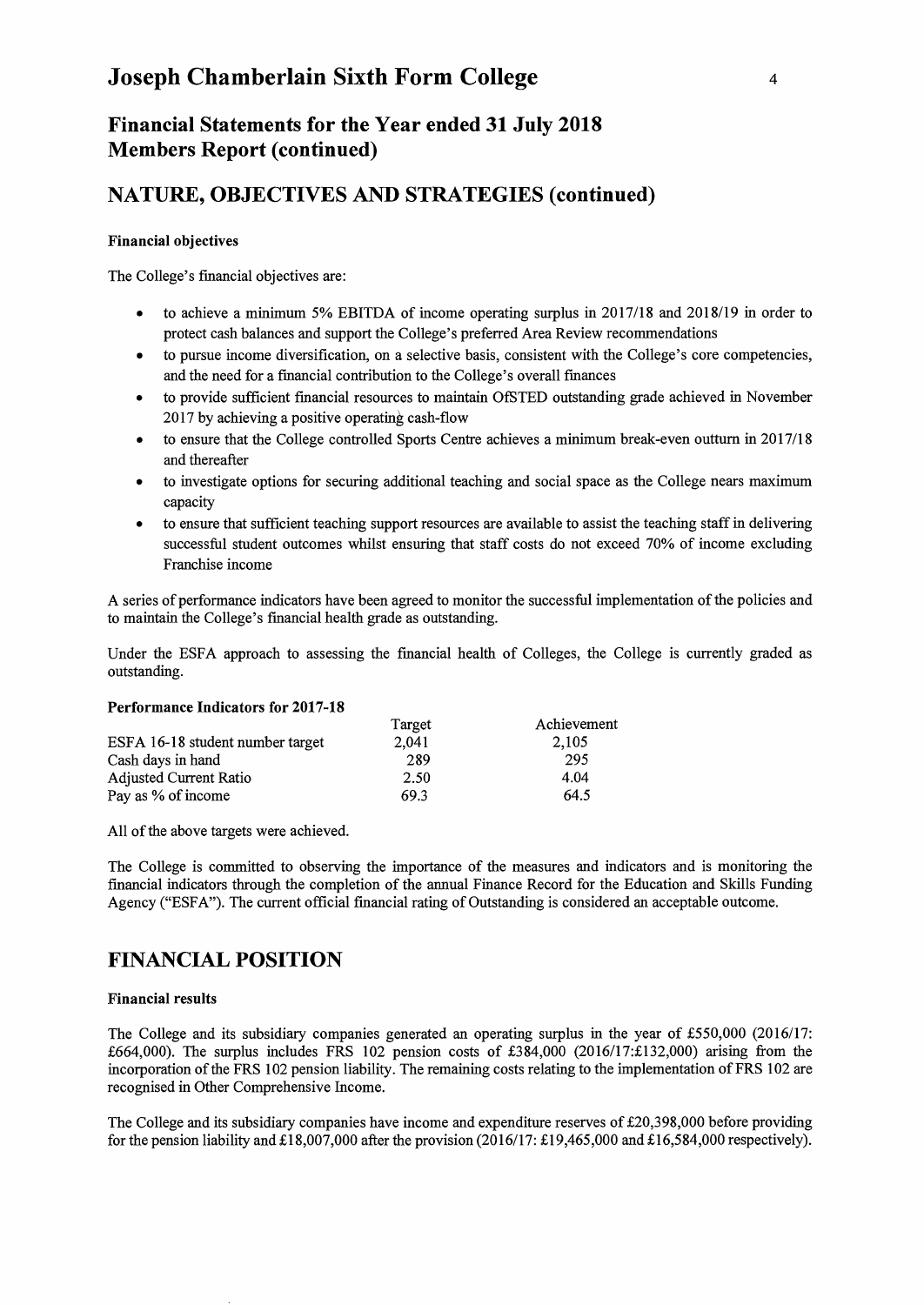## **Financial Statements for the Year ended 31 July 2018 Members Report (continued)**

### **FINANCIAL POSITION (continued)**

#### Financial results (continued)

The College wishes to maintain cash balances in order to create a contingency fund against future funding changes, likely increase in employer pension payments and to investigate local opportunities for additional teaching and recreational space in 2019/20.

Tangible fixed asset additions for the Group during the year amounted to £99,000.

The College has significant reliance on the education sector funding bodies for its principal funding source, largely from recurrent grants. In 2017/18, the funding bodies provided 92.8% (2016/17: 91.77%) of the College's total group income.

The College has two subsidiary companies, Joseph Chamberlain (Trading) Limited, and The College for International Citizenship CIC.

The principal activity of Joseph Chamberlain (Trading) Limited is the community use of the Sports Centre, now managed through this subsidiary company, following the transfer of management and control of the on-site Sports Centre from Birmingham City Council to the College in August 2014.

On 16th May 2011, Joseph Chamberlain (Trading) Limited acquired the whole of the issued share capital of The College for International Citizenship, a public interest company formed to acquire the assets of an organisation that was originally set up in 2004. The principle aim of the company is to carry on activities which benefit the community and in particular, without limitation, to provide educational courses in international citizenship to students aged 16 or over from the local, national and international community.

In the year ended 31 July 2018, Joseph Chamberlain (Trading) Limited generated an operating surplus of £90 (2016/17: deficit £2,450).

In the year ended 31 July 2018, the College for International Citizenship CIC generated a small surplus of £189 (2016/17: £96 surplus).

#### Treasury policies and objectives

Treasury management is the management of the College's cash flows, its banking, money market and capital market transactions; the effective control of the risks associated with those activities; and the pursuit of optimum performance consistent with those risks.

The College has a separate treasury management policy in place.

Short term borrowing for temporary revenue purposes is authorised by the Chief Accounting Officer. Such arrangements are restricted by limits in the Financial Memorandum previously agreed with the LSC and subsequently transferred to the Education and Skills Funding Agency (ESFA). All other borrowing requires the authorisation of the Corporation and shall comply with the requirements of the Condition of Funding Agreement.

#### Cash flows

The Consolidated Cash Flow Statement on page 27 shows an overall out-flow of £1,184,000 (2016/17: £82,000 out-flow). However, the out-flow excludes the movement in long-term deposit accounts. Overall bank and investment balances increased by £949,000 (2016/17: £769,000).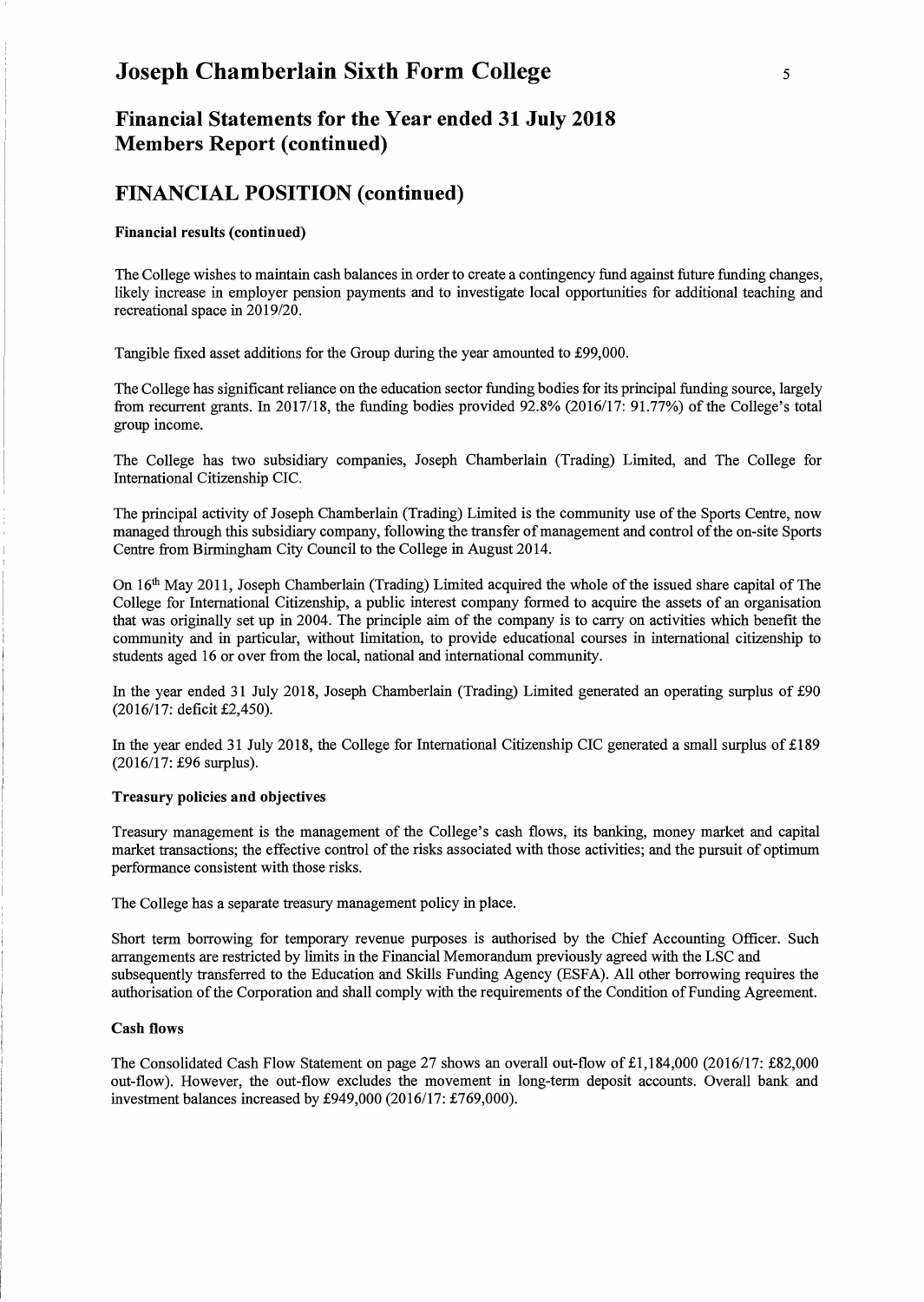## Financial Statements for the Year ended 31 July 2018 Members' Report (continued)

### FINANCIAL POSITION (continued)

#### **Liquidity**

During the year, the College repaid a total of £250,000 (2016/17: £250,000) of bank borrowings, which were originally taken out to help finance the construction of the new campus and sports hall. This repayment was funded from general cash flows with the final repayment due in 2019.

The size of the College's total borrowing and its approach to interest rates has been calculated to ensure a reasonable cushion between the total cost of servicing debt and operating cash flow. During the year this margin was comfortably exceeded.

#### Reserves Policy

The College has no formal Reserves Policy but recognises the importance of reserves in the financial stability of any organisation, and ensures that there are adequate reserves to support the College's core activities. As at the Balance Sheet date the Income & Expenditure Reserve stands at £18,007,000 (2016/17: £16,584,000). It is the Corporation's intention to increase reserves over the life of the strategic plan through the generation of annual operating surpluses.

### CURRENT AND FUTURE DEVELOPMENT AND PERFORMANCE

#### *Student numbers*

In 2017/18 the College delivered ESFA activity with an outturn figure of  $\pounds$ 11,999,282. The funding outturn was £388,371 above the ESFA 16-18 allocation and £42,685 above the ESFA 19+ allocation. The 16-18 actualleamer numbers were 64 higher than the allocation and this increase contributed to the significant over delivery position.

The College enrolments, including sub-contract recruited students, for 2017/18 can be summarised as follows:

|       | Learners |  |  |
|-------|----------|--|--|
| 16-18 | 2,105    |  |  |
| $19+$ | 1,067    |  |  |
| Total | 3,172    |  |  |

#### *Student achievements*

The A level achievement rate in 2017/18 was high again at 99.4% (2016/17-99%), with a high grade performance of 50% (2016/17-50%). Level 3 BTEC results showed a similar pass rate of 98% (2016/17-98%), with high grade performance of 86% (2016/17-83%).

|                      | 2017      |                  | 2018      |           |
|----------------------|-----------|------------------|-----------|-----------|
|                      | Pass Rate | <b>Benchmark</b> | Pass Rate | Benchmark |
| AS                   | 92.8      | 89.1             | 89.4      | 88.8      |
| $\mathsf{A}$         | 98.7      | 98.4             | 99.4      | 98.4      |
| <b>BTEC</b> National | 99.3      | 97               | 99.7      | 97        |
| <b>GCSE</b>          | 99.7      | 96.8             | 99.5      | 96.8      |
| <b>BTEC First</b>    | 95.5      | 92.7             | 98.8      | 93.5      |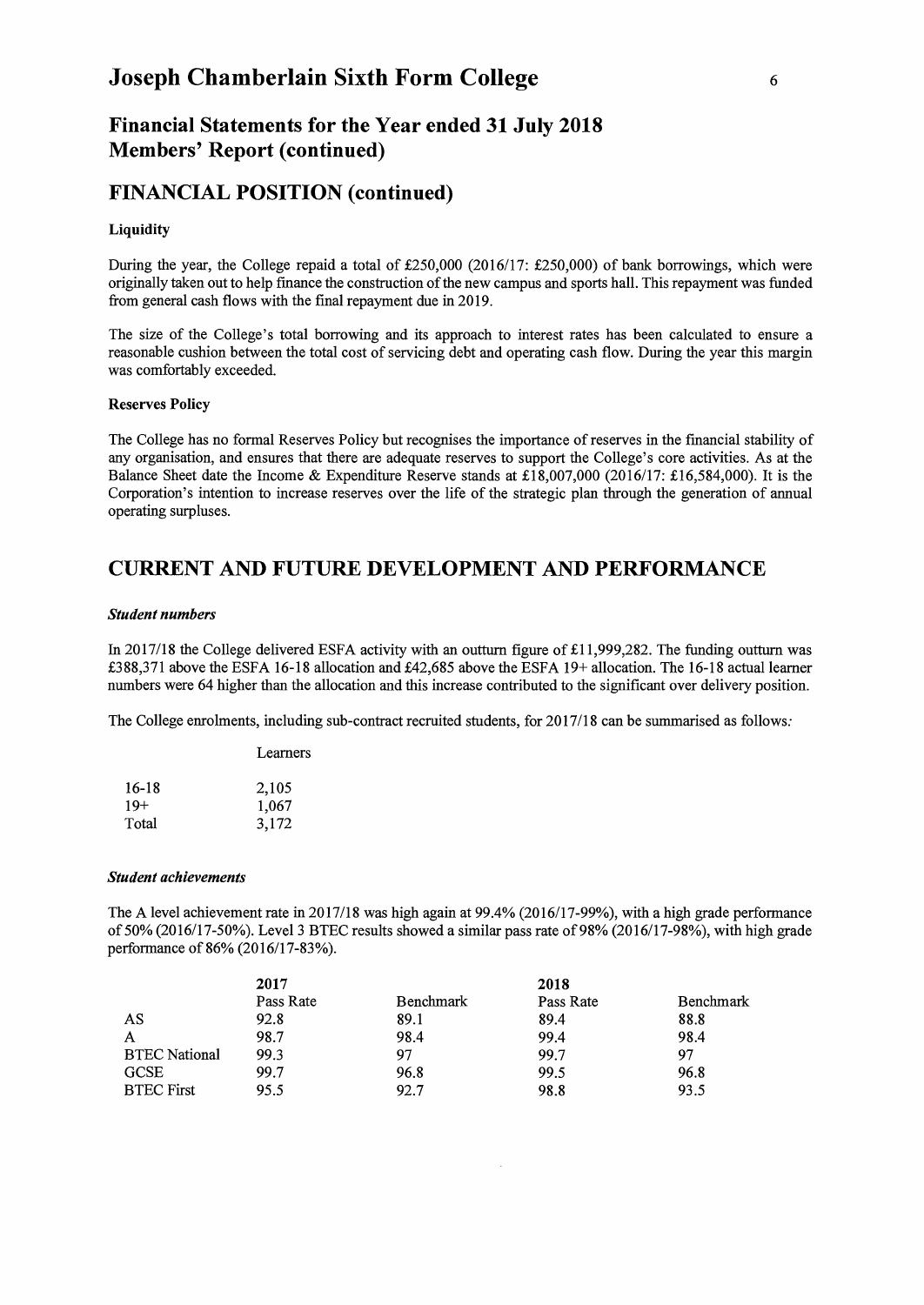## **Financial Statements for the Year ended 31 July 2018 Members Report (continued)**

## **CURRENT AND FUTURE DEVELOPMENT AND PERFORMANCE ( continued)**

#### *Student achievements (continued)*

Measures of value added, assessed by the ALPS methodology, for A level students improved from grade 3 in 2016/17 to grade 2 in 2017/18 and put the College in the top lO in the Country.

#### *Curriculum developments*

The College continues to have a high reputation for serving students from a wide range of backgrounds, ages and abilities. It is continually reviewing its course offer to ensure that it matches the needs of its students. In particular, it has developed for 2019/20 enrolment, AS equivalent courses in Applied Human Biology, Applied Psychology and Criminology together with an AS level Earth Sciences (Geology).

The College has received approval for delivering HE programmes. Recruitment in September 2018 was low as the College only obtained approval in the spring of 2018.

The College also obtained approval from Birmingham City University to enrol students onto a Diploma in Education & Training programme from September 2018.

The adult programme is also continually refined to meet funding guidance and more importantly the needs of the local communities. We are looking into developing more full cost programmes and working collaboratively with other adult providers in the City. Our excellent partnership arrangement with the Birmingham Education Ethnic Advisory Service continues to serve local people in other areas of the City.

The College also undertakes collaborative work with schools where appropriate. Opportunities are given to students from feeder schools to undertake work placements on the College site. The college also hosts the Work Related Learning Team which provides work placement opportunities to the main site students. Partnerships with a number of employers have been developed this year.

The College continues to host the UK Sixth Form Model United Nations conference attracting nearly 400 national competitors from around the UK. This is an excellent opportunity to promote the College nationally.

Strong links and partnerships with the Universities of Cambridge, Warwick, Coventry, Aston and Birmingham City continue to benefit students when applying to these institutions. The College is also a "valued partner" of the University of Birmingham's A2B scheme. A large number of College students attend summer schools and visits to universities such as Birmingham, Cambridge and Oxford. Students also participate in maths challenges and master classes at both Aston and Birmingham University. Students are also offered scholarships to attend the full summer programme offered on site by the College for International Citizenship.

#### Payment performance

The Late Payment of Commercial Debts (Interest) Act 1998, which came into force on 1 November 1998, requires colleges, in the absence of agreement to the contrary, to make payments to suppliers within 30 days of either the provision of goods or services or the date on which the invoice was received. The target set by the Treasury for payment to suppliers within 30 days is 95 per cent. During the accounting period 1 August 2017 to 31 July 2018, the College paid 49.42% of supplier invoices representing 43.77% in value (2016/17-44.16% and 49.99%) of all its invoices within 30 days. This figure includes invoices where the College has negotiated extended payment terms. The College processes a fortnightly supplier BACS run to ensure prompt payment of approved supplier invoices.

The delayed payment of high cost franchise and exam invoices are contributory factors in the above statistics.

The College incurred no interest charges in respect of late payment for this period.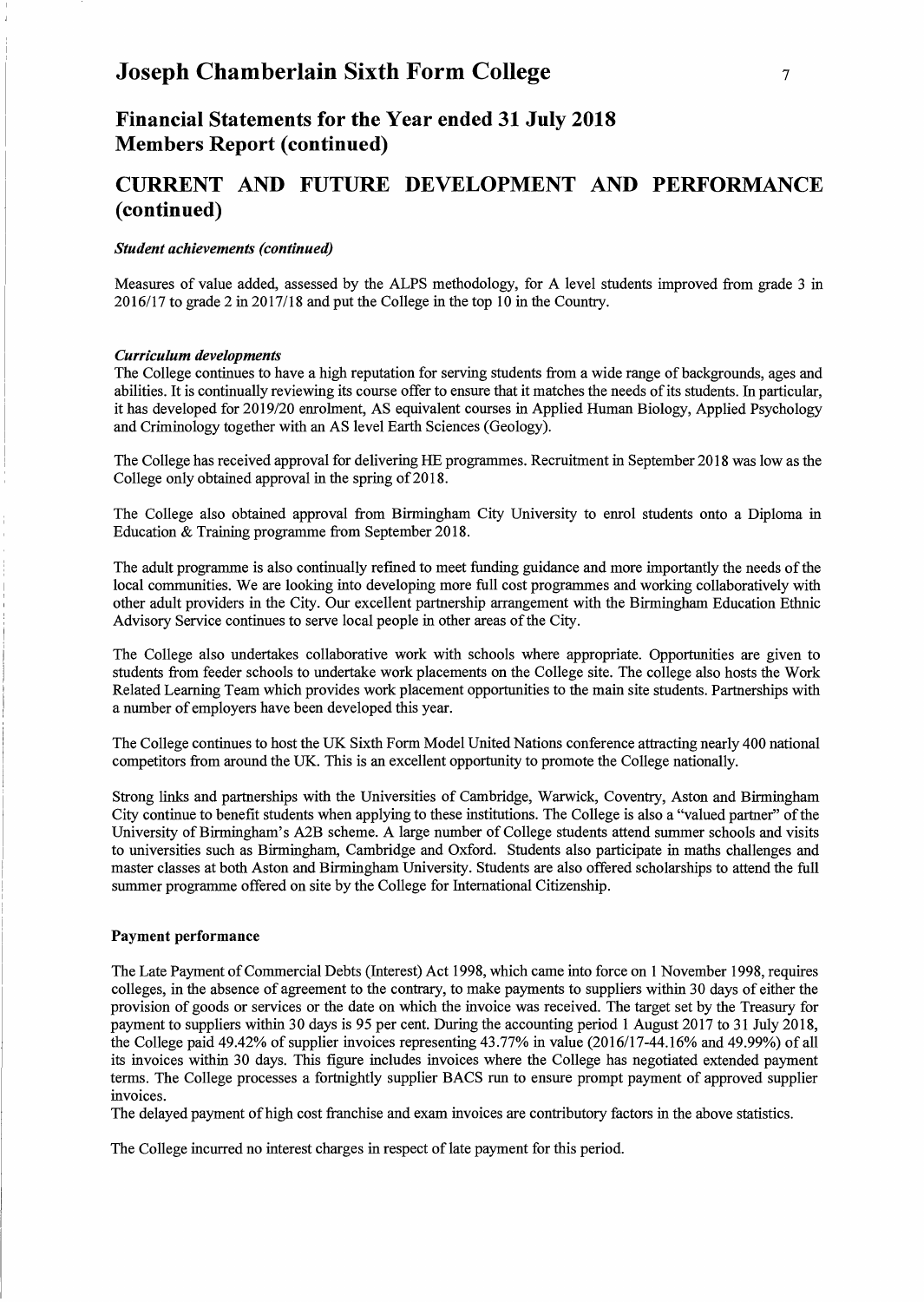## **Financial Statements for the Year ended 31 July 2018 Members' Report (continued)**

## CURRENT **AND FUTURE DEVELOPMENT AND PERFORMANCE ( continued)**

#### Post balance sheet events

The only significant post balance sheet event is the enrolment of approximately 150 additional 16-18 students in September 2018 requiring the College to increase the levels of teaching and pastoral support.

#### Trade union facility time

The Trade Union (Facility Time Publication Requirements) Regulations 2017 require the college to publish information on facility time arrangements for trade union officials at the college

| Numbers of employees who were relevant period | FTE employee number |
|-----------------------------------------------|---------------------|
|                                               | 44                  |

| Percentage of time | Number of employees |
|--------------------|---------------------|
| $0\%$              |                     |
| $1 - 50%$          |                     |
| 51-99%             |                     |
| 100%               |                     |

| Total cost of facility time                     | £6,920     |
|-------------------------------------------------|------------|
| Total pay bill                                  | £7,929,000 |
| Percentage of total bill spent on facility time | $0.09\%$   |

| Time spent on paid trade union activities as a | 3.76 |  |
|------------------------------------------------|------|--|
| percentage of total paid facility time         |      |  |

#### Future developments

The College is under demand led funding and hence the recurrent grant from the main funding bodies for 20 18/l9 has been confirmed at £12,256,442, a significant increase from the 2017/18 initial figure of £11,763,221. This increase is due to higher 16-18 enrolments in 2017/18.

There are no major accommodation projects under way although we are currently investigating options for securing additional classroom and recreation space as the current campus for 16-18 students is closing in on full capacity.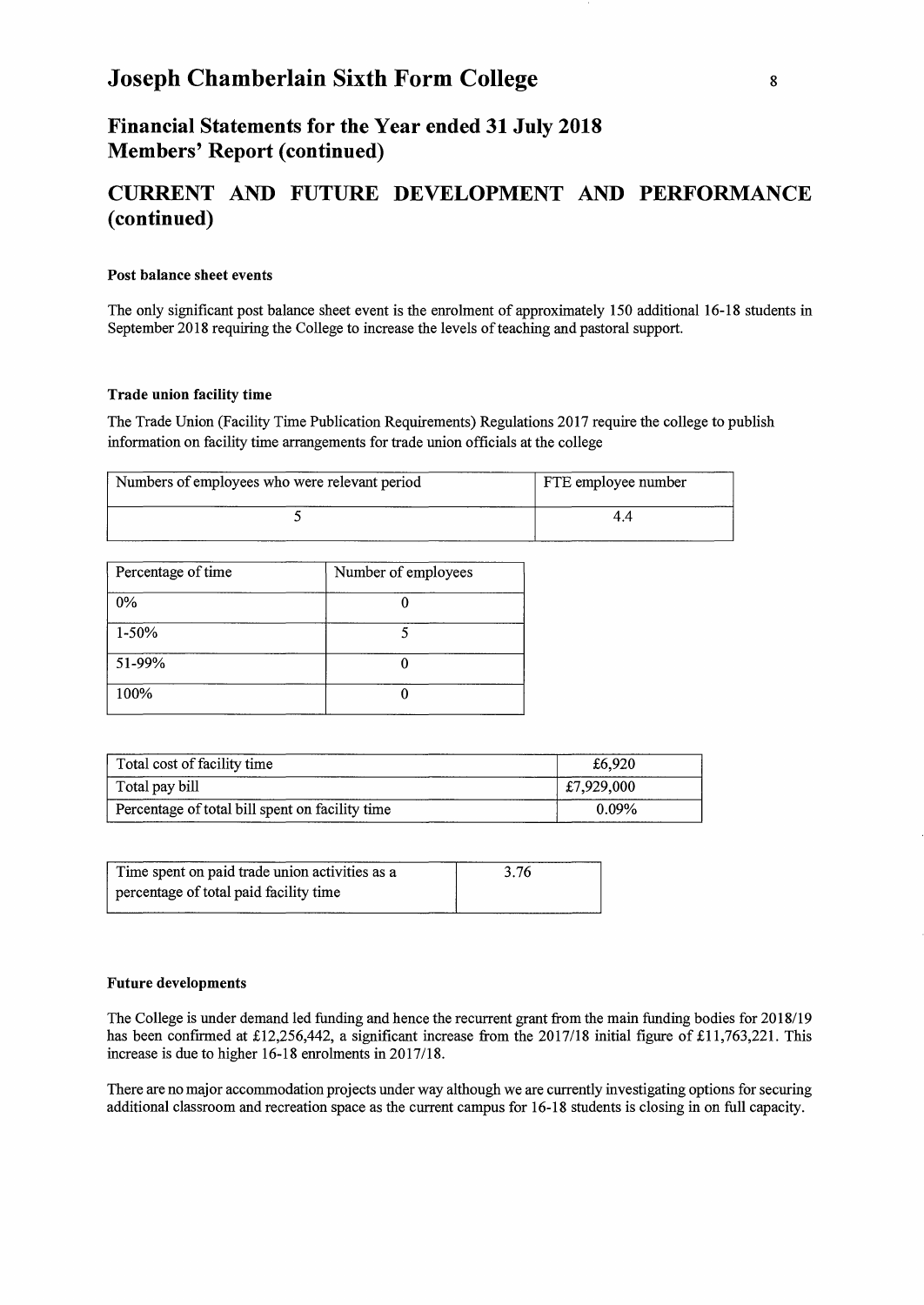## **Financial Statements for the Year ended 31 July 2018 Members Report (continued)**

## **RESOURCES**

The College has various resources that it can deploy in pursuit of its strategic objectives.

Tangible resources at £29.7 million include the main campus, sports centre and the Orchard House teaching block.

#### Financial

The College and its subsidiary companies have £18.01 million of net assets (including £2.39 million defmed benefit pension liability). At 31 July 2018, the College had short term debt of £250,000, long term debt of £125,000 and cash and short term deposits and investments of £10.37 million.

### People

The College employs 208 people (expressed as full time equivalents), of whom 116 are front line teaching staff.

### Reputation

The College has an excellent reputation locally and nationally. Maintaining a quality brand is essential for the College's on-going success at attracting students and developing future external relationships.

## **PRINCIPAL RISKS AND UNCERTAINTIES**

The College has undertaken further work during the year to develop and embed the system of internal control, including fmancial, operational and risk management, which is designed to protect the College's assets and reputation.

Based on the strategic plan, the Senior Leadership Team undertakes a comprehensive review of the risks to which the College is exposed. They identify systems and procedures, including specific preventable actions, which should mitigate any potential impact on the College. The internal controls are then implemented and the subsequent year's appraisal will review their effectiveness and progress against risk mitigation actions. In addition to the annual review, the Senior Leadership Team will also consider any risks which may arise as a result of a new area of work being undertaken by the College.

A risk register is maintained at the College level, which is reviewed at least annually by the Audit Committee and more frequently where necessary. The risk register identifies the key risks, the likelihood of those risks occurring, their potential impact on the College and the actions being taken to reduce and mitigate the risks. Risks are prioritised using a consistent scoring system.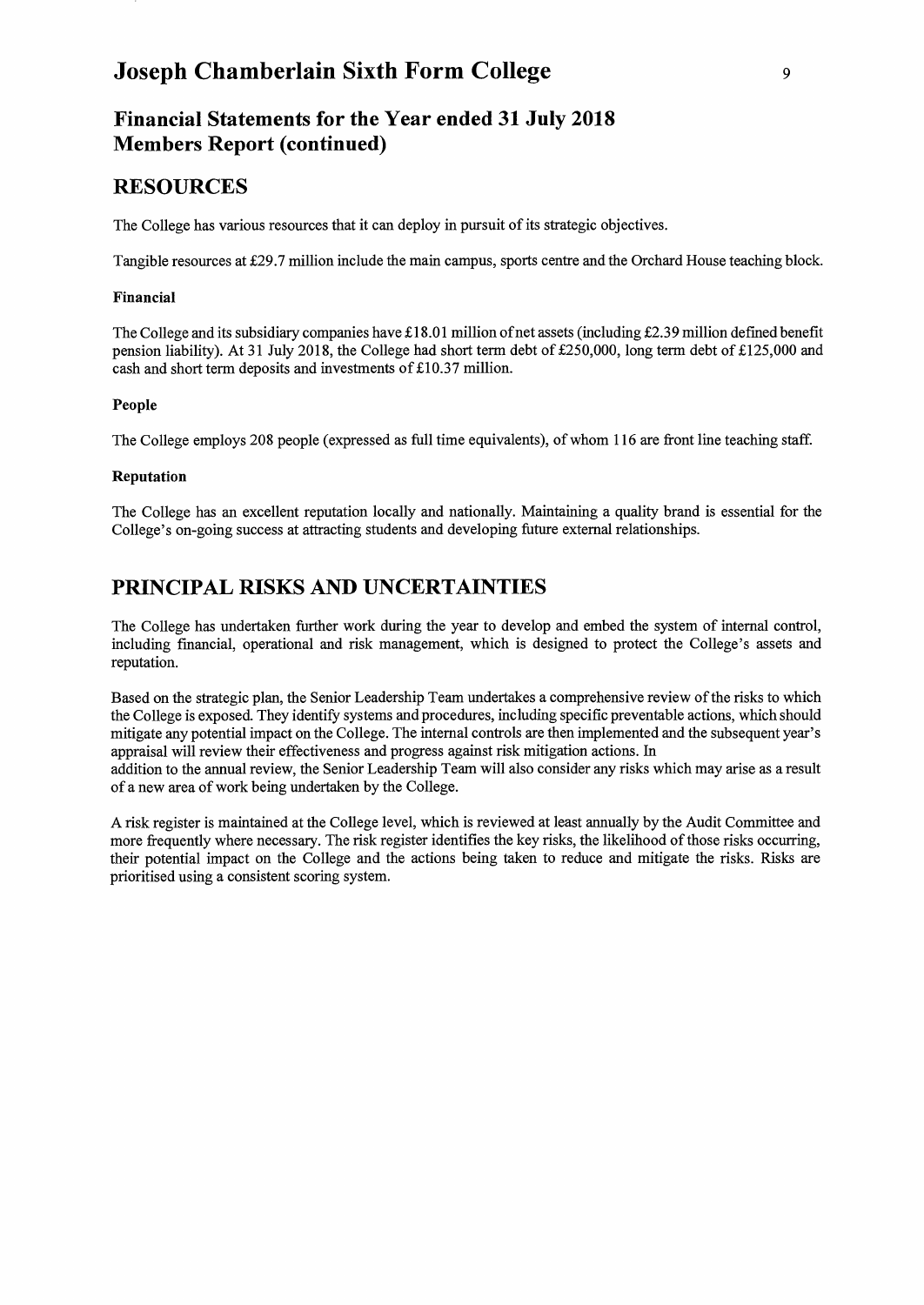## **Financial Statements for the Year ended 31 July 2018 Members Report (continued)**

## **PRINCIPAL RISKS AND UNCERTAINTIES (continued)**

Outlined below is a description of the principal fmance risk factors that may affect the College. Not all the factors are within the College's control. Other factors besides those listed below may also adversely affect the College.

| <b>Risk</b>                                                                   | Impact                                                                                                                                                                                                                                                                                                  | <b>Mitigation measure</b>                                                                                                                                                                                                                                                                                                                                                                                                             |
|-------------------------------------------------------------------------------|---------------------------------------------------------------------------------------------------------------------------------------------------------------------------------------------------------------------------------------------------------------------------------------------------------|---------------------------------------------------------------------------------------------------------------------------------------------------------------------------------------------------------------------------------------------------------------------------------------------------------------------------------------------------------------------------------------------------------------------------------------|
| Failure<br>of<br>Government<br>to<br>increase national funding rate           | Potential<br>reduction<br>in<br>operating surplus with College<br>having to prioritise resource<br>requests                                                                                                                                                                                             | Continue<br>to<br>promote<br>the<br>College's Outstanding OfSTED<br>grade more effectively and<br>aggressively<br>in<br>particular<br>making more consistent and<br>creative use of social media<br>Review<br>of<br>level<br>pastoral<br>support<br>Re-visit the College decision to<br>continue with an AS level<br>curriculum offer<br>College<br>The<br>is<br>currently<br>represented on a number of<br>committees overseeing AEB |
| Transfer of Adult Education<br>Budget (AEB) to WM Mayoral<br>Authority        | Currently our Adult Learning<br>department contributes cf800k<br>financial contribution. There is<br>the possibility that the Mayoral<br>Authority<br>may focus<br>their<br>allocation priorities away from<br>up-skilling local communities<br>resulting<br>in<br>reduction<br>to<br>operating surplus | Continue to monitor the split of<br>internal<br>sub-contract<br>$\mathbf{V}$<br>delivery. Reducing sub-contract<br>be<br>achieved<br>activity<br>can<br>without any staff restructuring.<br>However, any withdrawal of<br>community support<br>would<br>change the ethos of the<br>College.<br><b>The</b><br>College<br>is<br>currently<br>represented on a number of<br>committees overseeing AEB                                    |
| Substantial pay increases                                                     | The current 2018/19 budget<br>includes a 2% pay increase well<br>below that requested by the<br>teaching and support staff<br>unions. Each further 1% will<br>cost the College c£90k or 20%<br>of planned operating surplus                                                                             | Continue to efficiently manage<br>curriculum<br>through<br>the<br>a,<br>combination of teaching and<br>pastoral support in delivering<br>programmes<br>Lobby Government to fund<br>substantial increases                                                                                                                                                                                                                              |
| Substantial<br>increase<br>in<br><b>TPS/LGPS</b><br>employer<br>contributions | Each 1% increase in employer<br>contributions will cost the<br>College c£55k per annum. A 5%<br>increase plus a further 1% scale<br>point<br>increase<br>would<br>effectively<br>wipe<br>the<br>out<br>operating surplus of the College                                                                 | Increases of c5% would result in<br>the College reviewing staffing<br>structures with an indirect<br>impact on student outcomes<br>and staff wellbeing<br>The College would also need to<br>be more ruthless in cutting out<br>with<br>low<br>programmes<br>enrolments<br>Revisit the Academy conversion<br>option through the Area Based<br>Reviews                                                                                  |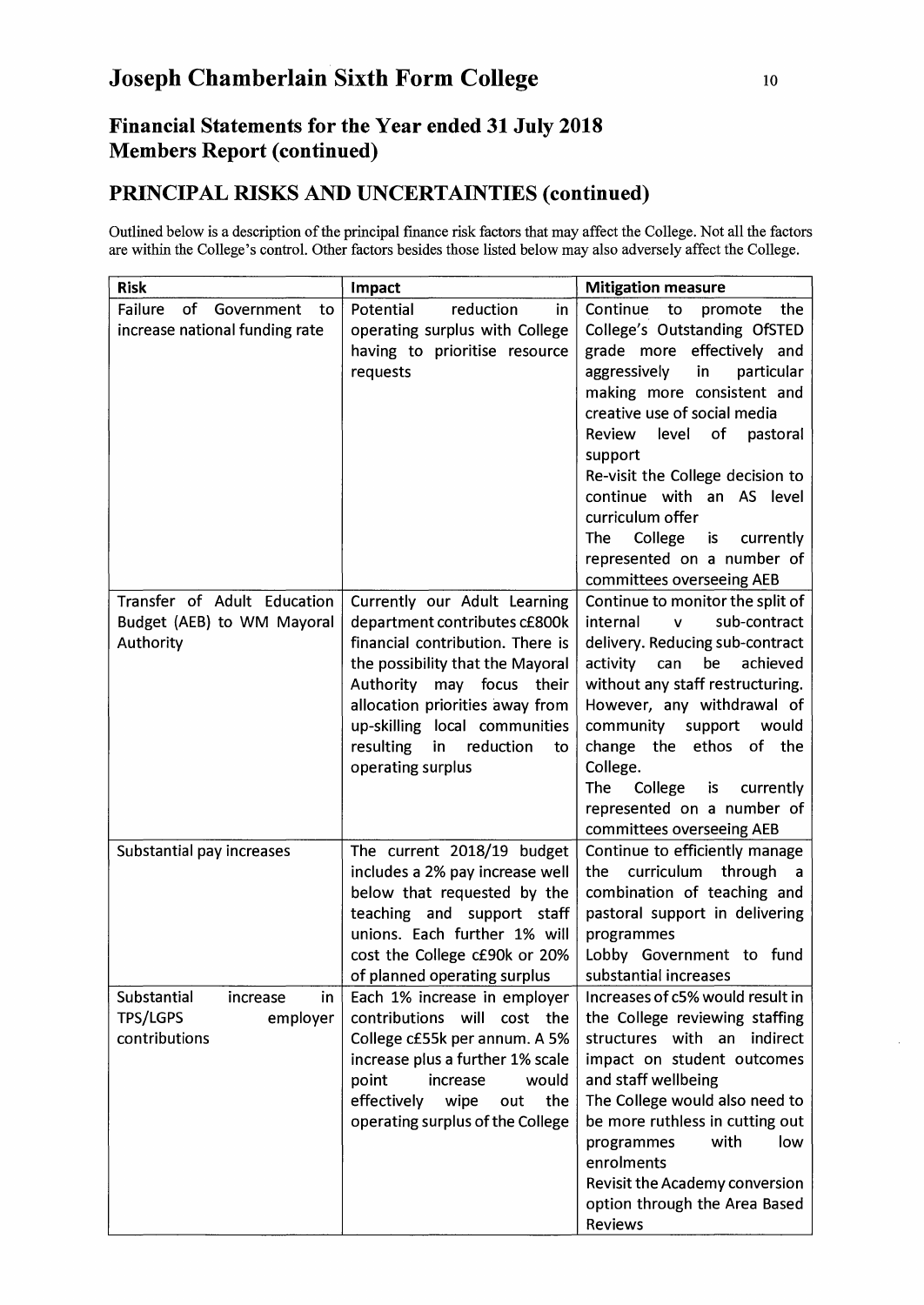## **Financial Statements for the Year ended 31 July 2018 Members' Report (continued)**

| Capacity issues If increases in $ $ | Such a selective policy could    | Aggressively look for<br>local |
|-------------------------------------|----------------------------------|--------------------------------|
| numbers continue<br>student         | actually lead to a decrease in   | additional premises either     |
| through our excellent results       | student numbers over the short   | through outright purchase or   |
| in<br>plus<br>the<br>increase       | term as parents may look         | long-term leasing<br>where     |
| demographics in 2020 then the       | elsewhere to ensure that their   | ownership is not an option.    |
| College is likely to have to        | sons/daughters attend<br>the $ $ | Identify whether there any     |
| introduce a selective policy        | same institution                 | buildings on the main campus   |
| during enrolment. Both the SLT      |                                  | that can be extended           |
| and Corporation do not believe      |                                  |                                |
| this will serve our communities     |                                  |                                |

### **STAKEHOLDER RELATIONSHIPS**

As a city centre sixth form college, Joseph Chamberlain Sixth Form College has many stakeholders. These include:

- Students and their parents
- Student Voice
- Education Sector Funding Bodies
- Staff
- Local employers
- West Midlands Local Mayoral Authority
- Birmingham City Council
- The local community  $&$  partner organisations
- Feeder schools
- Other FE Institutions and local sixth form colleges
- Higher education institutions
- Trade Unions and professional bodies.

The College recognises the importance of these relationships and engages in regular communication through a variety of methods and media.

Parents are communicated with in writing and invited to the College throughout the year to discuss progress and to "coffee mornings".

Students, parents, staff, local feeder schools, local business and the Local Authority are all represented on the College Governing Body.

Members of the College staff have a programme of visits to feeder schools.

The College is an active member of both the Association of Colleges (AoC) and the Sixth Form Colleges Association (SFCA).

The use of social media technologies is continually being expanded when communicating with current and potential students.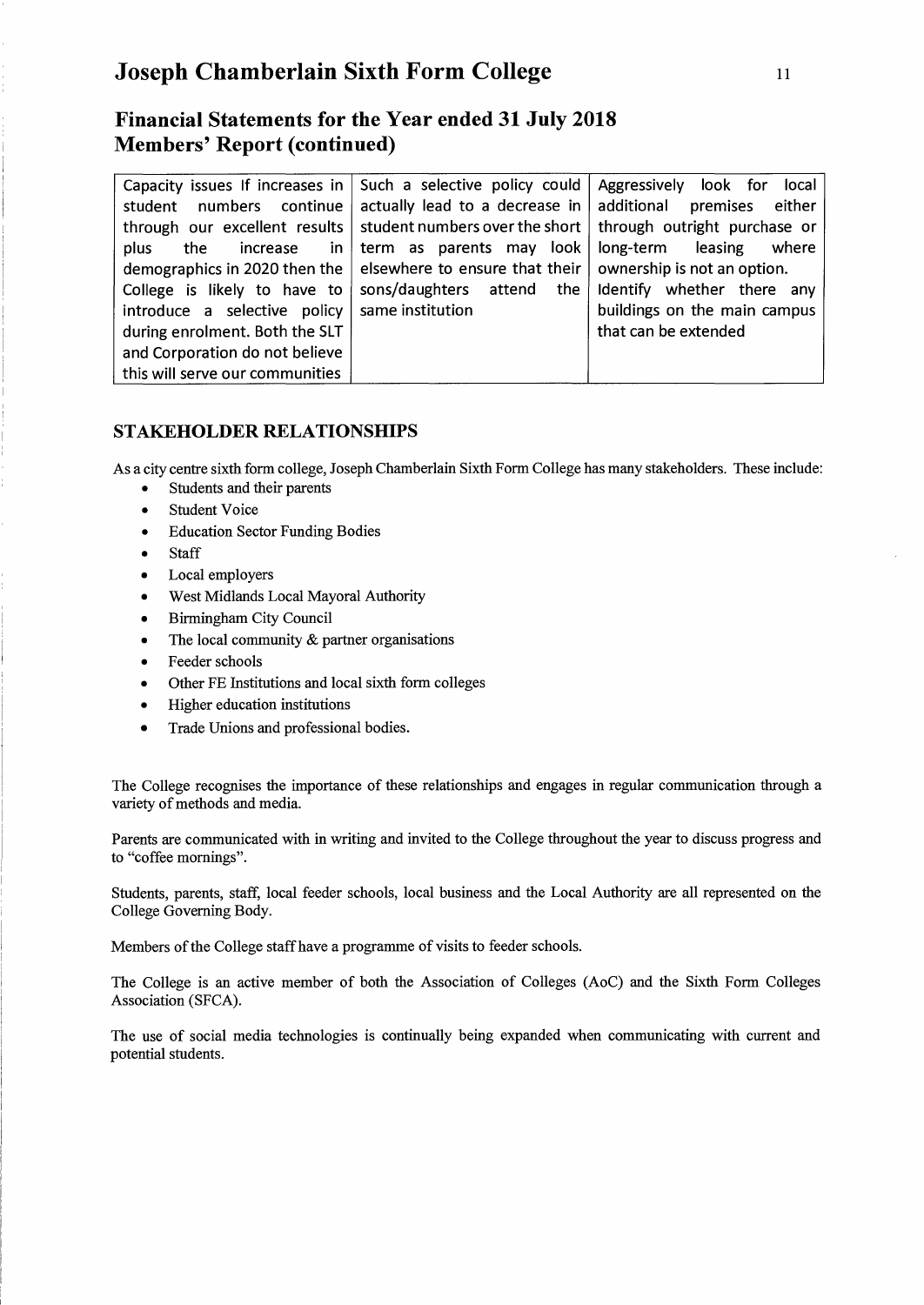## **Financial Statements for the Year ended 31 July 2018 Members Report (continued)**

### **STAKEHOLDER RELATIONSHIPS (continued)**

#### **Equal opportunities and employment of disabled persons**

Joseph Chamberlain Sixth Form College is proud of its commitment to equalising opportunity for all who learn and work at the College. The College respects and values differences in race, gender, sexual orientation, physical ability, class and age. The College has in place policies to address these issues and has a coordinating Equality and Diversity Committee which has oversight of the implementation, monitoring and development of policy and reports to the Corporation. An annual report is prepared each year for consideration by the Corporation. The College continues to support and fund an Equality and Diversity Co-ordinator.

The College's Equal Opportunities Policy, including its Equalities Policies, is published on the College's intranet site.

The College considers all applications from disabled persons and offers an interview to all disabled people who meet the job and person specification for any post. Where existing employees become disabled, every effort is made to ensure that their employment at the College continues. An equalities action plan setting clear targets is published each year and the identified actions are monitored by the governing body. This complies with Equality legislation.

#### **Disability statement**

The College is committed to a policy of responding to the general needs of the community and the specific need of the individual. Disability or additional educational needs shall be defined as learning requirements that need support or provision additional to or different from that which is normally available. The College has published a policy statement in relation to students with learning difficulties or disability. The main provisions of this statement include:

- to ensure increased access to the College from all sections of the community, regular liaison with schools, community groups, careers and guidance services and agencies working with those with specific learning difficulties and / or disabilities (SLDD) will be promoted and supported.
- the College application procedure will offer applicants the opportunity to provide information and discuss any special learning difficulty or disability that affects them. However, the College recognises that not all students may be willing or able to do this and that it is the responsibility of the College to ensure that alternative procedures are in place to identify and assess potential learning difficulties and that other opportunities exist to enable students to disclose any SLDD.
- in the event of a place not being offered to a student with a learning difficulty or disability, a record will be kept of the reasons given. Where possible, alternative options and guidance will be given in liaison with Prospects and Social Services, etc.
- when a student who wishes to enrol at this College cannot be admitted because the College cannot meet her or his learning needs, this information will be put before the Corporation.
- advice will be available to students with disabilities or additional learning needs before, during and at the end of their course so that students can examine their individual needs within their progression route.

#### **Approach to students with disabilities**

As an important part of the College relocation project, a full access audit was undertaken and the facilities provided fully comply with all access legislation. Other appropriate measures are taken such as the use of specialist furniture and software.

The College has a Specific Learning Difficulty and Disability Coordinator, who provides information, advice and guidance and support to students who apply or are at the College. She interviews all prospective students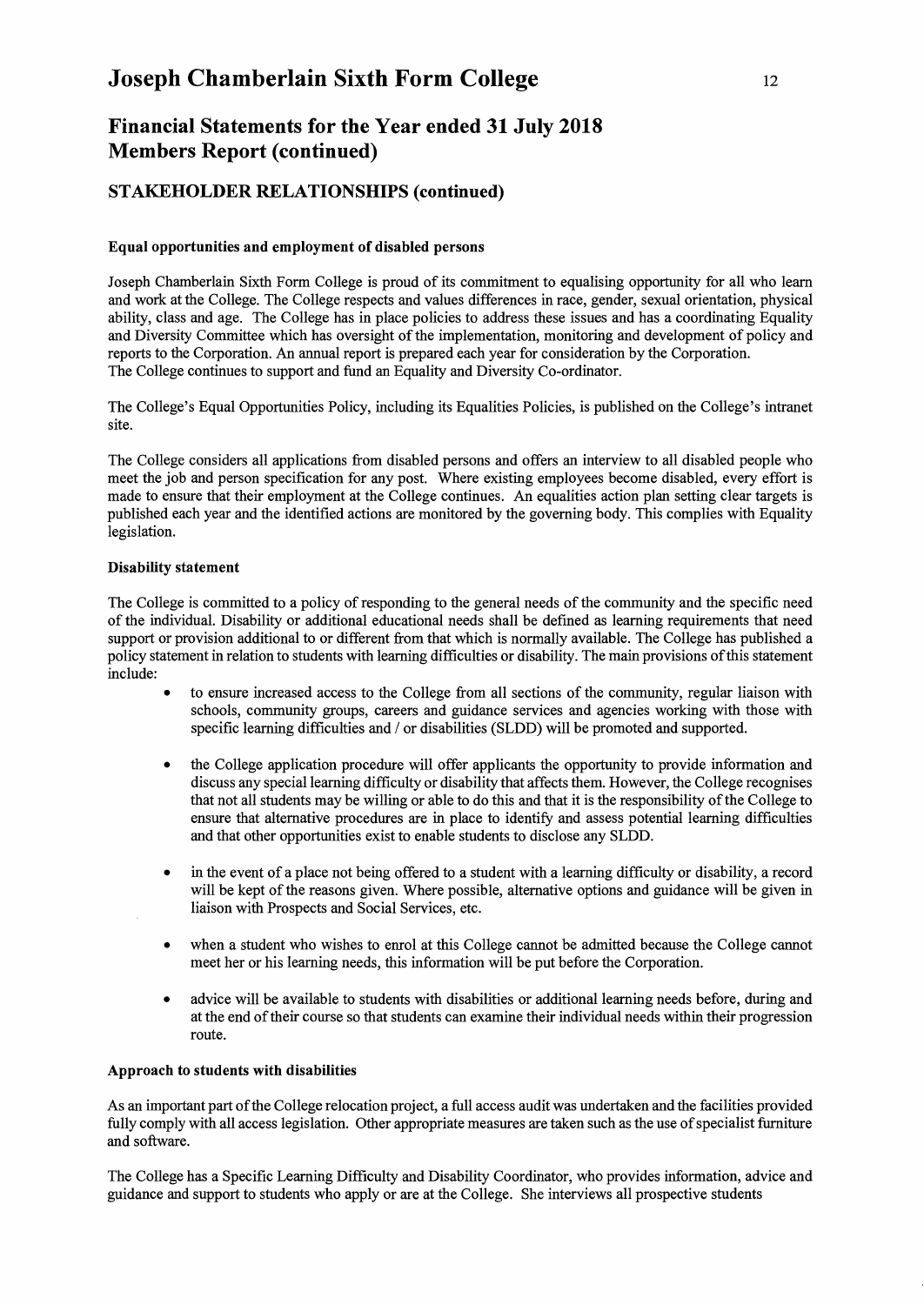## **Financial Statements for the Year ended 31 July 2018 Members' Report (continued)**

### **STAKEHOLDER RELATIONSHIPS (continued)**

#### **Approach to students with disabilities (continued)**

with declared difficulties or disabilities and prepares a support plan for them should they enrol at the College. Use is made of specialist sign language and care staff.

In recent years, the College has significantly expanded the number of support assistants it employs to ensure its duties are met. It now employs 15 support assistants. The Disability Equality Scheme and associated action plan are published on the web site.

#### **Disclosure of information to auditors**

The members who held office at the date of approval of this report confirm that, so far as they are each aware, there is no relevant audit information of which the College's auditors are unaware; and each member has taken all the steps that he or she ought to have taken to be aware of any relevant audit information and establish that the College's auditors are aware of that information.

Approved by order of the members of the Corporation of Joseph Chamberlain Sixth Form College on 12 December 2018 and signed on its behalf by:

1 Und

**Councillor S Anderson Chair of Corporation**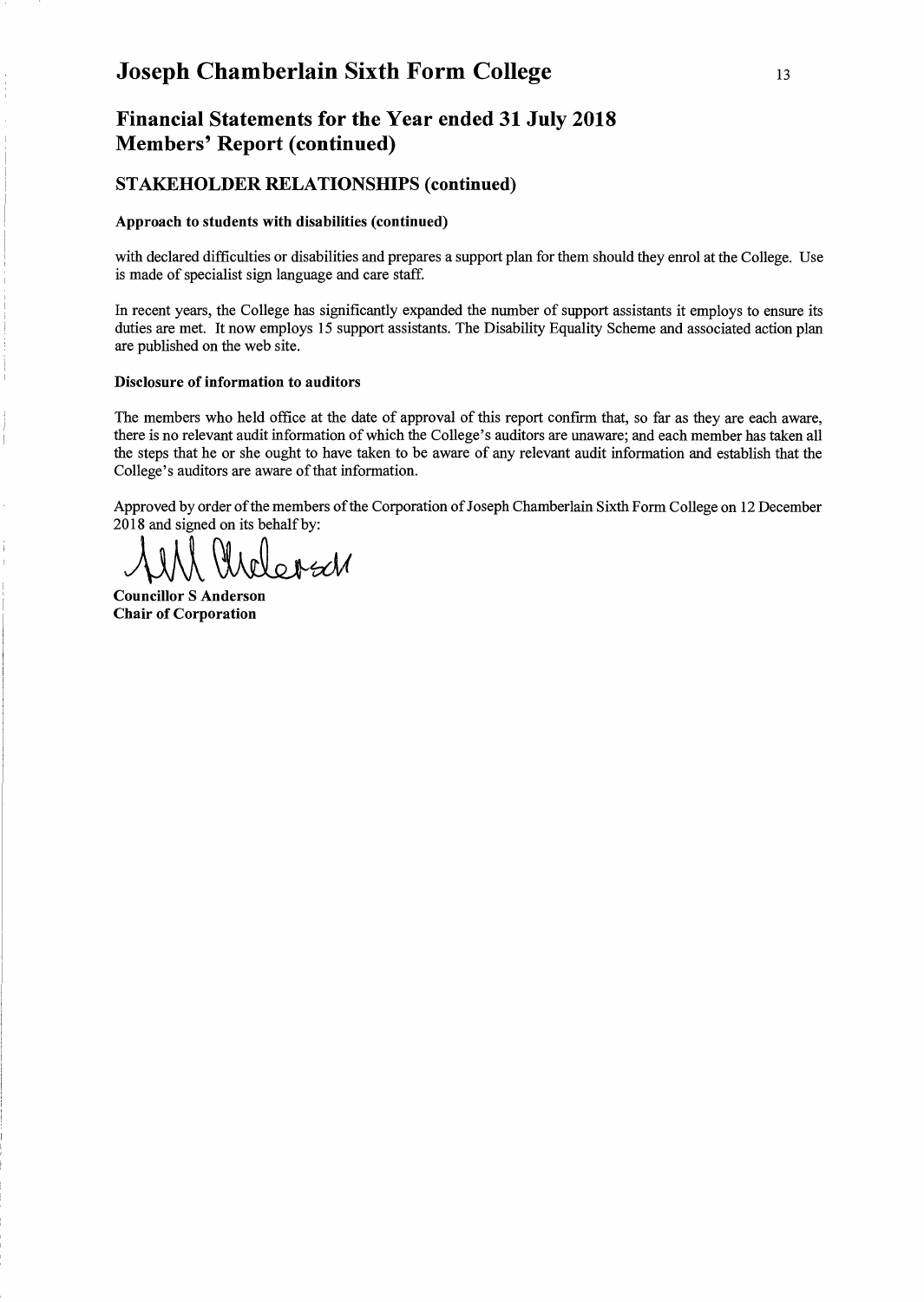## Financial Statements for the Year ended 31 July 2018 Members Report (continued)

### Key management personnel, Corporation and Professional advisers

| Financial statement and reporting accountants: | RSM UK Audit LLP<br><b>St Philips Point</b><br>Temple Row<br>Birmingham<br><b>B2 5AF</b> |
|------------------------------------------------|------------------------------------------------------------------------------------------|
| <b>Internal auditors:</b>                      | HW Controls and assurance<br>30 Camp Road<br>Farnborough<br><b>GU14 6EW</b>              |
| <b>Bankers:</b>                                | Allied Irish Bank (GB)<br>61 Temple Row<br>Birmingham<br>B <sub>2</sub> 5LT              |
| <b>Solicitors:</b>                             | Eversheds<br>115 Colmore Row<br>Birmingham<br>B <sub>3</sub> 3AL                         |
|                                                | Shoosmiths LLP<br>2 Colmore Square<br>38 Colmore Circus<br>Birmingham<br><b>B4 6BJ</b>   |

#### Key management personnel

Key management personnel were represented by the following in 2017/18:

Mrs Elly Tobin Mr Tony Day Mr David Blower Mr Damian Brant Mr Norman MacDonald Mrs Yasmin Juwle

#### Board of Governors

A full list of Members of the Corporation is given on page 16 of these Financial Statements. Mrs A Barker acted as Clerk to the Corporation throughout the period.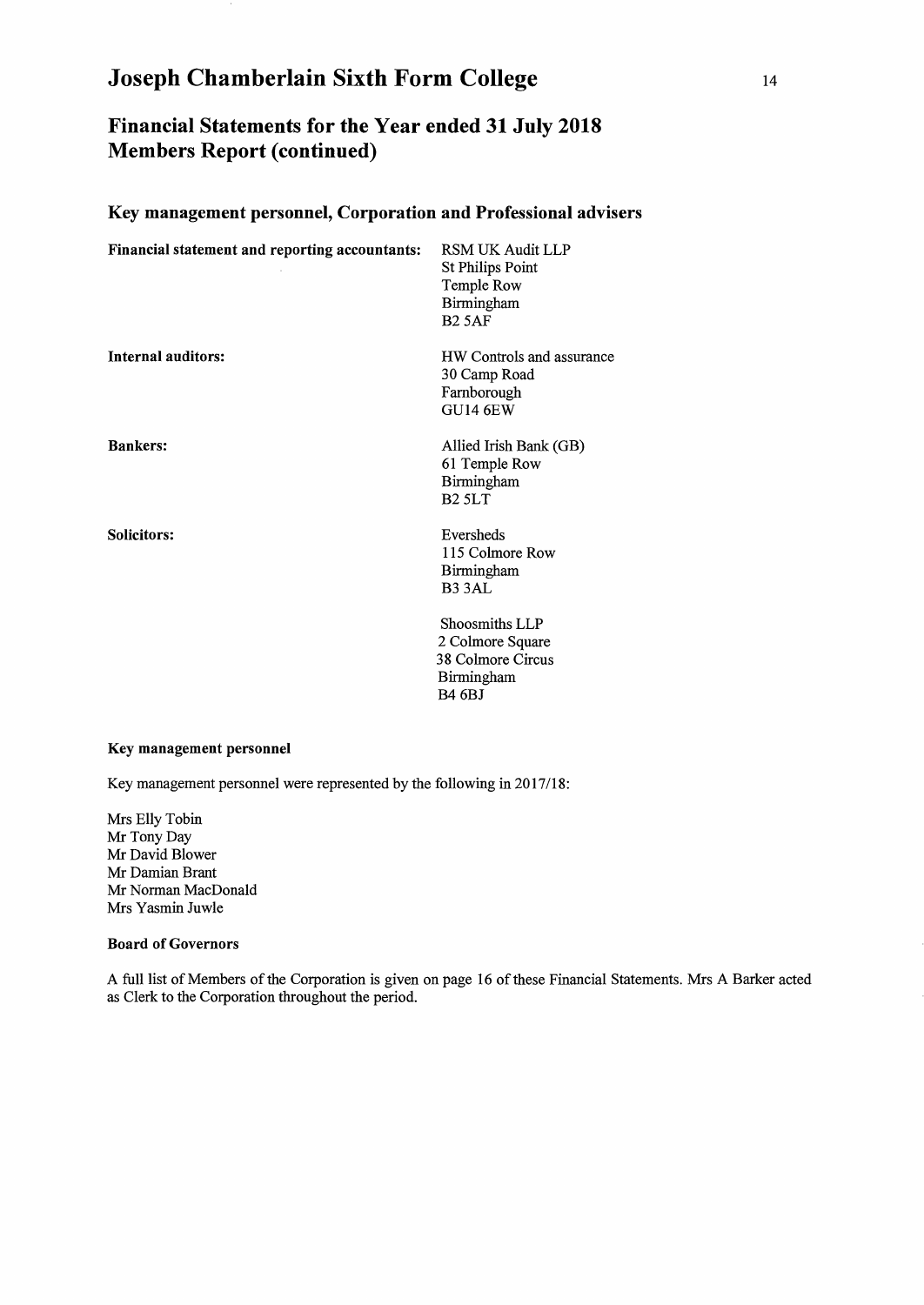## **Financial Statements for the Year ended 31 July 2018 Statement of Corporate Governance and Internal Control**

The following statement is provided to enable readers of the annual report and accounts of the College to obtain a better understanding of its governance and legal structure. This statement covers the period from 1 August 2017 to 31 July 2018 and up to the date of approval of the annual report and financial statements.

The College endeavours to conduct its business:

- 1. in accordance with the seven principles identified by the Committee on Standards in Public Life (selflessness, integrity, objectivity, accountability, openness, honesty and leadership);
- 2. in full accordance with the guidance to colleges from the Association of Colleges in The Code of Good Governance for English Colleges ("the Code"); and
- 3. having due regard to the UK Corporate Governance Code 2016 insofar as it is applicable to the further education sector.

The College is committed to exhibiting best practice in all aspects of corporate governance and in particular the College/Board has adopted and complied with the Code. We have not adopted and therefore do not apply the UK Corporate Governance Code. However, we have reported on our Corporate Governance arrangements by drawing upon best practice available, including those aspects of the UK Corporate Governance Code we consider to be relevant to the further education sector and best practice.

In the opinion of the Governors, the College complies with all the provisions of the Code, and it has complied throughout the year ended 31 July 2018. The Governing Body recognises that, as a body entrusted with both public and private funds, it has a particular duty to observe the highest standards of corporate governance at all times.

The College is an exempt charity within the meaning of Part 3 of the Charities Act 2011. The Governors, who are also Trustees for the purposes of the Charities Act 2011, confirm that they have had due regard for the Charity Commission's guidance on public benefit and that the required statements appear elsewhere in these Financial Statements.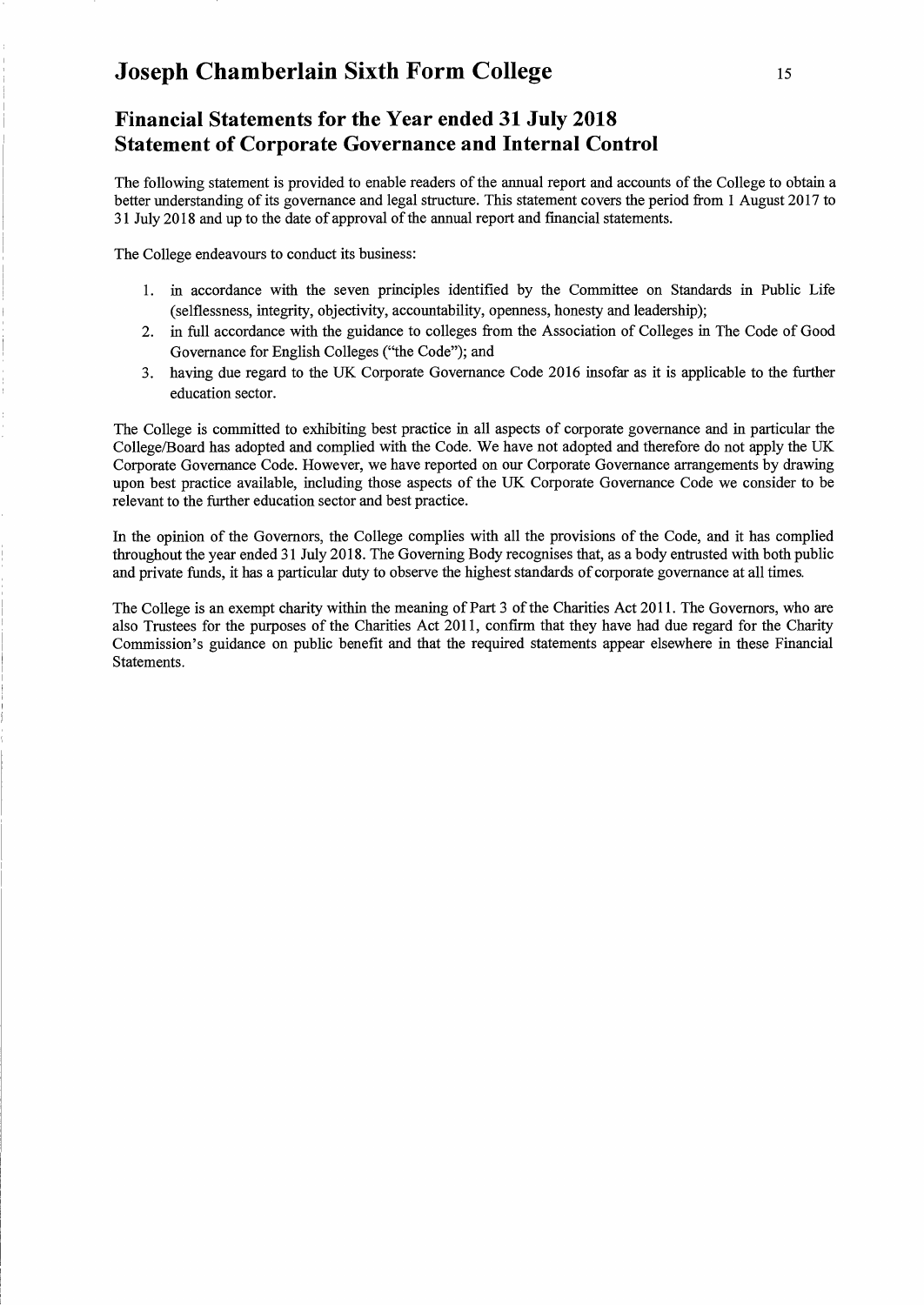## **Financial Statements for the Year ended 31 July 2018 Statement of Corporate Governance and Internal Control (continued)**

## **The Corporation**

The members who served the Corporation throughout the year and up to the date of signature of this report were as follows:

| $\sqrt{N}$ ame                        | Date of            | Term of                           | Date of            | <b>Status of</b>         | Committees served                                              | Full<br><b>Board</b>             |
|---------------------------------------|--------------------|-----------------------------------|--------------------|--------------------------|----------------------------------------------------------------|----------------------------------|
|                                       | Appointment Office |                                   | <b>Termination</b> | Appointment              |                                                                | <b>Attendance</b><br>(maximum 4) |
| Elly Tobin                            | 01/01/2009         | Until replaced                    |                    | Principal                | F&GP, Search and                                               | 4                                |
|                                       |                    |                                   |                    |                          | Curriculum & Learning                                          |                                  |
| Thelma                                | Probert-19/10/2008 | 4 years - extended to             |                    | Co-opted                 | F&GP, Curriculum &                                             | 4                                |
| Deputy Chair                          |                    | 17/10/2020                        |                    |                          | Learning and                                                   |                                  |
|                                       |                    |                                   |                    |                          | Remuneration                                                   |                                  |
| Lesley Servian                        | 16/12/2015         | 4 years                           |                    | Business related         | $F \& GP$ and                                                  | 3                                |
|                                       |                    |                                   |                    |                          | Remuneration                                                   |                                  |
| Sue Anderson-Chair 19/10/2008         |                    | 4 years - extended to             |                    | Co-opted                 | Chair: Corporation,                                            | 4                                |
|                                       |                    | 17/10/2020                        |                    | - Local Authority        | F&GP, Remuneration                                             |                                  |
|                                       |                    |                                   |                    |                          | and Search.                                                    |                                  |
|                                       |                    |                                   |                    |                          | Member.                                                        |                                  |
|                                       |                    |                                   |                    |                          | Curriculum & Learning                                          |                                  |
| <b>Andrew McHale</b>                  | 18/10/2012         | 4 years extended to<br>16/10/2020 |                    | Co-opted                 | Chair: Audit                                                   | $\overline{2}$                   |
| Graeme Birch                          | 19/10/2010         | 4 years extended to<br>17/10/2022 |                    | <b>Business related</b>  | Audit                                                          |                                  |
| Winsome Sherriffe                     | 18/05/2010         | 4 years extended to<br>16/05/2022 |                    | Staff member             |                                                                | R.                               |
| Wendy Sharples                        | 18/05/2010         | 4 years extended to<br>16/05/2022 |                    | Co-opted<br>Schools Link | Chair:<br>Curriculum<br>$\boldsymbol{\mathcal{X}}$<br>Learning | $\overline{2}$                   |
|                                       |                    |                                   |                    |                          | Search & Remuneration                                          |                                  |
| <b>Steven Davies</b>                  | 12/11/2013         | 4<br>to<br>years<br>11/11/2021    |                    | Staff member             |                                                                | 4                                |
| David Jones                           | 19/07/2011         | 4 years extended to<br>18/07/2019 |                    | <b>Business related</b>  | Audit                                                          | R.                               |
| Redwan Begh                           | 19/07/2011         | 4<br>to<br>years<br>17/07/2019    |                    | Business related         | Remuneration                                                   |                                  |
| Rubina Chaudary                       | 06/12/2011         | 2 years extended to               |                    | Co-opted                 | AuditAudit and Curriculum &                                    | lз                               |
|                                       |                    | 11/11/2021                        |                    | skills                   | Learning                                                       |                                  |
| David Farrow                          | 01/10/2018         | 4<br>years<br>tol<br>30/09/2022   |                    | University link          | F&GP                                                           |                                  |
| David Lee                             | 1/03/2018          | to<br>years<br>28/02/2022         |                    | Curriculum               | and<br>Curriculum<br>&<br>Learning                             | 2                                |
| Hamda Hassan                          | 16/10/2018         | 1 year                            |                    | Student member           |                                                                |                                  |
| Jamil Ahmed                           | 16/10/2018         | 1 year                            |                    | Student member           |                                                                | $\overline{c}$                   |
| Bushra Chugtai                        | 10/10/2017         |                                   | 31/07/2018         | Student member           |                                                                |                                  |
| Syed Talha                            | 10/10/2017         |                                   | 31/07/2018         | Student member           |                                                                |                                  |
| Habib Rahman                          | 21/12/2012         | 2 years extended to<br>18/12/2020 |                    | Co-opted Search          | Search                                                         | n                                |
| "F&GP" - Finance and General Purposes |                    |                                   |                    |                          |                                                                |                                  |

 $\bar{z}$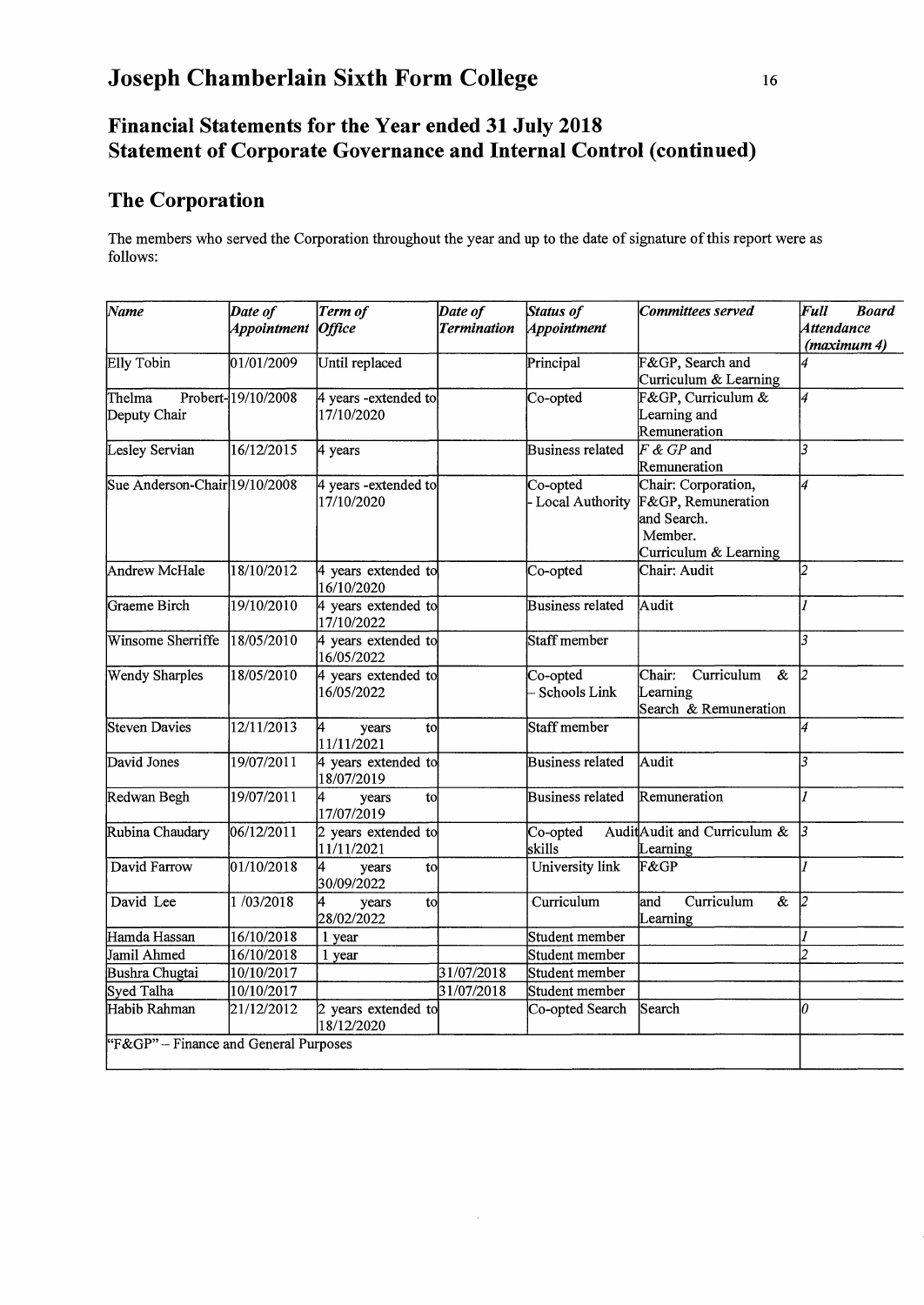## **Financial Statements for the Year ended 31 July 2018 Statement of Corporate Governance and Internal Control (continued)**

Whilst parent governors are nominated to the Corporation for a period of four years, if their child/children leave the College before the end of the four-year period, their term of office ends at the next full Corporation meeting following the election of their successor.

The staff elects staff governors for a period of four years, but their term of office ends if they leave the employment of the College before the end of the four-year period.

The following person has been co-opted to a subcommittee of the Corporation to provide additional expertise:

Mr. H. Rahman - Former member of Corporation with local knowledge - Search Committee

It is the Corporation's responsibility to bring independent judgement to bear on issues of strategy, performance, resources and standards of conduct.

The Corporation is provided with regular and timely information on the overall financial performance of the College together with other information such as performance against funding targets, proposed capital expenditure, quality matters and personnel related matters such as health and safety and environmental issues.

The Corporation meets at least once each term.

The Corporation conducts its business through a number of committees. Each committee has terms of reference, which have been approved by the Corporation. These committees are fmance and general purposes, curriculum and learning, remuneration, search and audit. Full minutes of all meetings, except those deemed to be confidential by the Corporation, are available on the College's website (jcc.ac.uk) or from the Clerk to the Corporation at:

> Joseph Chamberlain Sixth Form College 1 Belgrave Road Highgate Birmingham B12 9FF

The Clerk to the Corporation maintains a register of financial and personal interests of the governors. The register is available for inspection at the above address.

All governors are able to take independent professional advice in furtherance of their duties at the College's expense and have access to the Clerk to the Corporation, who is responsible to the Board for ensuring that all applicable procedures and regulations are complied with. The appointment, evaluation and removal of the Clerk are matters for the Corporation as a whole.

Formal agendas, papers and reports are supplied to the governors in a timely manner, prior to Board meetings. Briefmgs are also provided on an ad-hoc basis.

The Corporation has a strong and independent non-executive element and no individual or group dominates its decision making process. The Corporation considers that each of its non-executive members is independent of management and free from any business or other relationship which could materially interfere with the exercise of their independent judgement.

There is a clear division of responsibility in that the roles of the Chair of the Corporation and the Chief Accounting Officer of the College are separate.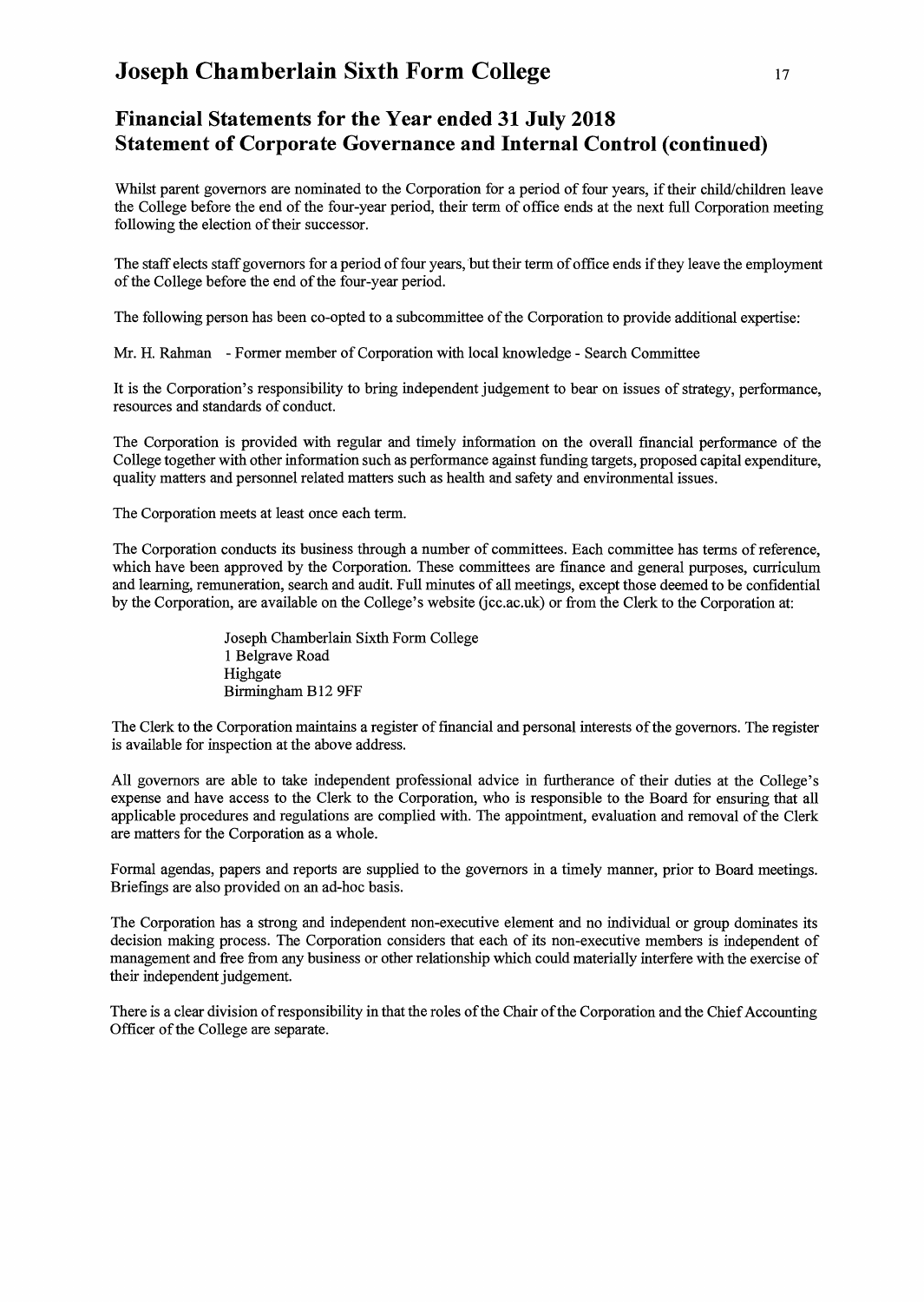## **Financial Statements for the Year ended 31 July 2018 Statement of Corporate Governance and Internal Control (continued)**

## **Appointments to the Corporation**

Any new appointments to the Corporation are a matter for the consideration of the Corporation as a whole. The Corporation has a search committee comprising the Chair of the Corporation, the Principal, two other members of the Corporation and a co-opted member from the local community, which is responsible for the selection and nomination of any new member for the Corporation's consideration. The Corporation is responsible for ensuring that appropriate training is provided as required.

Members of the Corporation are appointed for a term of office not exceeding 4 years.

## **Remuneration Committee**

The College's terms of reference indicate that the Remuneration Committee should comprise four members of the Corporation, excluding staff and student Governors. The Chair of this Committee is the Chair of the main Corporation. The members who served on this Committee throughout the year to 31 July 2018 are noted on page 16.

The Committee's responsibilities are to make recommendations to the Board on the remuneration and benefits of the Chief Accounting Officer and other senior post holders.

Details of the remuneration for the year ended 31 July 2018 are set out in note 7 to the Financial Statements.

## **Audit Committee**

The College's terms of reference indicate that the Audit Committee should comprise of five members of the Corporation. The Chair of the Corporation, members of the F&GP Committee, Staff Governors and the Chief Accounting Officer are excluded from membership of the Audit Committee. The members who served on this Committee throughout the year to 31 July 2018 are noted on page 16. The Committee operates in accordance with written terms of reference approved by the Corporation.

The Audit Committee meets at least once per term and provides a forum for reporting by the College's internal, regularity and financial statement auditors, who have access to the Committee for independent discussion, without the presence of College management. The Committee also receives and considers reports from the main FE funding bodies as they affect the College's business.

The College's internal auditors review the system of internal control, risk management controls and governance processes in accordance with an agreed plan of input and report their findings to management and the Audit Committee.

Management is responsible for the implementation of agreed audit recommendations and internal audit undertakes periodic follow up reviews to ensure such recommendations have been implemented.

The Audit Committee also advises the Corporation on the appointment of internal, regularity and financial statement auditors and their remuneration for both audit and non-audit work as well as reporting annually to the Corporation.

## **Finance & General Purposes (F&GP) Committee**

The College's terms of reference indicate that the F&GP Committee should comprise six members of the Corporation including the Chair of the Corporation and the Chief Accounting Officer. The members who served on this Committee throughout the year to 31 July 2018 are noted on page 16. The Committee operates in accordance with written terms of reference approved by the Corporation.

The F&GP Committee meets at least once per term whose primary role is to advise the Main Board on matters of Finance, The principle terms of reference include making recommendations to the Corporation on the following matters:-

- Approval of Financial Statements;
- Approval of College annual and revised budgets and any financial forecasts required by Funding Bodies;
- Review of Management Accounts;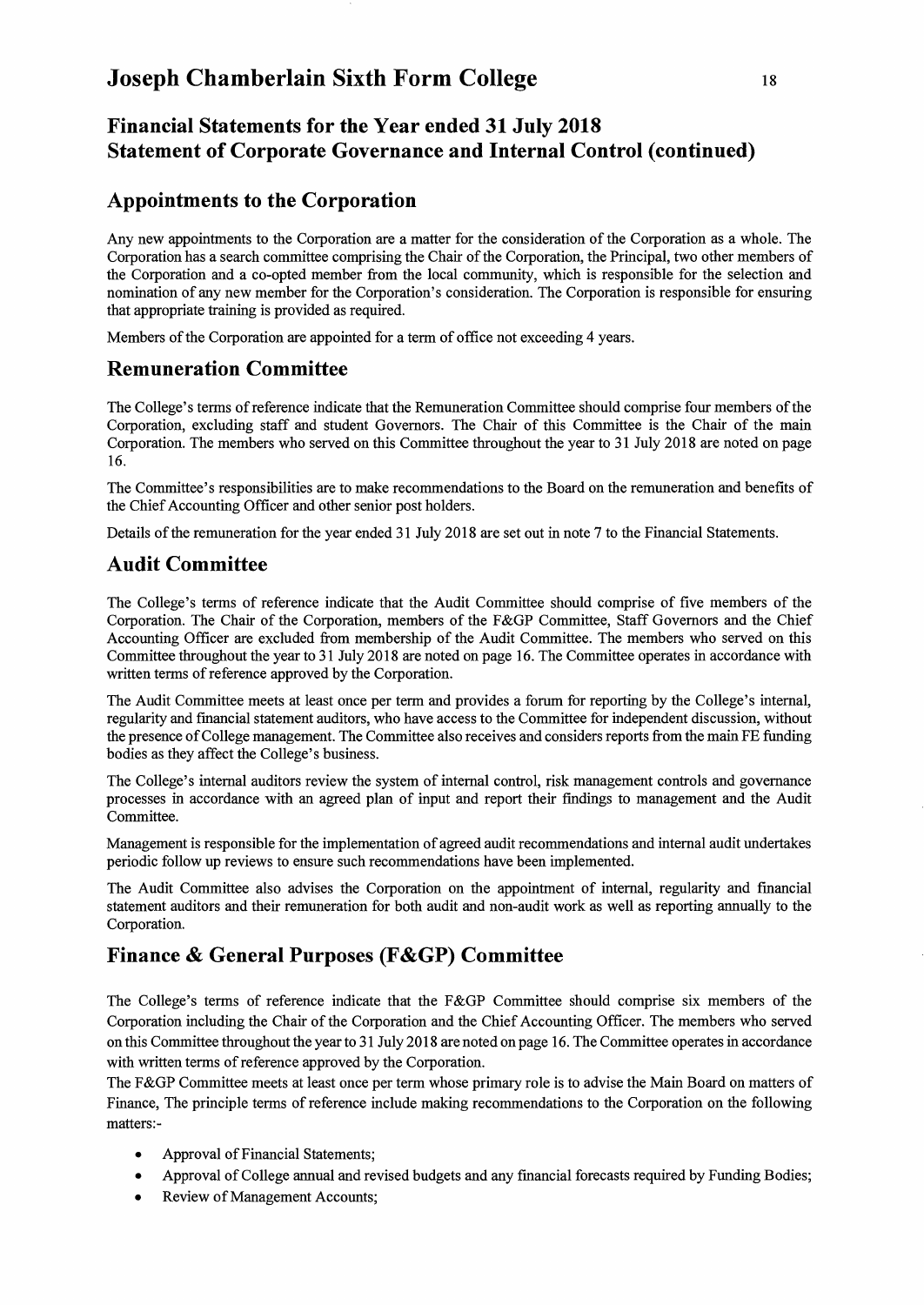## **Financial Statements for the Year ended 31 July 2018 Statement of Corporate Governance and Internal Control (continued)**

## **Finance & General Purposes (F&GP) Committee (continued)**

- Approve major capital expenditure projects and any associated borrowings;
- Receive reports on any major contracts;
- Approve, where appropriate, College Accommodation strategy;
- Determining College investment and borrowing policies; and
- Monitor financial data for sub-contracting arrangements.

This and other Committees also review the College's proposed Strategic Plan and Self-Assessment Report.

## **Internal Control**

#### *Scope of responsibility*

The Corporation is ultimately responsible for the College's system of internal control and for reviewing its effectiveness. However, such a system is designed to manage rather than eliminate the risk of failure to achieve business objectives, and can provide only reasonable and not absolute assurance against material misstatement or loss.

The Corporation has delegated the day to day responsibility to the Principal, as Chief Accounting Officer, for maintaining a sound system of internal control that supports the achievement of the College's policies, aims and objectives, whilst safeguarding the public funds and assets for which she is personally responsible, in accordance with the responsibilities assigned to her in the Condition of Funding Agreement between Joseph Chamberlain Sixth Form College and the funding bodies. She is also responsible for reporting to the Corporation any material weaknesses or breakdowns in internal control.

#### *The purpose of the system of internal control*

The system of internal control is designed to manage risk to a reasonable level rather than to eliminate all risk of failure to achieve policies, aims and objectives; it can therefore only provide reasonable and not absolute assurance of effectiveness. The system of internal control is based on an on-going process designed to identify and prioritise the risks to the achievement of College policies, aims and objectives, to evaluate the likelihood of those risks being realised and the impact should they be realised and to manage them efficiently, effectively and economically. The system of internal control has been in place in Joseph Chamberlain Sixth Form College for the year ended 31 July 2018 and up to the date of approval of the annual report and accounts.

#### *Capacity to handle risk*

The Corporation has reviewed the key risks to which the College is exposed, together with the operating, financial and compliance controls that have been implemented to mitigate those risks. The Corporation is of the view that there is a formal on-going process for identifying, evaluating and managing the College's significant risks that has been in place for the period ending 31 July 2018 and up to the date of approval of the annual report and accounts. This process is regularly reviewed by the Corporation.

#### *The risk and control framework*

The system of internal control is based on a framework of regular management information, administrative procedures including the segregation of duties and a system of delegation and accountability. In particular, it includes:

- comprehensive budgeting systems with an annual budget, which is reviewed and agreed by the Corporation
- regular reviews by the Corporation of periodic and annual financial reports, which indicate financial performance against forecasts
- setting targets to measure financial and other performance
- clearly defined capital investment control guidelines
- the adoption of formal project management disciplines, where appropriate.

Joseph Chamberlain Sixth Form College has an internal audit service, which operates in accordance with the requirements of the ESFA Post 16 Audit Code of Practice. The work of the internal audit service is informed by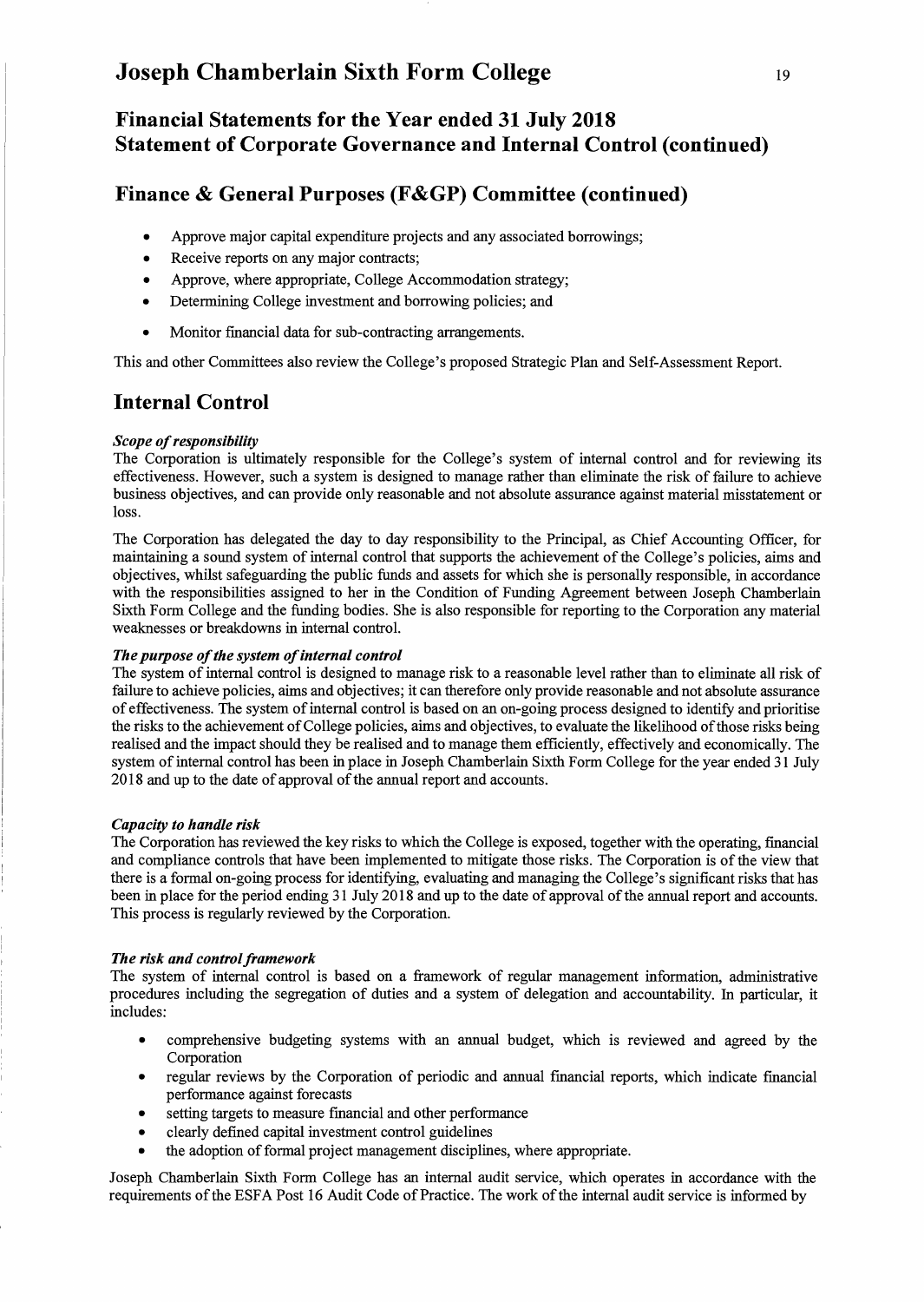## **Financial Statements for the Year ended 31 July 2018 Statement** of Corporate **Governance and Internal Control (continued)**

### **Internal Control (continued)**

### *The risk and control framework (continued)*

the College's analysis of the risks to which the College is exposed. The internal audit service provides the Corporation with reports on the agreed areas of College activity.

The analysis of risk and the internal audit reports are endorsed by the Corporation on the recommendation of the Audit Committee.

#### *Review of effectiveness*

As Chief Accounting Officer, the Principal has responsibility for reviewing the effectiveness of the system of internal control. Her review of the effectiveness of the system of internal control is informed by:

- the work of the internal auditors
- the work of the executive managers within the College who have responsibility for the development and maintenance of the internal control framework
- comments made by the College's fmancial statements auditors and the reporting accountants for regularity assurance in their management letters and other reports.

The Chief Accounting Officer has been advised on the implications of the result of her review of the effectiveness of the system of internal control by the Audit Committee, which oversees the work of the internal auditor and other sources of assurance, and a plan to address weaknesses and ensure continuous improvement of the system is in place.

The Senior Leadership Team receives reports setting out key performance and risk indicators and considers possible issues brought to their attention by early warning mechanisms which are embedded within the departments and reinforced by risk awareness training. The Senior Leadership Team and the Audit Committee also receive regular reports from internal audit, which include recommendations for improvement. The Audit Committee's role in this area is confmed to a high level review of the arrangements for internal control. The Corporation's agenda includes a regular item for consideration of risk and control and receives reports thereon from the Senior Leadership Team and the Audit Committee. The emphasis is on obtaining the relevant degree of assurance and not merely reporting by exception. At its meeting on 12 December 2018, the Corporation received a report from the Audit Committee on the annual activities and assessments carried out in 2017/18. The Audit Committee report and assurance will be based on the documentation presented to them by the Senior Leadership Team and internal auditors and taking account of events since 31 July 2018.

Based on the advice of the Audit Committee the Corporation is of the opinion that the College has an adequate and effective framework for governance, risk management and control, and has fulfilled its statutory responsibility for "the effective and efficient use of resources, the solvency of the College and the safeguarding of their assets".

### **Going Concern**

After making appropriate enquiries, the Corporation considers that the College has adequate resources to continue in operational existence for the foreseeable future. For this reason they continue to adopt the going concern basis in preparing the fmancial statements.

Approved by order of the members of the Corporation on 12 December 2018 and signed on its behalf by:

Councillor S. Anderson Will Anderson Chair

Mrs E. Tobin Principal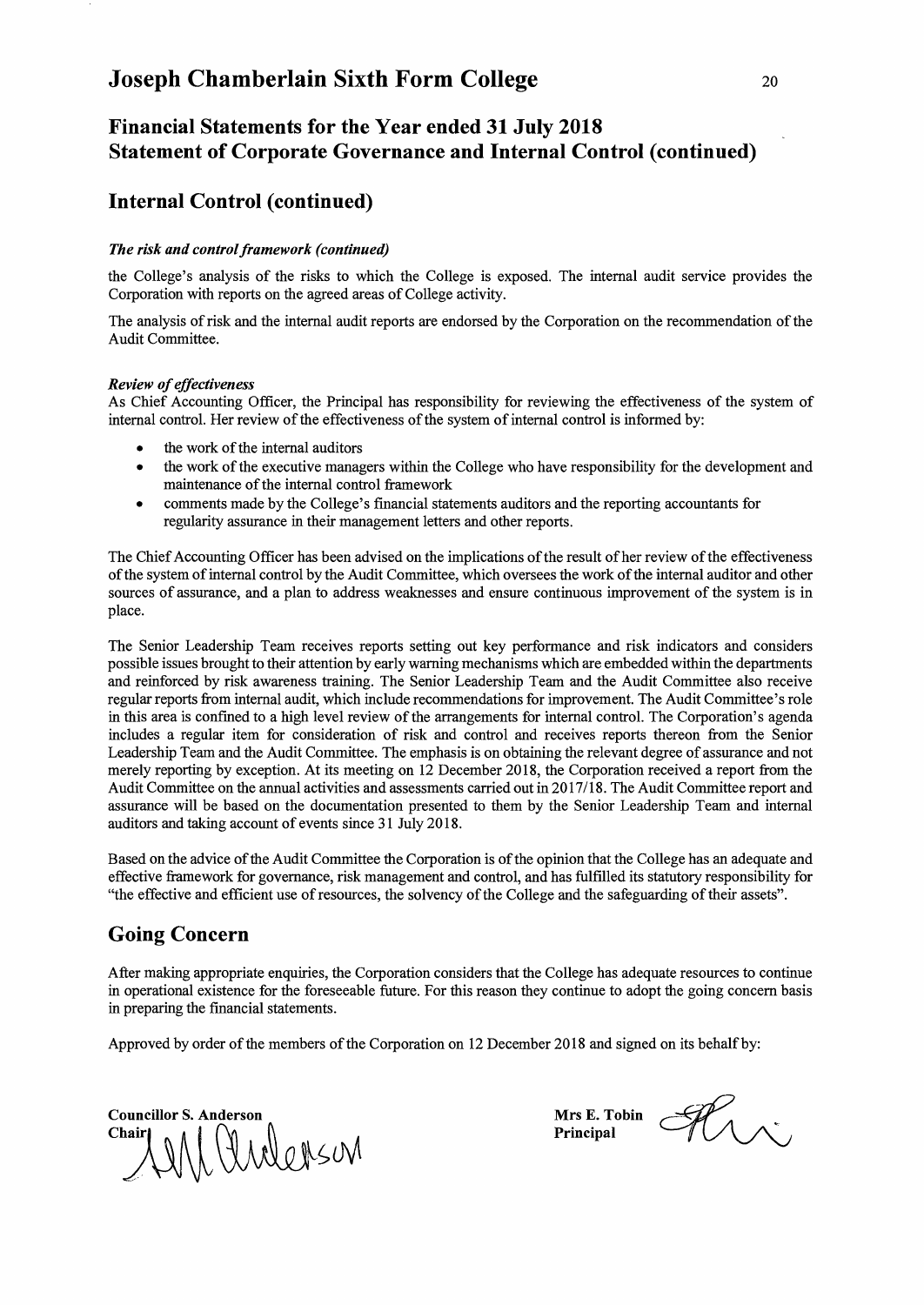## **Financial Statements for the Year ended 31 July 2018 Governing Body's statement on the College's regularity, propriety and compliance with Funding body terms and conditions of funding**

The Corporation has considered its responsibility to notify the Education and Skills Funding Agency of material irregularity, impropriety and non-compliance with Education and Skills Funding Agency terms and conditions of funding, under the funding agreement in place between the College and the Education and Skills Funding Agency. As part of its consideration the Corporation has had due regard to the requirements of the funding agreement.

We confirm, on behalf of the Corporation, that after due enquiry, and to the best of our knowledge, we are able to identify any material irregular or improper use of funds by the College, or non-compliance with the Education and Skills Funding Agency's terms and condition of funding under the College's funding agreement.

We further confirm that no instances of material irregularity, impropriety or funding non-compliance discovered to date have been notified to the Education and Skills Funding Agency. If any instances are identified after the date of this statement, these will be notified to the Education and Skills Funding Agency.

 $\bigcup_{\text{Chain}} \bigcup_{\text{Chain}} \bigcup_{\text{Chain}} \bigcup_{\text{Chain}} \bigcup_{\text{Chain}} \bigcup_{\text{Principal}} \bigcup_{\text{Partial}}$ 

**Principal**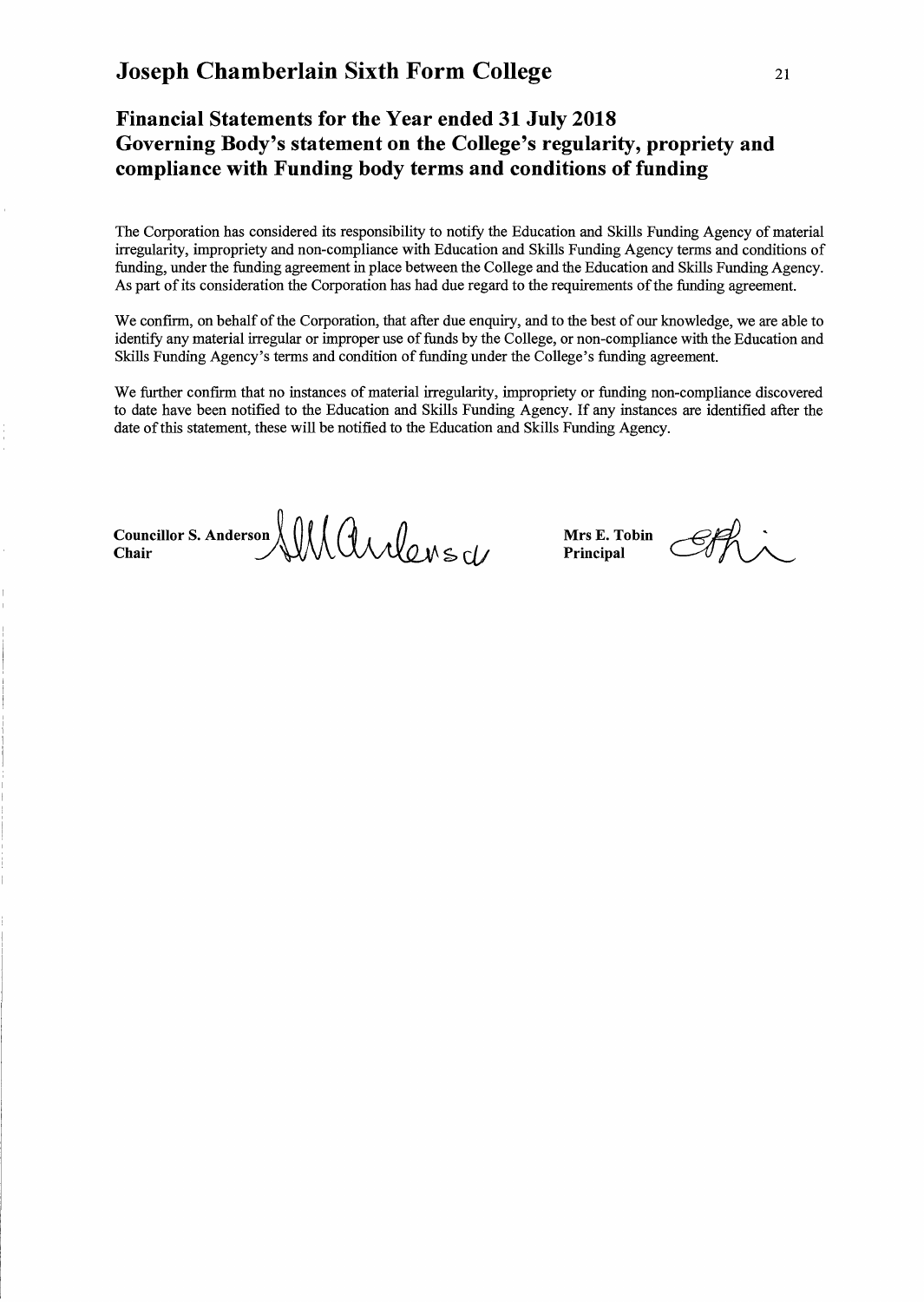## **Financial Statements for the Year ended 31 July 2018 Statement of Responsibilities of the Members of the Corporation**

The members of the Corporation (who act as trustees for the charitable activities of the College) are required to present audited fmancial statements for each financial year.

The law applicable to charities in England and the terms and conditions of the Condition of Funding Agreement between the Education and Skills Funding Agency and the Corporation of the College, requires the Corporation of the College to prepare fmancial statements and the Members Report for each financial year in accordance with the Statement of Recommended Practice - Accounting for Further and Higher Education Institutions the annual Accounts Direction issued by the Education and Skills Funding Agency, and applicable United Kingdom Generally Accepted Accounting Practice (United Kingdom Accounting Standards) and which give a true and fair view of the state of affairs of the College and of the College's surplus/deficit of income over expenditure for that period.

In preparing the fmancial statements, the corporation is required to:

- select suitable accounting policies and apply them consistently
- make judgements and estimates that are reasonable and prudent
- state whether applicable UK Accounting Standards have been followed, subject to any material departures disclosed and explained in the fmancial statements
- prepare financial statements on the going concern basis, unless it is inappropriate to assume that the College will continue in operation.

The Corporation is responsible for keeping proper accounting records which disclose with reasonable accuracy, at any time, the fmancial position of the College, and which enable it to ensure that the fmancial statements are prepared in accordance with the Charities Act 20 Il and other relevant accounting standards. It is responsible for taking steps in order to safeguard the assets of the College and to prevent and detect fraud and other irregularities.

The maintenance and integrity of the College website is the responsibility of the Corporation of the College; the work carried out by the auditors does not involve consideration of these matters and, accordingly, the auditors accept no responsibility for any changes that may have occurred to the fmancial statements since they were initially presented on the website. Legislation in the United Kingdom governing the preparation and dissemination of financial statements may differ from legislation in other jurisdictions.

Members ofthe Corporation are responsible for ensuring that funds from the Education and Skills Funding Agency are used only in accordance with the authorities that govern them as defined by and in accordance with Further & Higher Education Act 1992, subsequent legislation and related regulations and the Condition of Funding Agreement with the Education and Skills Funding Agency and any other conditions that may be prescribed from time to time.

Approved by order of the members of the Corporation on 12 December 2018 and signed on its behalf by:

**Councillor S. Anderson**  f M Chales scy Chair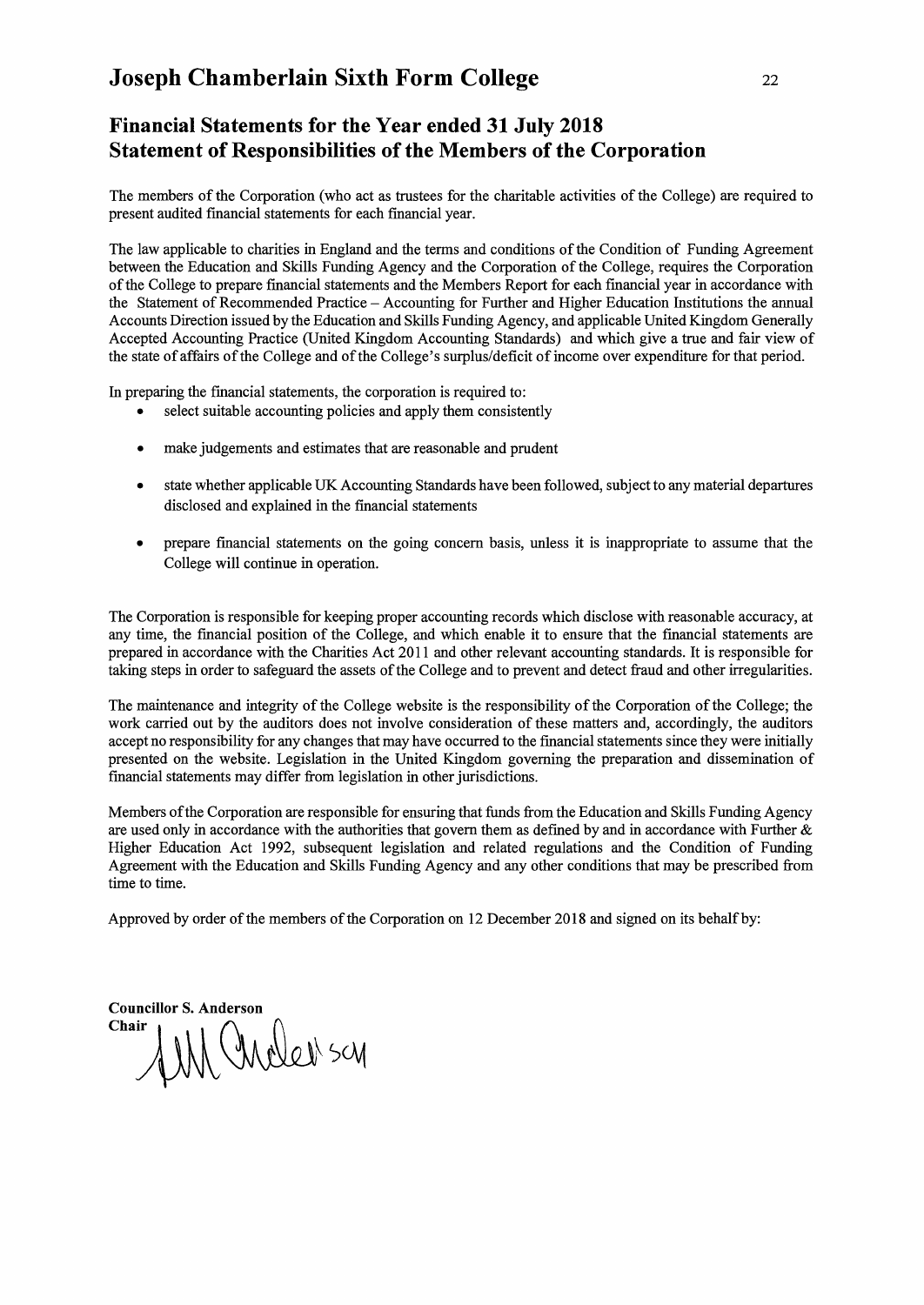## INDEPENDENT AUDITOR'S REPORT TO THE CORPORATION OF JOSEPH CHAMBERLAIN SIXTH FORM COLLEGE

#### Opinion

We have audited the financial statements of Joseph Chamberlain Sixth Form College (the "College") and its subsidiaries (the "Group") for the year ended 31 July 2018 which comprise the consolidated and college statements of comprehensive income, the consolidated and college balance sheets, the consolidated and college statements of changes in reserves, the consolidated statement of cash flows and notes to the financial statements, including a summary of significant accounting policies. The financial reporting framework that has been applied in their preparation is United Kingdom Accounting Standards, including FRS 102 "The Financial Reporting Standard applicable in the UK and Republic of Ireland" (United Kingdom Generally Accepted Accounting Practice).

### In our opinion the financial statements:

- give a true and fair view of the state of the Group's and of the College's affairs as at 31 July 2018 and of the Group's and the College's surplus of income over expenditure for the year then ended; and
- have been properly prepared in accordance with United Kingdom Generally Accepted Accounting Practice.

#### Basis for opinion

We conducted our audit in accordance with International Standards on Auditing (UK) (ISAs (UK)) and applicable law. Our responsibilities under those standards are further described in the Auditor's responsibilities for the audit of the financial statements section of our report. We are independent of the group and college in accordance with the ethical requirements that are relevant to our audit of the financial statements in the UK, including the FRC's Ethical Standard and we have fulfilled our other ethical responsibilities in accordance with these requirements. We believe that the audit evidence we have obtained is sufficient and appropriate to provide a basis for our opinion.

#### Conclusions relating to going concern

We have nothing to report in respect of the following matters in relation to which the ISAs (UK) require us to report to you where:

- the governors' use of the going concern basis of accounting in the preparation of the financial statements is not appropriate; or
- the governors have not disclosed in the financial statements any identified material uncertainties that may cast significant doubt about the group's or the college's ability to continue to adopt the going concern basis of accounting for a period of at least twelve months from the date when the financial statements are authorised for issue.

#### Other information

The other information comprises the information included in the Members Report and Financial Statements other than the financial statements and our auditor's report thereon. The governors are responsible for the other information. Our opinion on the financial statements does not cover the other information and we do not express any form of assurance conclusion thereon.

In connection with our audit of the financial statements, our responsibility is to read the other information and, in doing so, consider whether the other information is materially inconsistent with the financial statements or our knowledge obtained in the audit or otherwise appears to be materially misstated. If we identify such material inconsistencies or apparent material misstatements, we are required to determine whether there is a material misstatement in the financial statements or a material misstatement of the other information. If, based on the work we have performed, we conclude that there is a material misstatement of this other information, we are required to report that fact. We have nothing to report in this regard.

### Matters on which we are required to report by exception

We have nothing to report in respect of the following matters where the Post-16 Audit Code of Practice 2017 to 2018 issued by the Education and Skills Funding Agency requires us to report to you if, in our opinion: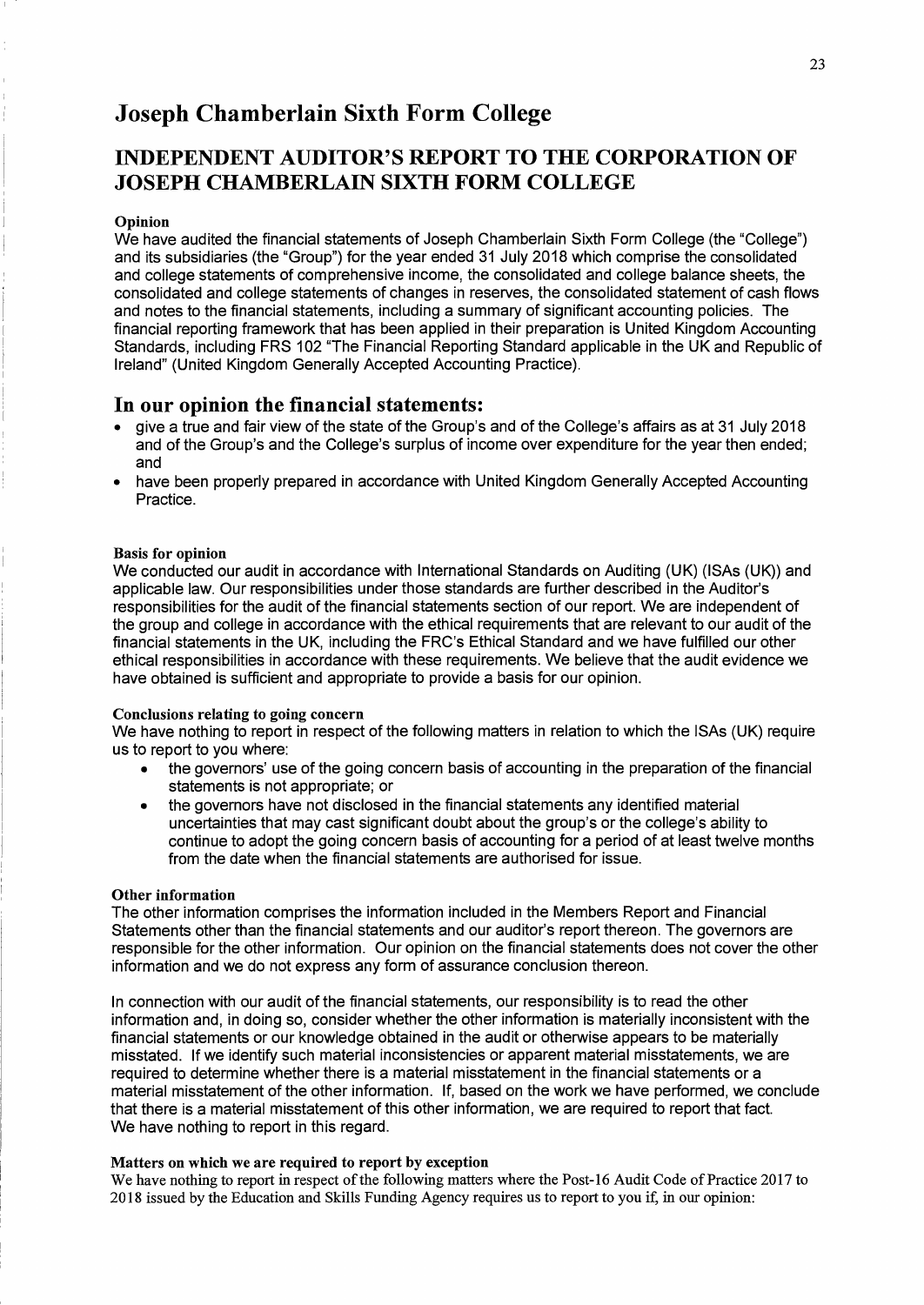## INDEPENDENT AUDITOR'S REPORT TO THE CORPORATION OF JOSEPH CHAMBERLAIN SIXTH FORM COLLEGE (continued)

- adequate accounting records have not been kept;
- the financial statements are not in agreement with the accounting records; or
- we have not received all the information and explanations required for our audit.

### Responsibilities of the Corporation of Joseph Chamberlain Sixth Form College

As explained more fully in the Statement of the Corporation's Responsibilities set out on page 22, the Corporation is responsible for the preparation of financial statements and for being satisfied that they give a true and fair view, and for such internal control as the Corporation determine is necessary to enable the preparation of financial statements that are free from material misstatement, whether due to fraud or error.

In preparing the financial statements, the Corporation is responsible for assessing the Group's and the College's ability to continue as a going concern, disclosing, as applicable, matters related to going concern and using the going concern basis of accounting unless the Corporation either intend to liquidate the Group or the College or to cease operations, or have no realistic alternative but to do so.

#### Auditor's responsibilities for the audit of the financial statements

Our objectives are to obtain reasonable assurance about whether the financial statements as a whole are free from material misstatement, whether due to fraud or error, and to issue an auditor's report that includes our opinion. Reasonable assurance is a high level of assurance, but is not a guarantee that an audit conducted in accordance with ISAs (UK) will always detect a material misstatement when it exists. Misstatements can arise from fraud or error and are considered material if, individually or in the aggregate, they could reasonably be expected to influence the economic decisions of users taken on the basis of these financial statements.

A further description of our responsibilities for the audit of the financial statements is located on the Financial Reporting Council's website at http://www.frc.org.uk/auditorsresponsibilities this description forms part of our auditor's report.

#### Use of our report

This report is made solely to the Corporation, as a body, in accordance with the Funding Agreement published by the Education and Skills Funding Agency and our engagement letter dated 25 August 2017. Our audit work has been undertaken so that we might state to the Corporation, as a body, those matters we are engaged to state to them in an auditor's report and for no other purpose. To the fullest extent permitted by law, we do not accept or assume responsibility to anyone other than the Corporation, as a body, for our audit work, for this report, or for the opinions we have formed.

 $\ell_{\text{av}}$   $\Omega$  lett and

RSM UK AUDIT LLP Chartered Accountants St Philips Point Temple Row Birmingham B25AF

Date:18 **leader 2.**6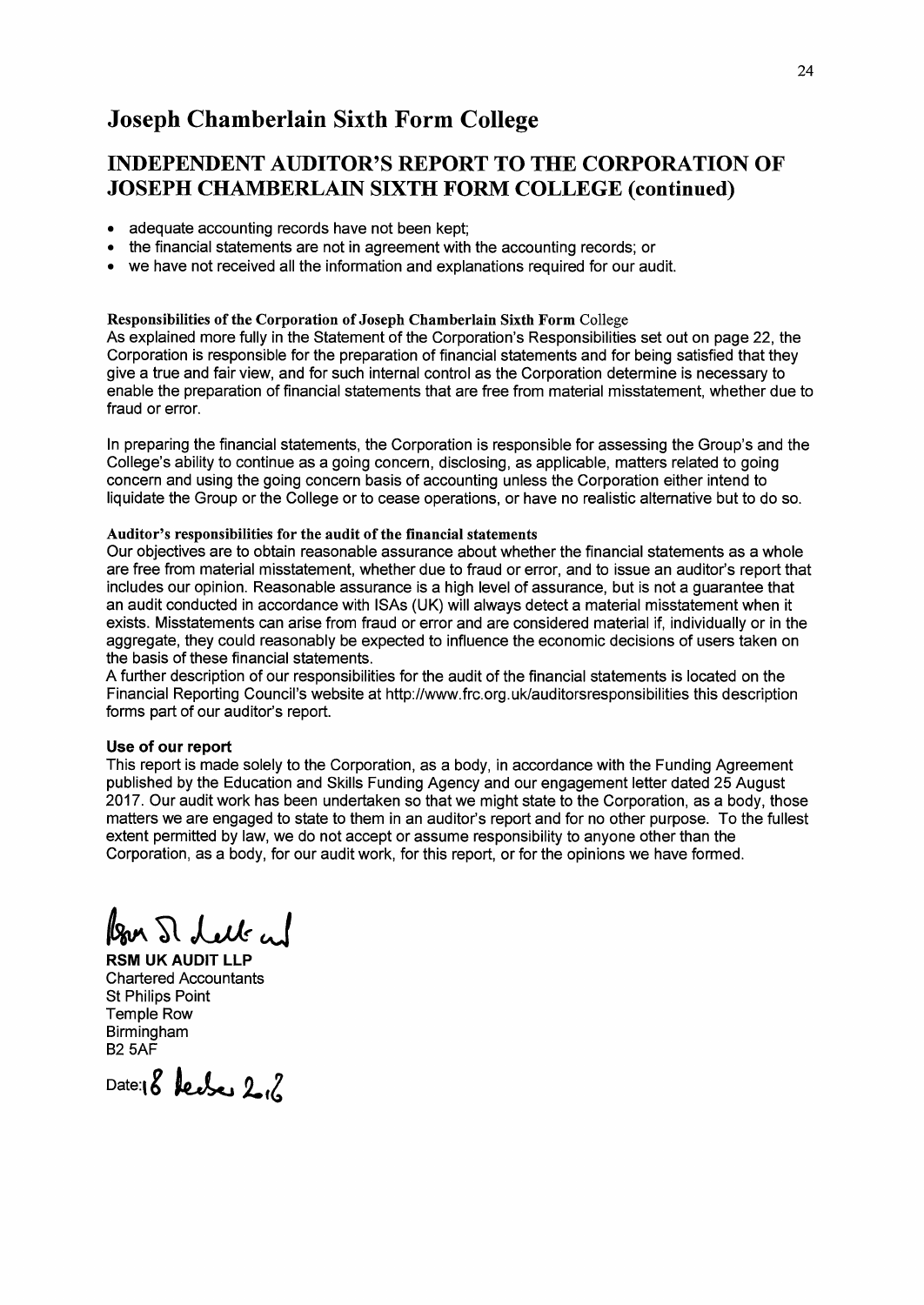# **Financial Statements for the Year ended 31 July 2018**

# **Consolidated and College Statements of Comprehensive Income**

|                                                                                        | <b>Notes</b>         | Year ended 31 July 2018 |                  | Year ended 31 July 2017 |                  |
|----------------------------------------------------------------------------------------|----------------------|-------------------------|------------------|-------------------------|------------------|
|                                                                                        |                      | Group<br>£'000          | College<br>£'000 | Group<br>$\pounds 000$  | College<br>£'000 |
| <b>INCOME</b>                                                                          |                      |                         |                  |                         |                  |
| Funding body grants                                                                    | $\boldsymbol{2}$     | 12,360                  | 12,360           | 11,723                  | 11,723           |
| Tuition fees and education contracts                                                   | $\boldsymbol{\beta}$ | 58                      | 58               | 73                      | 73               |
| Other grants and contracts                                                             | 4                    | 49                      | 25               | 47                      | 15               |
| Other income                                                                           | 5                    | 681                     | 557              | 820                     | 693              |
| Investment income                                                                      | 6                    | 172                     | 172              | 111                     | 111              |
| <b>Total income</b>                                                                    |                      | 13,320                  | 13,172           | 12,774                  | 12,615           |
| <b>EXPENDITURE</b>                                                                     |                      |                         |                  |                         |                  |
| Staff costs                                                                            | 7                    | 7,929                   | 7,828            | 7,421                   | 7,306            |
| Other operating expenses                                                               | 8                    | 3,519                   | 3,473            | 3,247                   | 3,201            |
| Depreciation                                                                           | 11                   | 1,238                   | 1,311            | 1,332                   | 1,405            |
| Interest and other finance costs                                                       | 9                    | 84                      | 84               | 101                     | 101              |
| Total expenditure                                                                      |                      | 12,770                  | 12,696           | 12,101                  | 12,013           |
| Surplus before other gains and losses                                                  |                      | 550                     | 476              | 673                     | 602              |
| Loss on disposal of assets                                                             |                      |                         |                  | (9)                     | (9)              |
| Surplus before tax                                                                     |                      | 550                     | 476              | 664                     | 593              |
| Taxation                                                                               | 10                   |                         |                  |                         |                  |
| Surplus for the year                                                                   |                      | 550                     | 476              | 664                     | 593              |
| Actuarial gain in respect of pension schemes                                           | 24                   | 873                     | 873              | 937                     | 937              |
| Total Comprehensive Income for the Year                                                |                      | 1,423                   | 1,349            | 1,601                   | 1,530            |
| Represented by:                                                                        |                      |                         |                  |                         |                  |
| Unrestricted comprehensive income                                                      |                      | 1,423                   | 1,348            | 1,601                   | 1,530            |
|                                                                                        |                      | 1,423                   | 1,348            | 1,601                   | 1,530            |
| Surplus/(deficit) for the year attributable to:<br>Corporation of the College          |                      | 1,423                   | 1,348            | 1,601                   | 1,530            |
| Total comprehensive Income for the year attributable to:<br>Corporation of the College |                      | 1,423                   | 1,348            | 1,601                   | 1,530            |

 $\bar{\mathbf{v}}$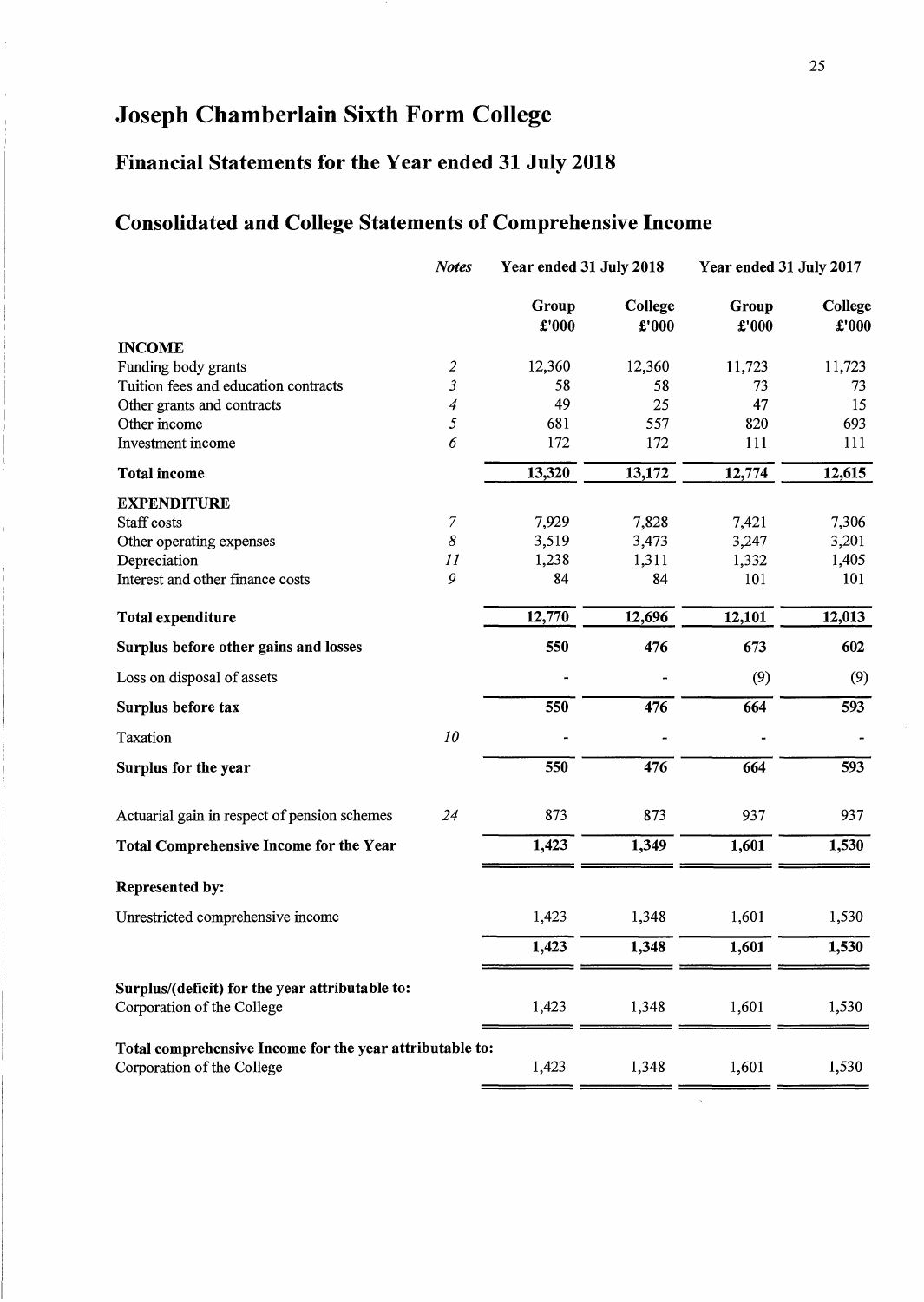## Financial Statements for the Year ended 31 July 2018

## Consolidated and College Statement of Changes in Reserves

|                                             | Income and<br>expenditure<br>account | Total  |
|---------------------------------------------|--------------------------------------|--------|
| Group                                       | £'000                                | £'000  |
|                                             |                                      |        |
| <b>Balance at 1st August 2017</b>           | 16,584                               | 16,584 |
| Surplus from income and expenditure account | 550                                  | 550    |
| Other comprehensive income                  | 873                                  | 873    |
| Total comprehensive income for the year     | 1,423                                | 1,423  |
| <b>Balance at 31st July 2018</b>            | 18,007                               | 18,007 |

### College

| <b>Balance at 1st August 2017</b>           | 19,642 | 19,642 |
|---------------------------------------------|--------|--------|
| Surplus from income and expenditure account | 476    | 476    |
| Other comprehensive income                  | 873    | 873    |
| Total comprehensive income for the year     | 1.349  | 1.349  |
| <b>Balance at 31st July 2018</b>            | 20,991 | 20,991 |

 $\hat{\boldsymbol{\beta}}$ 

# Joseph Chamberlain Sixth Form College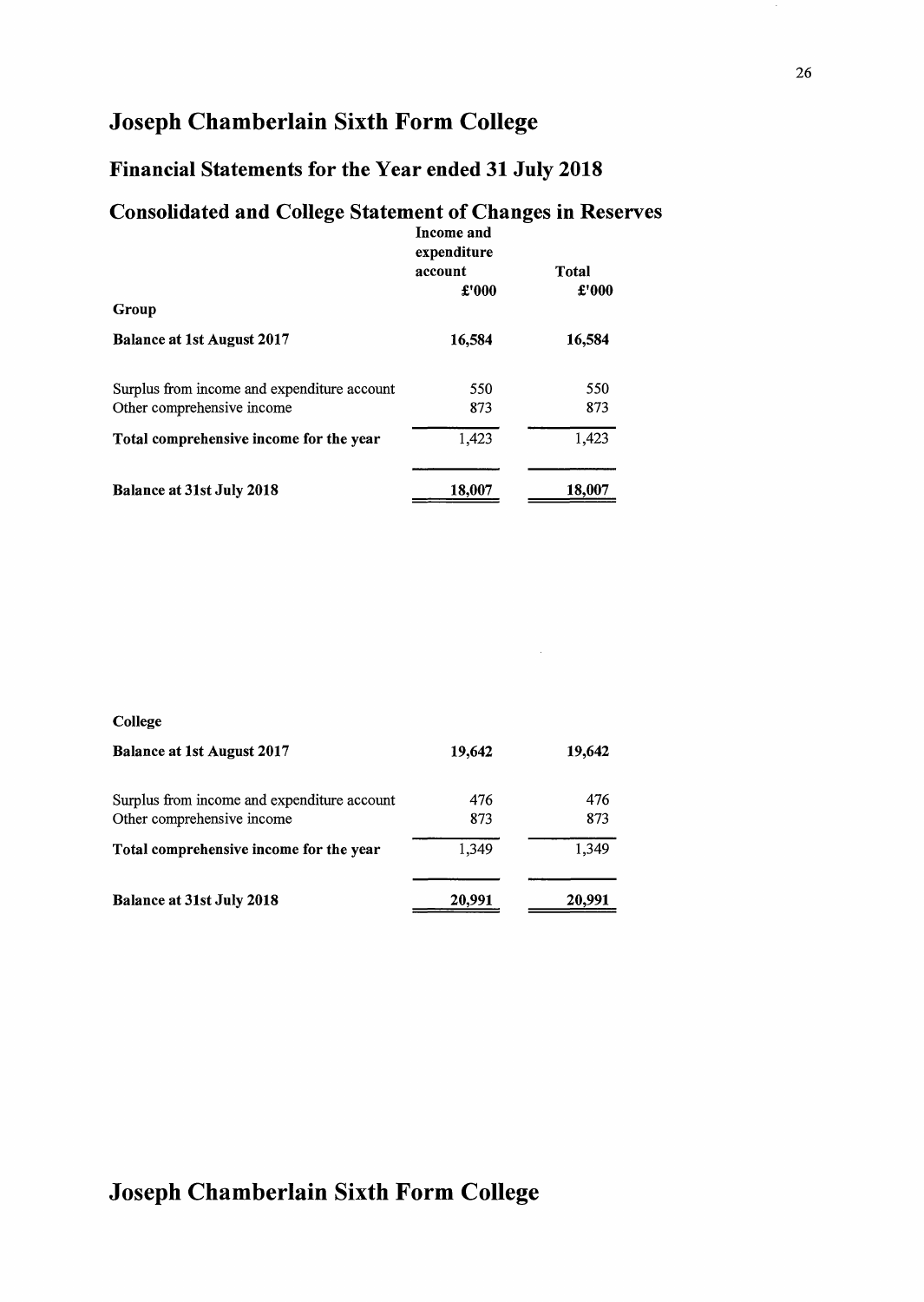# Financial Statements for the Year ended 31 July 2018

| <b>Balance</b>                        | <b>Sheets</b> | as       | at       |              | 31       |
|---------------------------------------|---------------|----------|----------|--------------|----------|
|                                       | <b>Notes</b>  | Group    | College  | <b>Group</b> | College  |
|                                       |               | 2018     | 2018     | 2017         | 2017     |
|                                       |               | £'000    | £'000    | £'000        | £'000    |
| Non current assets                    |               |          |          |              |          |
| Tangible fixed assets                 | 11            | 29,739   | 32,694   | 30,879       | 33,907   |
| Investments                           | 12            | 0        | $\bf{0}$ | $\bf{0}$     | 0        |
|                                       |               | 29,739   | 32,694   | 30,879       | 33,907   |
| <b>Current Assets</b>                 |               |          |          |              |          |
| Trade and other receivables           | 13            | 153      | 261      | 178          | 287      |
| Investments                           | 14            | 8,261    | 8,261    | 6,128        | 6,128    |
| Cash and cash equivalents             |               | 2,107    | 1,965    | 3,291        | 3,127    |
|                                       |               | 10,521   | 10,487   | 9,597        | 9,542    |
| Less: Creditors amounts falling due   |               |          |          |              |          |
| within one year                       | 15            | (2,481)  | (2, 418) | (2,932)      | (2, 847) |
| Net current assets                    |               | 8,040    | 8,069    | 6,665        | 6,695    |
| Total assets less current liabilities |               | 37,779   | 40,763   | 37,544       | 40,602   |
| Creditors: amounts falling due after  |               |          |          |              |          |
| more than one year                    | 16            | (17,309) | (17,309) | (18,004)     | (18,004) |
| <b>Provisions</b>                     |               |          |          |              |          |
| Defined benefit obligations           | 18            | (2, 391) | (2, 391) | (2,881)      | (2,881)  |
| Other provisions                      | 18            | (72)     | (72)     | (75)         | (75)     |
| Total net assets                      |               | 18,007   | 20,991   | 16,584       | 19,642   |
| <b>Unrestricted reserves:</b>         |               |          |          |              |          |
| Income and expenditure account        |               | 18,007   | 20,991   | 16,584       | 19,642   |
| <b>Total unrestricted reserves</b>    |               | 18,007   | 20,991   | 16,584       | 19,642   |

The Financial Statements on pages 25 to 50 were approved and authorised for issue by the Corporation on 12 December 2018 and are signed on its behalf by:

 $\sum_{k=1}^{S. \text{ Anderson}} |M| \left( \sum_{k=1}^{N} a_k \right) \geq 0$  $\text{Char} \qquad \text{AMM} \qquad \text{MMS}$ 

E. Tobin<br>Accounting Officer *QA*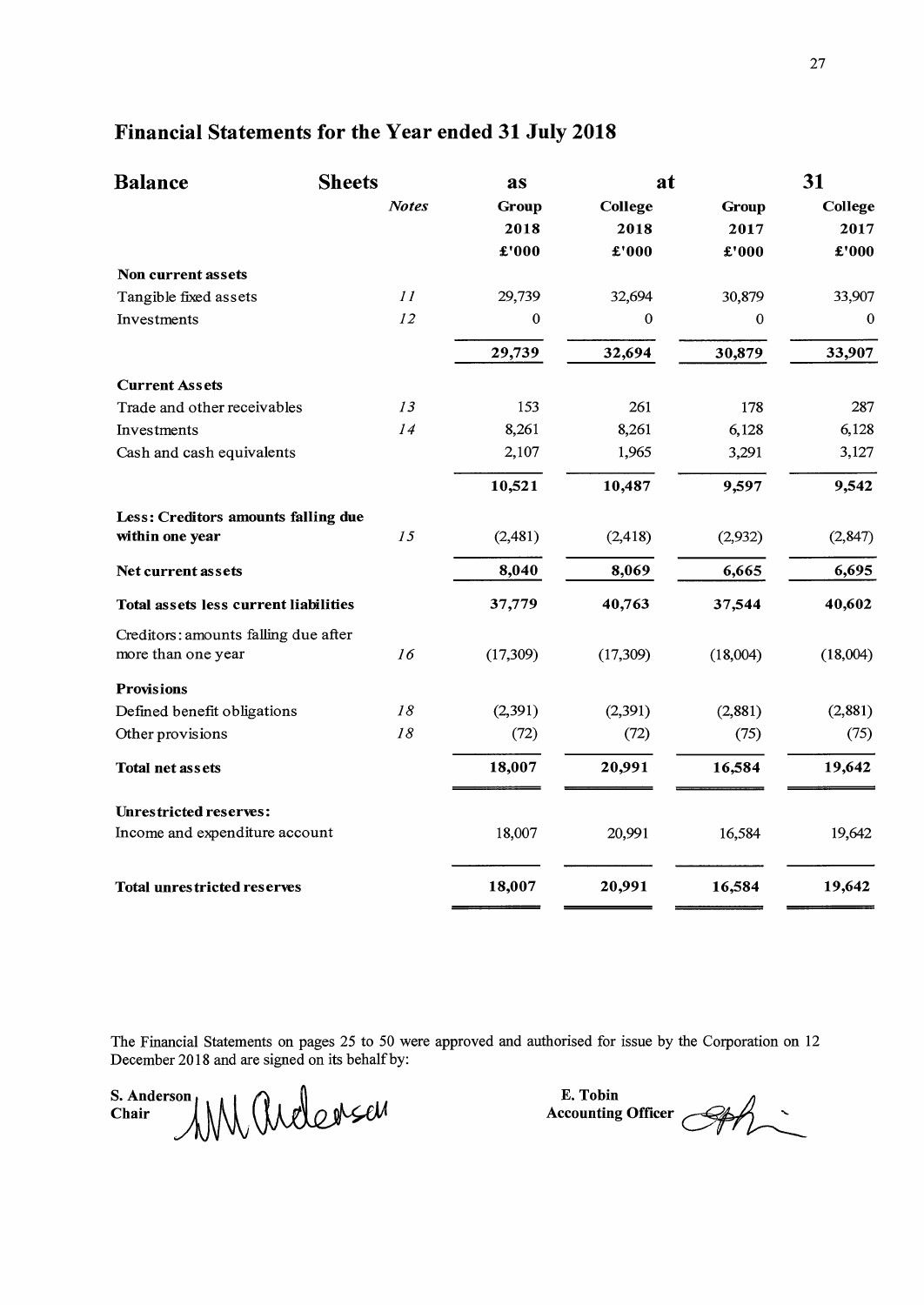## Financial Statements for the Year ended 31 July 2018 Consolidated Statement of Cash flows

|                                                      | <b>Notes</b> | 2018     | 2017    |
|------------------------------------------------------|--------------|----------|---------|
|                                                      |              | £'000    | £'000   |
| Cash flow from operating activities                  |              |          |         |
| Surplus for the year                                 |              | 550      | 664     |
| Adjustment for non-cash items                        |              |          |         |
| Depreciation                                         |              | 1,238    | 1,332   |
| Decrease/(Increase) in debtors                       |              | 25       | (67)    |
| (Decrease)/Increase in creditors due within one year |              | (451)    | 84      |
| (Decrease) in creditors due after one year           |              | (445)    | (636)   |
| Pensions costs less contributions payable            |              | 309      | 41      |
| Payments from Enhanced Pension Provision             |              | (7)      | (10)    |
| Taxation                                             |              |          |         |
| Adjustment for investing or financing activities     |              |          |         |
| Investment income                                    |              | (172)    | (111)   |
| Interest payable                                     |              | 84       | 101     |
| Loss on sale of fixed assets                         |              |          | 9       |
| Net cash flow from operating activities              |              | 1,131    | 1,407   |
| Cash flows from investing activities                 |              |          |         |
| Investment income                                    |              | 172      | 111     |
| Withdrawal of deposits                               |              | 6,591    | 5,277   |
| New deposits                                         |              | (8, 724) | (6,128) |
| Payments made to acquire fixed assets                |              | (99)     | (492)   |
| Net cash flows from investing activities             |              | (2,060)  | (1,232) |
| Cash flows from financing activities                 |              |          |         |
| Interest paid                                        |              | (5)      | (7)     |
| Repayments of amounts borrowed                       |              | (250)    | (250)   |
| Net cash flows from financing activities             |              | (255)    | (257)   |
| (Decrease) in cash and cash equivalents in the year  |              | (1, 184) | (82)    |
| Cash and cash equivalents at beginning of year       |              | 3,291    | 3,373   |
| Cash and cash equivalents at end of year             |              | 2,107    | 3,291   |
|                                                      |              |          |         |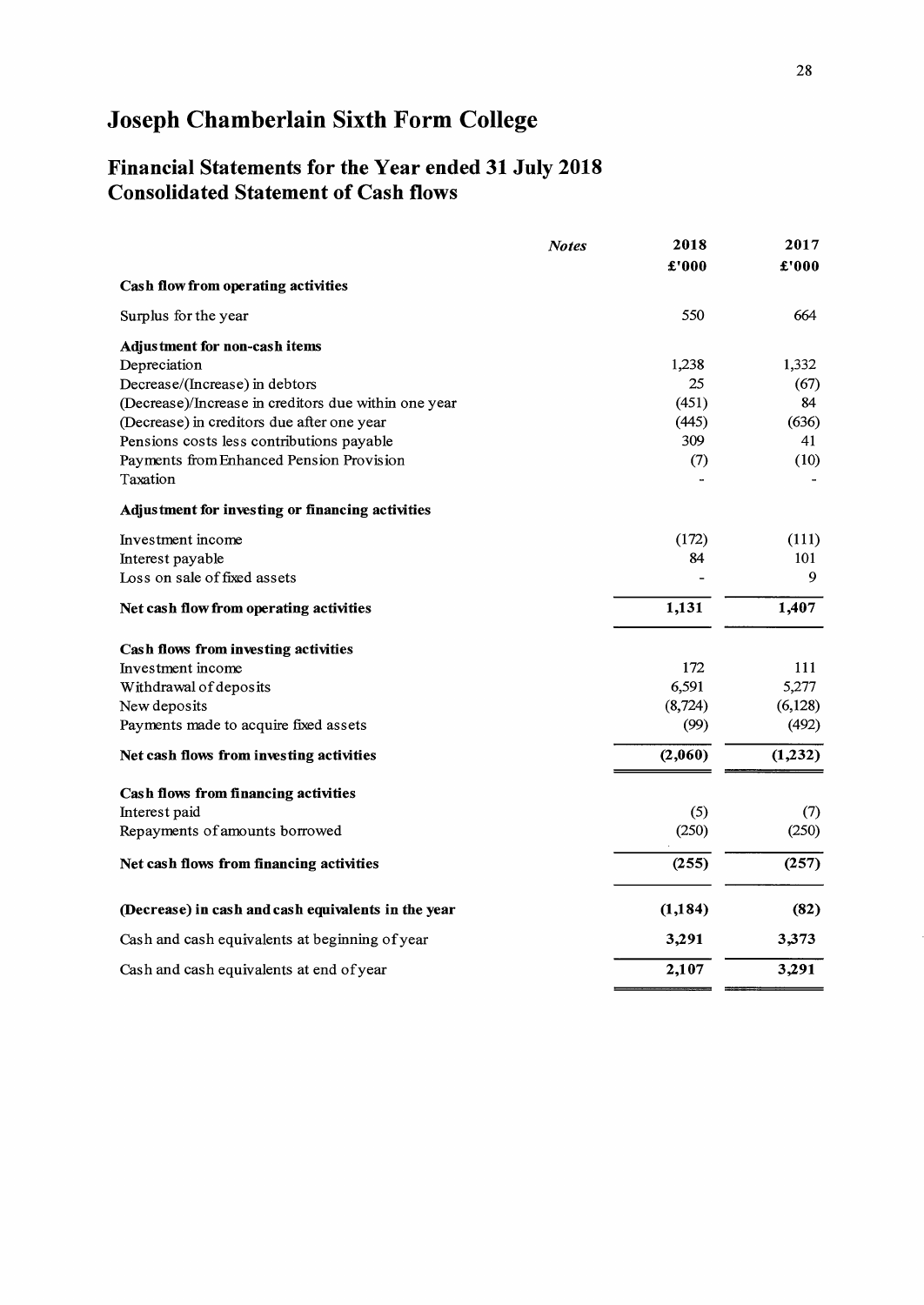### **Financial Statements for the Year ended 31 July 2018**

### **Notes to the Accounts (continued)**

**1. Statement of accounting policies and estimation techniques** 

#### **General Information**

Joseph Chamberlain Sixth Form College ("the College") is a corporation established under the Further & Higher Education Act 1992 as an English sixth form college of further education. The registered office address ofthe Company is 1 Belgrave Road, Highgate, Birmingham, BI2 9FF. The nature ofthe College's operations is set out in the Members' Report.

#### **Statement of accounting policies**

The following accounting policies have been applied consistently in dealing with items which are considered material in relation to the financial statements.

#### **Basis of preparation**

These Financial Statements have been prepared in accordance with the *Statement of Recommended Practice: Accounting for Further and Higher Education 2015* (the 2015 FE HE SORP), the *College Accounts Direction for 2015/16* and in accordance with Financial Reporting Standard 102 - *"The Financial Reporting Standard applicable in the United Kingdom and Republic of Ireland"* (FRS102).

The College is a public benefit entity and has therefore applied the relevant public benefit requirements of FRS 102.

The College has taken advantage of the exemptions provided in FRS 102 1.12 and the 2015 FE HE SORP 3.3, and has not included a separate statement of its own cash flows. These cash flows are included within the Consolidated Statement of Cash Flows, and the College Balance Sheet discloses cash at both the current and preceding reporting dates.

The preparation of Financial Statements in compliance with FRS 102 requires the use of certain critical accounting estimates. It also requires management to exercise judgement in applying the College's accounting policies.

Monetary amounts in these Financial Statements are rounded to the nearest  $\pounds$ 1,000 except where stated.

#### **Basis of accounting**

The Financial Statements are prepared under the historical cost convention.

#### **Basis of consolidation**

The consolidated Financial Statements include the College and its subsidiary undertaking, Joseph Chamberlain Trading Limited and its subsidiary public interest company The College for International Citizenship CIC both of which are controlled by the Group.

Control is achieved where the Group has the power to govern the financial and operating policies of an entity so as to obtain benefits from its activities. Intra-group transactions, profits and balances are eliminated fully on consolidation. All Financial Statements are made up to 31 July 2018.

#### **Going Concern**

The activities of the College, together with the factors likely to affect its future development and performance are set out in the Members' Report. The financial position of the College, its cash flow, liquidity and borrowings are presented in the Financial Statements and accompanying Notes.

The College currently has £375,000 of loans outstanding with bankers on terms negotiated in 2009 being secured by a fixed and floating charge on College assets. The terms of the existing agreement terminate in 2019. The College's forecasts and financial projections indicate that it will be able to operate within this existing facility and covenants for the foreseeable future.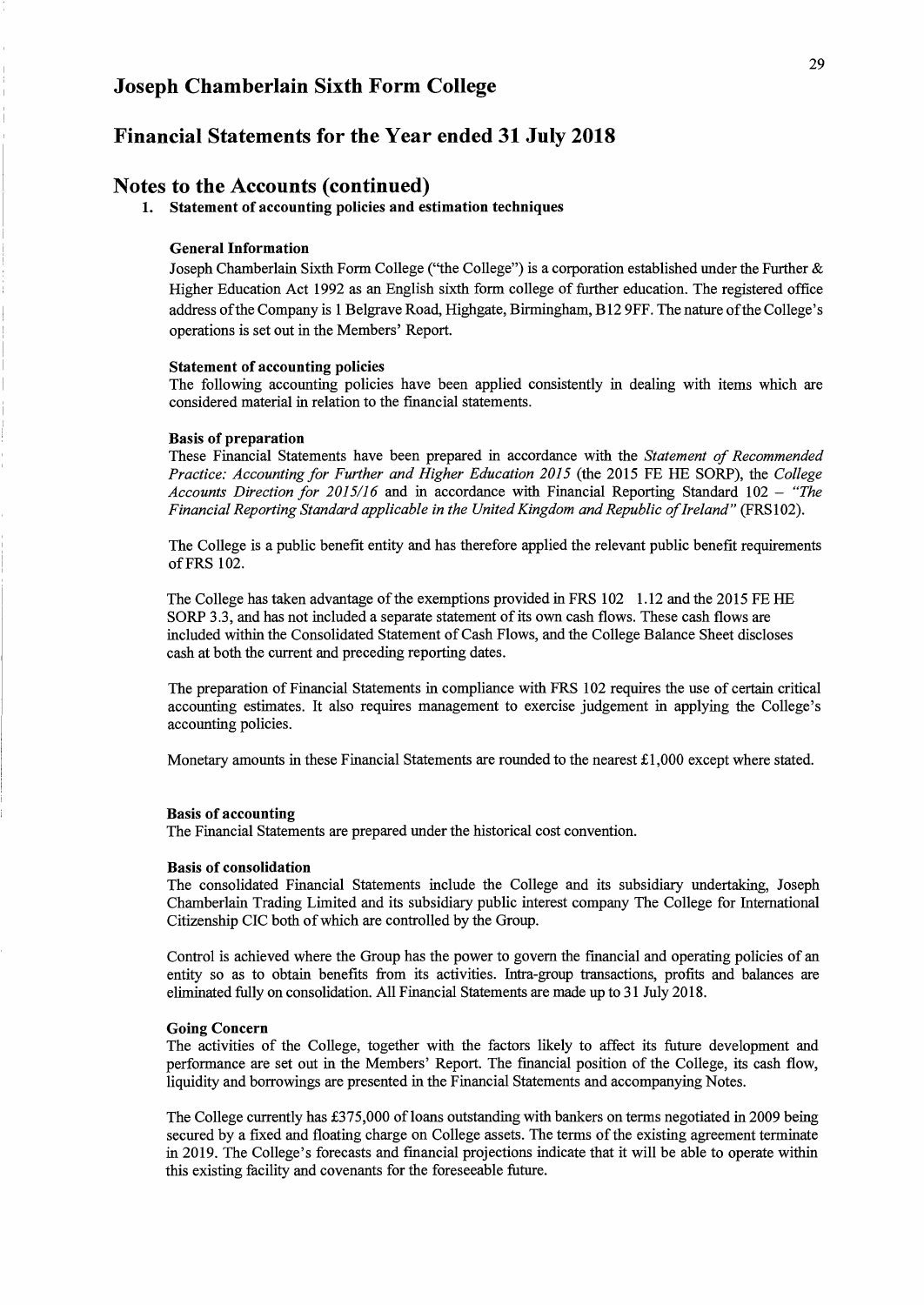### **Financial Statements for the Year ended 31 July 2018**

### **Notes to the Accounts (continued)**

#### **1. Statement of accounting policies and estimation techniques (continued)**

#### **Going Concern (continued)**

Accordingly, the College has a reasonable expectation that it has adequate resources to continue in operational existence for the foreseeable future, and for this reason will continue to adopt the going concern basis in the preparation of its Financial Statements.

#### **Recognition of income**

Government revenue grants and other grants and are accounted for under the accrual model as permitted by FRS 102 and are recognised where a reliable estimate of the fair value of the asset received or receivable can be made on a systematic basis over the periods in which the related costs for which the grant compensates are recognised. Funding body recurrent grants are measured in line with best estimates for the period of what is receivable and depend on the particular income stream involved. Any under achievement for the Adult Education Budget is adjusted for and reflected in the level of recurrent grant recognised in the Statement of Comprehensive Income. The fmal grant income is normally determined with the conclusion of the year end reconciliation process with the funding body following the year end, and the results of any funding audits. 16-18 leamer-responsive funding is not normally subject to reconciliation and is therefore not subject to contract adjustments, and is recognised when receivable.

Grants from non-government sources are recognised in income when the College is entitled to the income and performance related conditions have been met. Income received in advance of performance related conditions being met is recognised as deferred income within creditors on the Balance Sheet and released to income as the conditions are met.

Government capital grants are capitalised, held as deferred income and recognised in income over the expected useful life ofthe asset, under the accrual method as permitted by FRS 102. Other capital grants are recognised in income when the College is entitled to the funds subject to any performance related conditions being met.

Income from tuition fees is stated gross of any expenditure which is not a discount and is recognised in the period for which it is earned.

All income from short-term deposits is credited to the Statement of Comprehensive Income in the period in which it is earned on a receivable basis.

#### **Accounting for post-employment benefits**

Post-employment benefits to employees of the College are principally provided by the Teachers' Pension Scheme (TPS) and the Local Government Pension Scheme (LGPS). These are multi-employer defmed benefit plans, which are externally funded and contracted out of the State Second Pension

The TPS is an unfunded scheme. Contributions to the TPS are calculated so as to spread the cost of pensions over employees' working lives with the College in such a way that the pension cost is a substantially level percentage of current and future pensionable payroll. The contributions are determined by the Government Actuary on the basis of valuations using a projected unit method. The TPS is a multiemployer scheme and the College is unable to identify its share of the underlying assets and liabilities of the scheme on a consistent and reasonable basis. The TPS is therefore treated as a defmed contribution plan and the contributions recognised as an expense in the Statement of Comprehensive Income in the periods during which services are rendered by employees. Differences between contributions payable in the year and contributions paid are shown as either accruals or prepayments.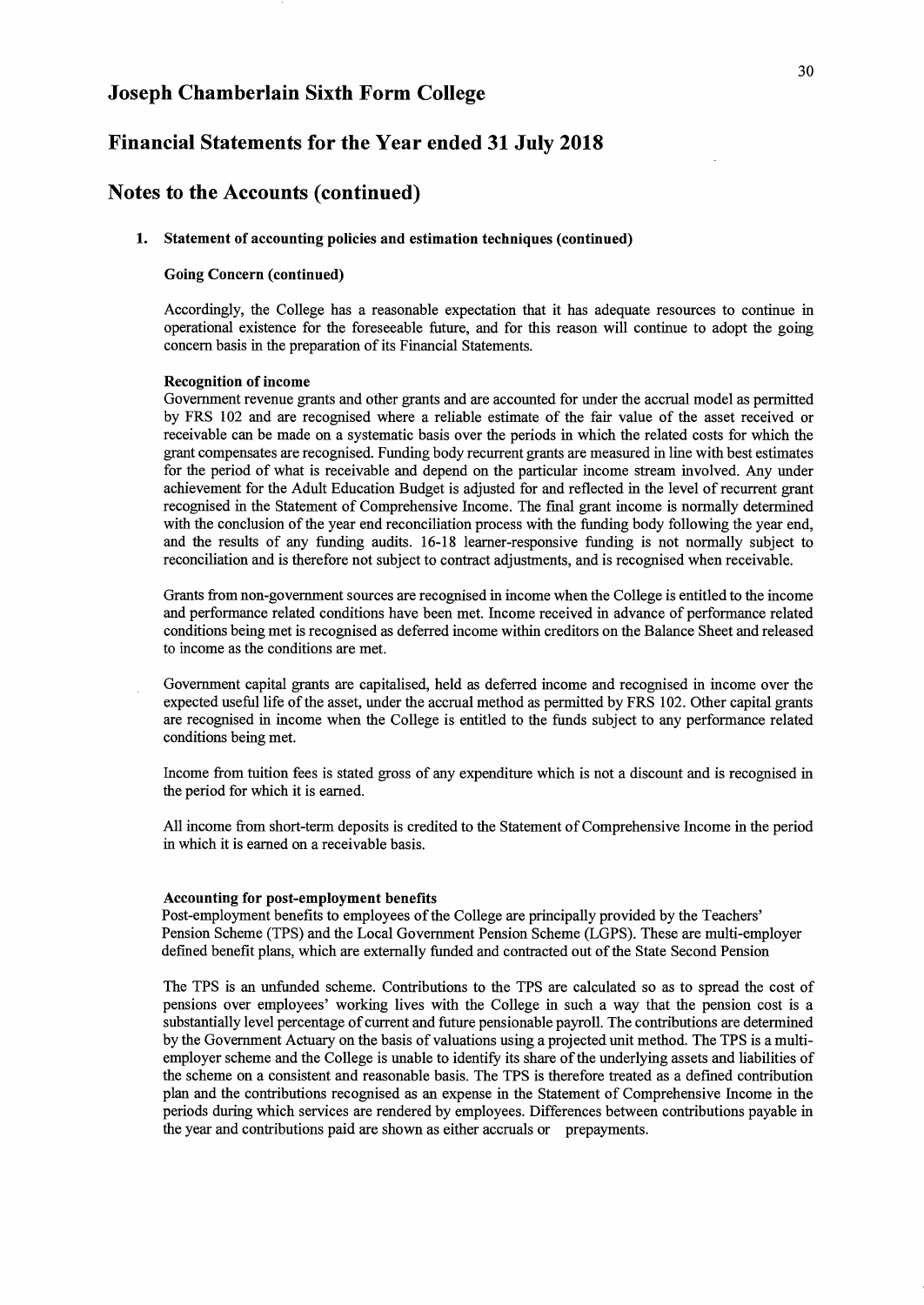### Financial Statements for the Year ended 31 July 2018

### Notes to the Accounts (continued)

#### 1 Statement of accounting policies and estimation techniques (continued)

#### Accounting for post-employment benefits (continued)

The LGPS is a funded scheme and the assets of the Scheme are held separately. The assets of the LGPS are measured using closing fair values. LGPS liabilities are measured using the projected unit credit method and discounted at the current rate of return on a high quality corporate bond of equivalent term and currency to the liabilities. The actuarial valuations are obtained at least triennially and are updated at each balance sheet date. The amounts charged to operating surplus are the current service costs and the costs of scheme introductions, benefit changes, settlements and curtailments. They are included as part of staff costs as incurred. Net interest on the net defmed benefit liability/asset is also recognised in the Statement of Comprehensive Income and included within fmance costs. This comprises the interest cost on the defmed benefit obligation and interest income on the scheme assets, calculated by multiplying the fair value of the scheme assets at the beginning of the period by the rate used to discount the benefit obligations. The difference between the interest income on the scheme assets and the actual return on the scheme assets is recognised in other comprehensive income.

Remeasurements comprising actuarial gains and losses and the return on scheme assets (excluding amounts included in net interest) are recognised immediately in other comprehensive income.

#### Short term Employment benefits

Short term employment benefits such as salaries and compensated absences (holiday pay) are recognised as an expense in the year in which the employees render service to the College. Any unused benefits are accrued and measured as the additional amount the College expects to pay as a result of the unused entitlement.

#### Enhanced pensions

The actual cost of any enhanced on-going pension to a former member of staff is paid by the College annually. An estimate of the expected future cost of any enhancement to the on-going pension of a former member of staff is charged in full to comprehensive income in the year that the member of staff retires. In subsequent years, a charge is made to provisions in the Balance Sheet using the enhanced pension spreadsheet provided by the funding bodies.

#### Non-current Assets - Tangible fixed assets

Tangible fixed assets are stated at cost less accumulated depreciation and accumulated impairment losses.

#### *Land and buildings*

Freehold buildings are depreciated on a straight line basis over their expected useful lives as follows:

Main College Campus  $-50$  years

Freehold land is not depreciated.

The College has a policy of depreciating major adaptations to buildings over the period of their useful economic life of between 20 and 50 years.

Where land and buildings are acquired with the aid of specific Government grants, they are capitalised and depreciated as above. The related grants are credited to a deferred income account within creditors, and are released to the Statement of Comprehensive Income over the expected useful economic life of the related asset on a systematic basis consistent with the depreciation policy. The deferred income is allocated between creditors due within one year and those due after more than one year.

#### 1. Statement of accounting policies and estimation techniques (continued)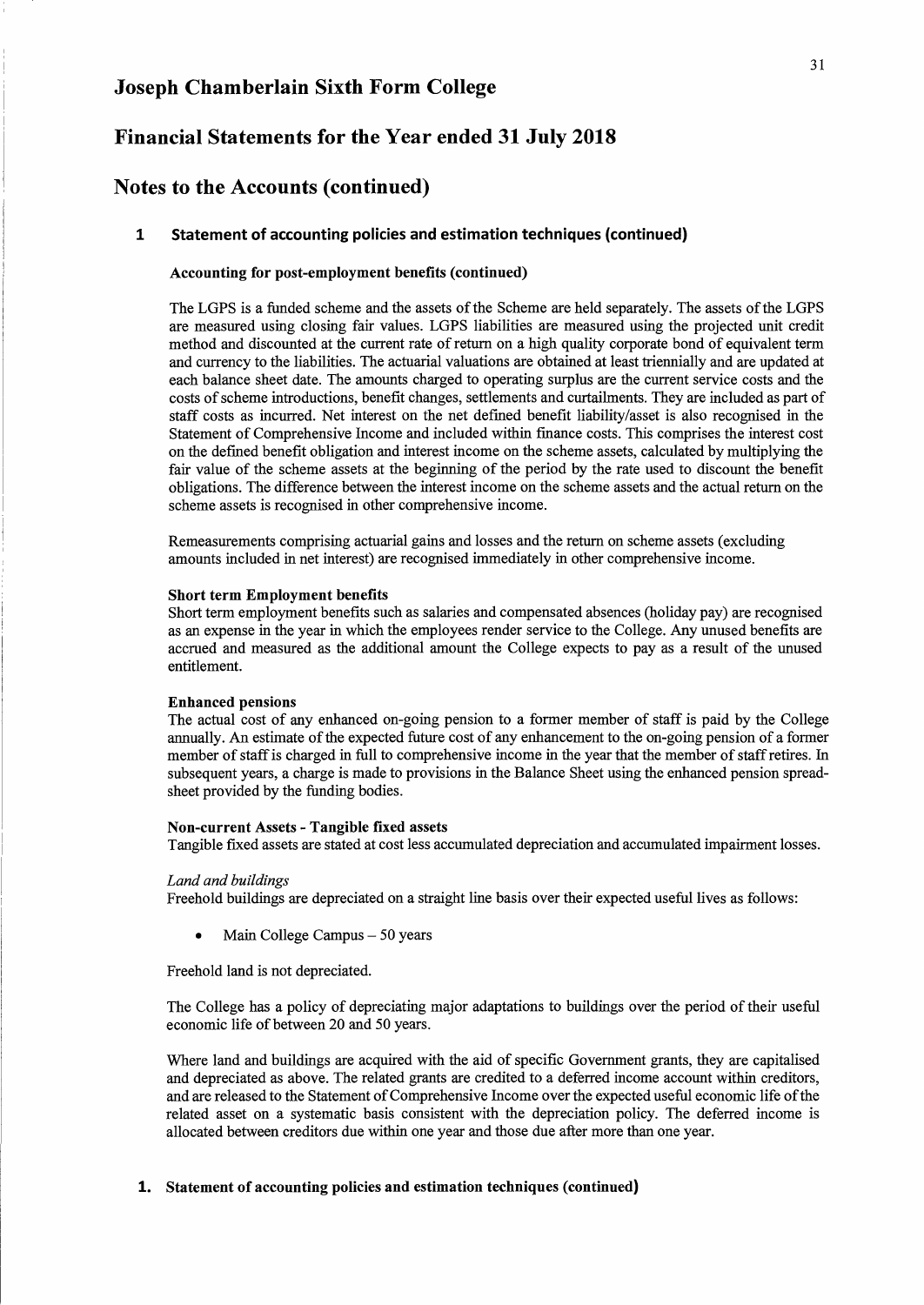### **Financial Statements for the Year ended 31 July 2018**

### **Notes to the Accounts (continued)**

#### Non-current Assets - Tangible fixed assets (continued)

A review for impairment of a fixed asset is carried out if events or changes in circumstances indicate that the carrying amount of any fixed asset may not be recoverable.

#### *Subsequent expenditure on existingfixed assets*

Where significant expenditure is incurred on tangible fixed assets after initial purchase it is charged to the Statement of Comprehensive Income account in the period it is incurred, unless it increases the future benefits to the College, in which case it is capitalised and depreciated on the relevant basis.

#### *Equipment*

Equipment costing less than £1,000 per individual item is recognised as expenditure in the period of acquisition, unless the individual item is part of a major replacement programme, in which case such items may be capitalised. All other equipment is capitalised at cost.

Capitalised equipment is depreciated on a straight-line basis over its remaining useful economic life as follows:

| $\bullet$ | Plant and equipment              | 5-15 years   |
|-----------|----------------------------------|--------------|
|           | motor vehicles                   | 5 years      |
| $\bullet$ | computer equipment               | 3-5 years    |
| $\bullet$ | furniture, fixtures and fittings | $5-10$ years |

Where equipment is acquired with the aid of specific Government grants, they are capitalised and depreciated as above. The related grants are credited to a deferred income account within creditors, and are released to the Statement of Comprehensive Income over the expected useful economic life of the related asset on a systematic basis consistent with the depreciation policy. The deferred income is allocated between creditors due within one year and those due after more than one year.

#### Borrowing costs

Borrowing costs are recognised as expenditure in the period in which they are incurred.

#### Leased assets

Costs in respect of operating leases are charged on a straight-line basis over the lease term.

Leasing agreements which transfer to the College substantially all the benefits and risks of ownership of an asset are treated as fmance leases.

Assets held under fmance leases are recognised initially at the fair value of the leased asset (or, if lower, the present value of minimum lease payments) at the inception of the lease. The corresponding liability to the lessor is included in the balance sheet as a finance lease obligation. Assets held under fmance leases are included in tangible fixed assets and depreciated and assessed for impairment losses in the same way as owned assets.

Minimum lease payments are apportioned between the fmance charge and the reduction of the outstanding liability. The fmanee charges are allocated over the period of the lease in proportion to the capital element outstanding

#### Investments

#### *Investments in subsidiaries*

Investments in subsidiaries are accounted for at cost less impairment in the individual Financial Statements.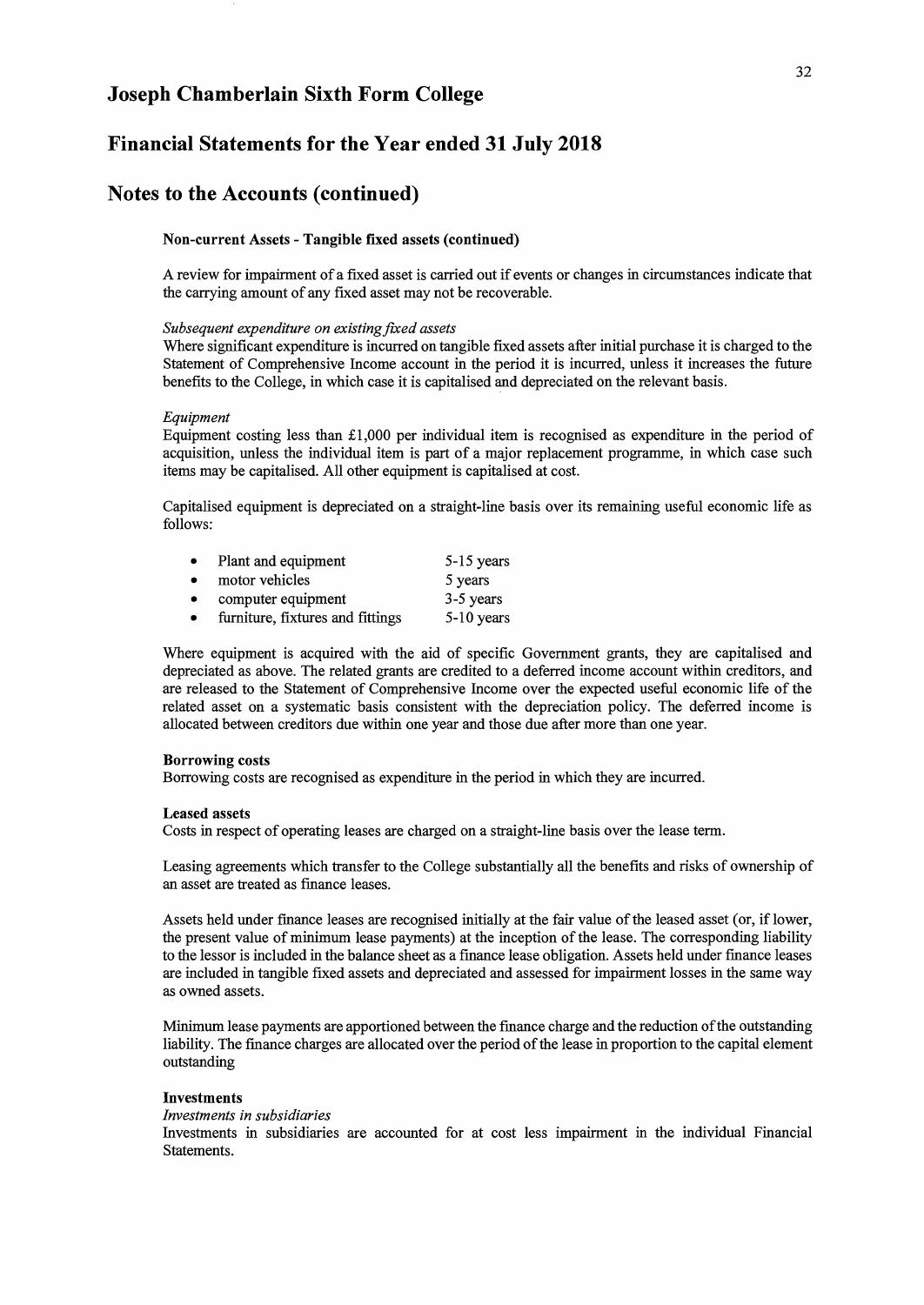### Financial Statements for the Year ended 31 July 2018

### Notes to the Accounts (continued)

#### 1. Statement of accounting policies and estimation techniques (continued)

#### Cash and cash equivalents

Cash includes cash in hand, deposits repayable on demand and overdrafts. Deposits are repayable on demand if they are in practice available within 24 hours without penalty.

Cash equivalents are short term, highly liquid investments that are readily convertible to known amounts of cash with insignificant risk of change in value.

#### Financial instruments

The Group has chosen to adopt Sections 11 and 12 of FRS102 in full in respect of financial instruments.

#### Financial assets and liabilities

Financial assets and [mancialliabilities are recognised when the Group becomes a party to the contractual provisions of the instrument. Financial liabilities and equity are classified according to the substance of the financial instrument's contractual obligations, rather than the financial instrument's legal form. All financial assets and liabilities are initially measured at transaction price (including transaction costs), except for those financial assets measured at fair value through the profit or loss, which are initially measured at fair value (which is normally the transaction price excluding transaction costs), unless arrangement constitutes a financing transaction. A financial asset or financial liability that is payable or receivable in one year is measured at the undiscounted amount expected to be received or paid net of impairment, unless it is a financing transaction. If an arrangement constitutes a financing transaction, the financial asset or [mancialliability is measured at the present value of the future payments discounted at a market rate of interest for a similar debt instrument.

Financial assets and financial liabilities are offset only when there is a current legally enforceable right to set off the recognised amounts and the intention to either settle on a net basis, or to realise the asset and settle the liability simultaneously.

#### Derecognition of financial assets and liabilities

A financial asset is derecognised only when the contractual rights to cash-flows expire or are settled, or substantially all the risks and rewards of ownership are transferred to another party, or if some significant risk and rewards of ownership are retained but control of the asset has transferred to another party that is able to sell the asset in its entirety to an unrelated third party. A financial liability (or part thereof) is derecognised when the obligation specified in the contract is discharged, cancelled or expires.

#### Foreign currency translation

Transactions denominated in foreign currencies are recorded using the rate of exchange ruling at the date of the transaction.

#### Taxation

The College is considered to pass the tests set out in Paragraph 1 Schedule 6 Finance Act 2010 and therefore it meets the definition of a charitable company for UK Corporation Tax purposes. Accordingly, the College is potentially exempt from taxation in respect of income or capital gains received within categories covered by sections 478-488 of the Corporation Tax Act 2010 or Section 256 of the Taxation of Chargeable Gains Act 1992, to the extent that such income or gains are applied exclusively to charitable purposes.

The College is partially exempt in respect of Value Added Tax, so that it can only recover a minor element of the VAT charged on its inputs. Irrecoverable VAT on inputs is included in the costs of such inputs and added to the cost of tangible fixed assets as appropriate, where the inputs themselves are tangible fixed assets by nature.

The College's subsidiary companies are subject to Corporation Tax and VAT in the same way as any commercial organisation.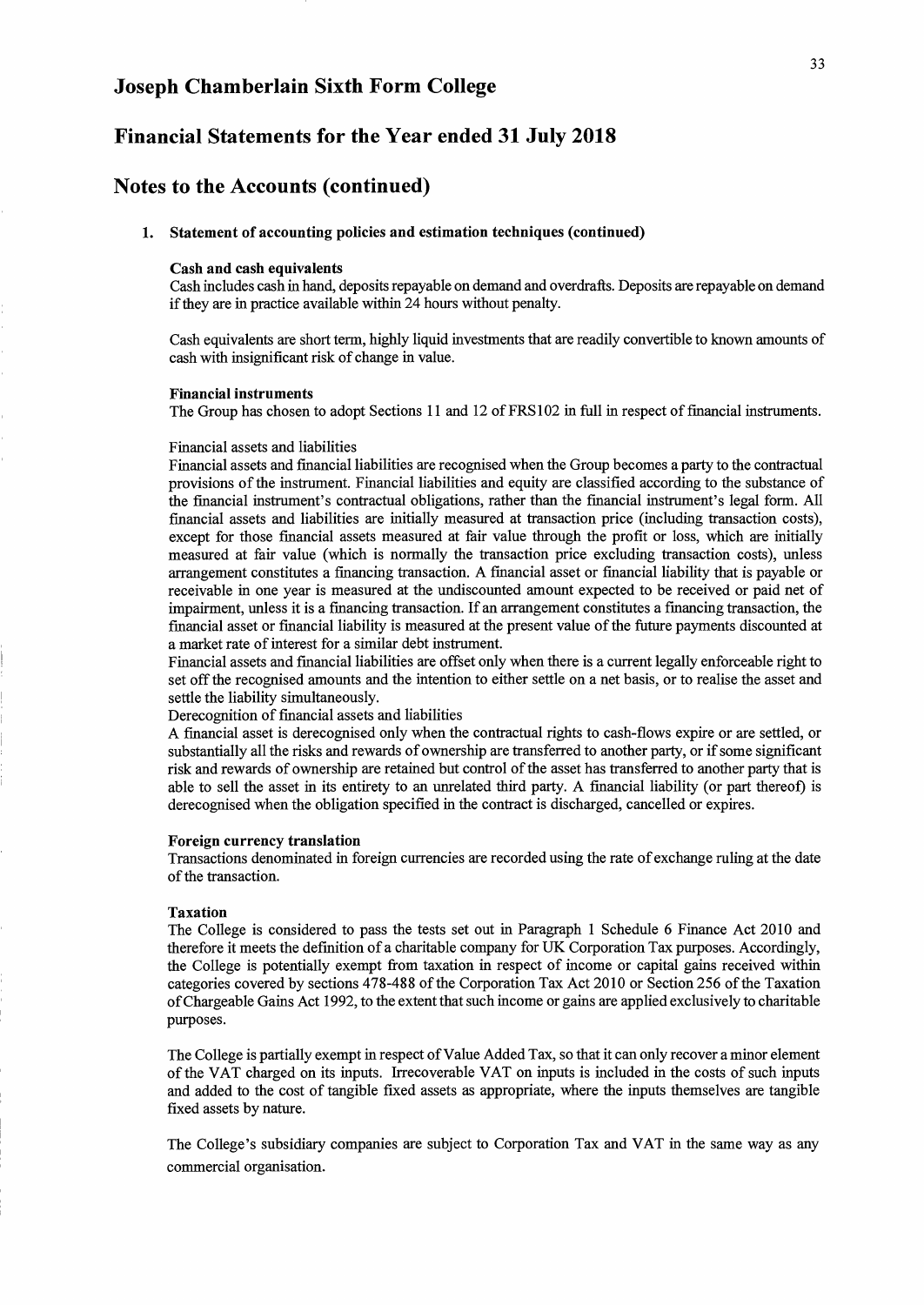### Financial Statements for the Year ended 31 July 2018

### Notes to the Accounts (continued)

#### 1. Statement of accounting policies and estimation techniques (continued).

#### Provisions and contingent liabilities

Provisions are recognised when the College has a present legal or constructive obligation as a result of a past event, it is probable that a transfer of economic benefit will be required to settle the obligation and a reliable estimate can be made of the amount of the obligation.

Where the effect of the time value of money is material, the amount expected to be required to settle the obligation is recognised at present value using a pre-tax discount rate that reflects the rates specific to the liability. The unwinding of the discount is recognised as a finance cost in the Statement of Comprehensive Income in the period it arises.

A contingent liability arises from a past event that gives the College a possible obligation whose existence will only be confirmed by the occurrence or otherwise of uncertain future events not wholly within the control of the College. Contingent liabilities also arise in circumstances where a provision would otherwise be made but either it is not probable that an outflow of resources will be required or the amount of the obligation cannot be measured reliably.

Contingent liabilities are not recognised in the Balance Sheet but are disclosed in the notes to the Financial Statements.

#### Agency arrangements

The College acts as an agent in the collection and payment of bursary support funds from the funding bodies. Related payments received from the funding bodies and subsequent disbursements to students are excluded from the Statement of Comprehensive Income of the College where the College does not have control of the economic benefit related to the transaction.

### Judgements in applying accounting policies and key sources of estimation uncertainty

In preparing these financial statements, management have made the following judgements:

• Determine whether there are indicators of impairment of the group's tangible assets. Factors taken into consideration in reaching such a decision include the economic viability and expected future financial performance of the asset and where it is a component of a larger cash-generating unit, the viability and expected future performance of that unit.

#### *Other key sources of estimation uncertainty*

*• Tangible fixed assets* 

Tangible fixed assets are depreciated over their useful lives taking into account residual values, where appropriate. The actual lives of the assets and residual values are assessed annually and may vary depending on a number of factors. In re-assessing asset lives, factors such as technological innovation and maintenance programmes are taken into account. Residual value assessments consider issues such as future market conditions, the remaining life of the asset and projected disposal values.

#### *• Local Government Pension Scheme*

The present value of the Local Government Pension Scheme defmed benefit liability depends on a number of factors that are determined on an actuarial basis using a variety of assumptions. The assumptions used in determining the net cost (income) for pensions include the discount rate. Any changes in these assumptions, which are disclosed in note 24, will impact the carrying amount of the pension liability. Furthermore, a roll forward approach which projects results from the latest full actuarial valuation performed at 31 March 2016 has been used by the actuary in valuing the pensions liability at 31 July 2018. Any differences between the figures derived from the roll forward approach and a full actuarial valuation would impact on the carrying amount of the pension liability.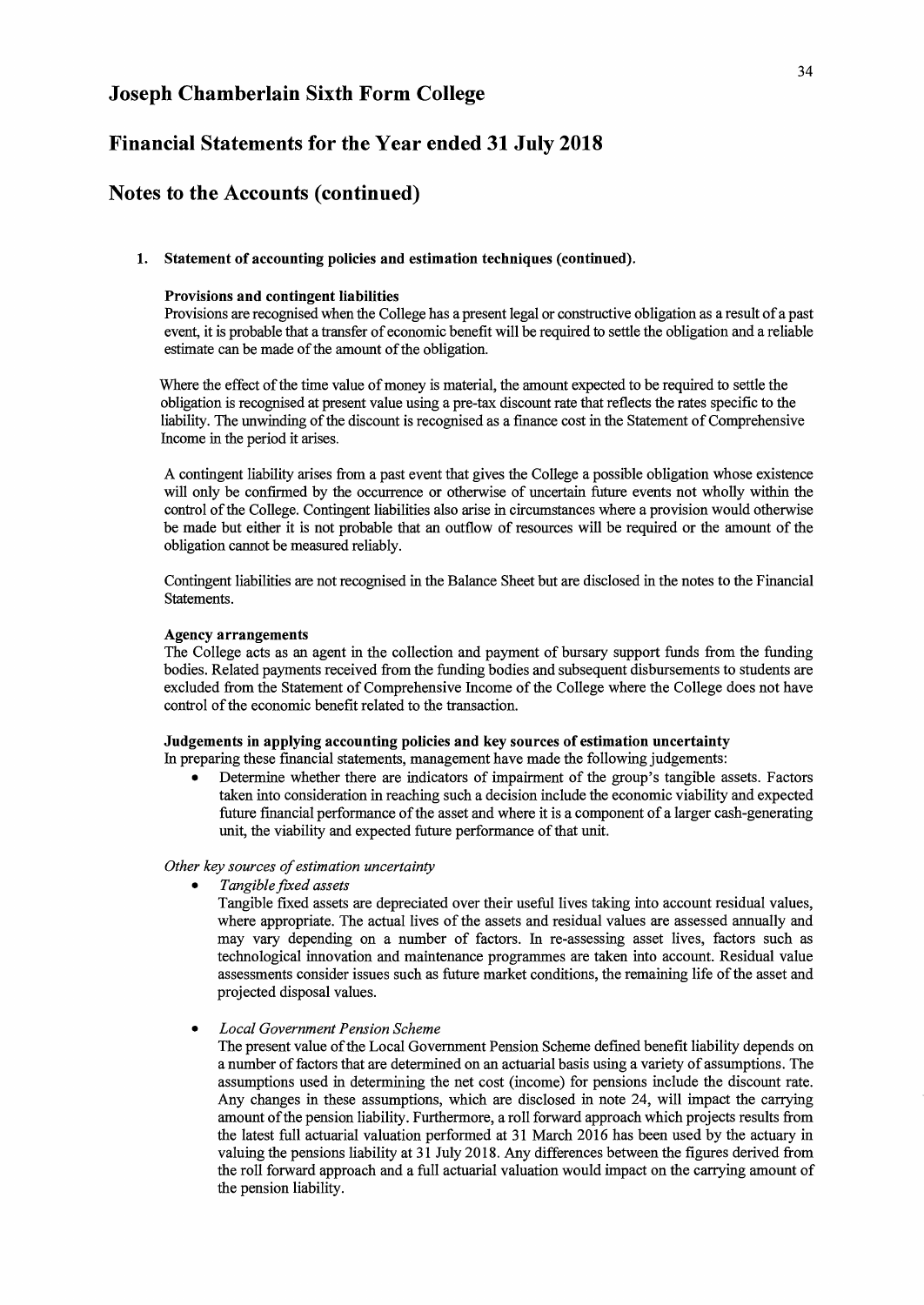# Financial Statements for the Year ended 31 July 2018

# Notes to the Accounts (continued)

### 2. Funding body grants

|                                            | 2018<br>Group<br>£'000 | 2018<br>College<br>£'000 | 2017<br>Group<br>£'000 | 2017<br>College<br>£'000 |
|--------------------------------------------|------------------------|--------------------------|------------------------|--------------------------|
| Recurrent grants                           |                        |                          |                        |                          |
| Education and Skills Funding Agency-Adults | 2.084                  | 2.084                    | 2.019                  | 2,019                    |
| Education and Skills Funding Agency-16-18  | 9,675                  | 9.675                    | 9.073                  | 9,073                    |
| Specific grants                            |                        |                          |                        |                          |
| Education and Skills Funding Agency        | 43                     | 43                       | 46                     | 46                       |
| Releases of government capital grants      | 558                    | 558                      | 585                    | 585                      |
| Total                                      | 12,360                 | 12,360                   | 11,723                 | 11,723                   |

### 3. Tuition fees and education contracts

|                             | 2018                     | 2018           | 2017  | 2017    |
|-----------------------------|--------------------------|----------------|-------|---------|
|                             | Group                    | College        | Group | College |
|                             | £'000                    | $\pounds 000$  | £'000 | £'000   |
| <b>Adult Education Fees</b> | $\overline{\phantom{0}}$ | $\blacksquare$ |       |         |
| <b>Total Tuition fees</b>   |                          | -              |       |         |
| <b>Education Contracts</b>  | 58                       | 58             | 72    | 72      |
| Total                       | 58                       | 58             | 73    | 73      |

### 4. Other grants and contracts

|                            | 2018  | 2018    | 2017  | 2017    |
|----------------------------|-------|---------|-------|---------|
|                            | Group | College | Group | College |
|                            | £'000 | £'000   | £'000 | £'000   |
| Other grants and contracts | 49    | 25      | 47    | 15      |
| Total                      | 49    | 25      | 47    | 15      |
|                            |       |         |       |         |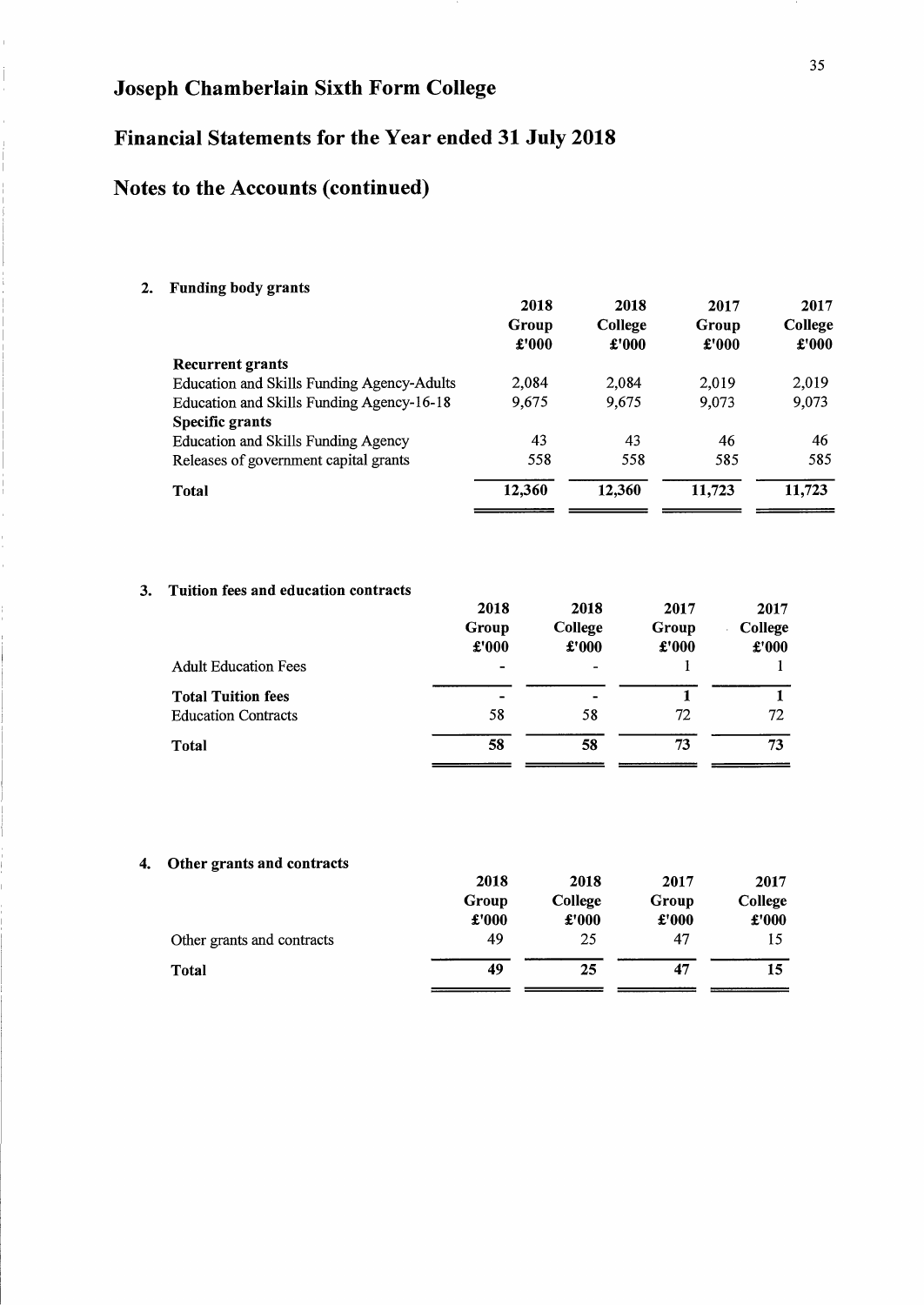## Financial Statements for the Year ended 31 July 2018

### Notes to the Accounts (continued)

5. Other income

|                                    | 2018<br>Group<br>£'000 | 2018<br>College<br>$\pounds 000$ | 2017<br>Group<br>£'000 | 2017<br>College<br>£'000 |
|------------------------------------|------------------------|----------------------------------|------------------------|--------------------------|
| Other income generating activities | 170                    | 59                               | 246                    | 119                      |
| Non-funding body capital grants    | 63                     | 63                               | 69                     | 69                       |
| Miscellaneous income               | 448                    | 435                              | 505                    | 505                      |
| Total                              | 681                    | 557                              | 820                    | 693                      |
|                                    |                        |                                  |                        |                          |

#### 6. Investment Income

|                                | 2018  | 2018    | 2017  | 2017    |
|--------------------------------|-------|---------|-------|---------|
|                                | Group | College | Group | College |
|                                | £'000 | £'000   | £'000 | £'000   |
| Income from bank deposits      | 63    | 63      | 49    | 49      |
| Income from investments        | 37    | 37      | 17    | 17      |
| Fair Value gain on investments | 72    | 72      | 45    | 45      |
| Total                          | 172   | 172     | 111   | 111     |
|                                |       |         |       |         |

7. Staff costs and key management personnel remuneration - Group and College The average number of persons (including key management personnel) employed by the Group during the year, expressed as full time equivalents, was:

|                    | 2018          | 2017          |
|--------------------|---------------|---------------|
|                    | <b>Number</b> | <b>Number</b> |
| Teaching staff     | 116           | 112           |
| Non-teaching staff | 92            | 81            |
| Total              | 208           | 193           |
|                    |               |               |

#### Staff costs for the above persons:

|                                  | 2018  | 2017  |
|----------------------------------|-------|-------|
|                                  | £'000 | £'000 |
| Wages and salaries               | 5,932 | 5,630 |
| Social security costs            | 562   | 536   |
| Other pension costs              | 1,174 | 1,022 |
| Payroll sub total                | 7,668 | 7,188 |
| Contracted out staffing services | 261   | 233   |
| <b>Total staff costs</b>         | 7.929 | 7.421 |
|                                  |       |       |

Other pension costs include FRSI02 adjustments of £306,000 (2016/17: £38,000).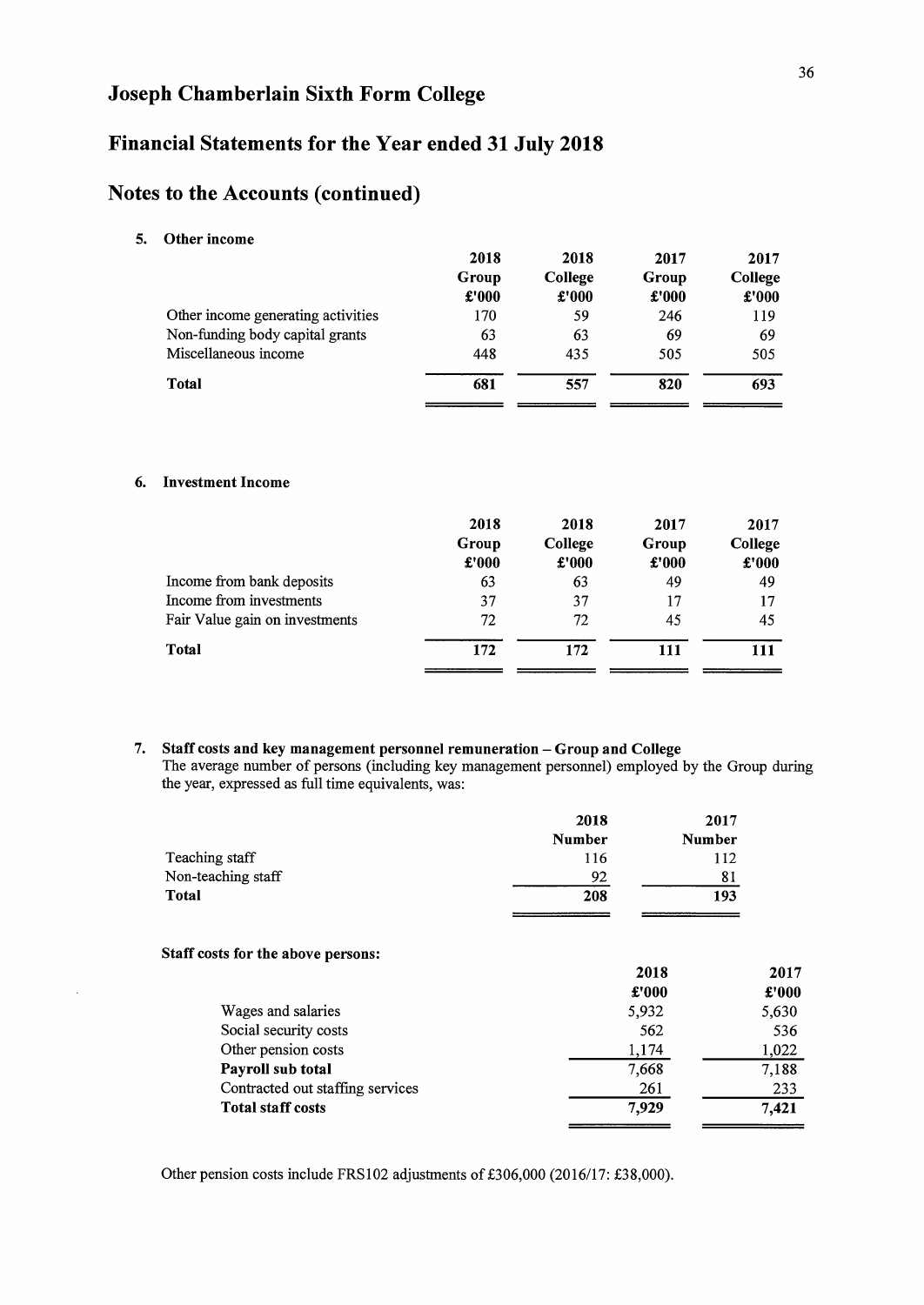### Financial Statements for the Year ended 31 July 2018

### Notes to the Accounts (continued)

#### 7 Staff costs and key management personnel remuneration - Group and College (continued)

#### Key management personnel

Key management personnel are those persons having authority and responsibility for planning, directing and controlling the activities of the College and are represented by the College Leadership Team, which comprises the Principal, Deputy Principal, Assistant Principals, Director of Finance and HR Director.

| Emoluments of key management personnel, Accounting Officer and other higher paid staff |        |        |
|----------------------------------------------------------------------------------------|--------|--------|
|                                                                                        | 2018   | 2017   |
|                                                                                        | Number | Number |
| The number of key management personnel including                                       |        |        |
| the Accounting Officer was:                                                            | 6      |        |

The number of key management personnel and other staff who received annual emoluments, excluding pension contributions but including benefits in kind, in the following ranges was:

|                      | Key management personnel |               |  |
|----------------------|--------------------------|---------------|--|
|                      | 2018                     | 2017          |  |
|                      | <b>Number</b>            | <b>Number</b> |  |
| £20,001 to £30,000   |                          |               |  |
| £40,001 to £50,000   |                          |               |  |
| £50,001 to £60,000   | 2                        | റ             |  |
| £80,001 to £90,000   |                          |               |  |
| £90,001 to £100,000  |                          |               |  |
| £100,001 to £110,000 |                          |               |  |
| £110,001 to £120,000 |                          |               |  |
|                      | 6                        | 6             |  |
|                      |                          |               |  |

No other members of staff received emoluments above £60,000 (2017: None).

Key management personnel (including the Accounting Officer) emoluments are made up as follows:

|                                  | 2018<br>£'000  | 2017<br>£'000 |
|----------------------------------|----------------|---------------|
| <b>Salaries</b>                  | 368            | 375           |
| Benefits in kind                 | $\blacksquare$ |               |
| National Insurance contributions | 44             | 45            |
|                                  | 412            | 420           |
| Pension contributions            | 64             | 57            |
| <b>Total emoluments</b>          | 476            | 477           |

There were no amounts due to key management personnel that were waived in the year, nor any salary sacrifice arrangements in place. However, one member of the key management personnel was on maternity leave for part of the financial year.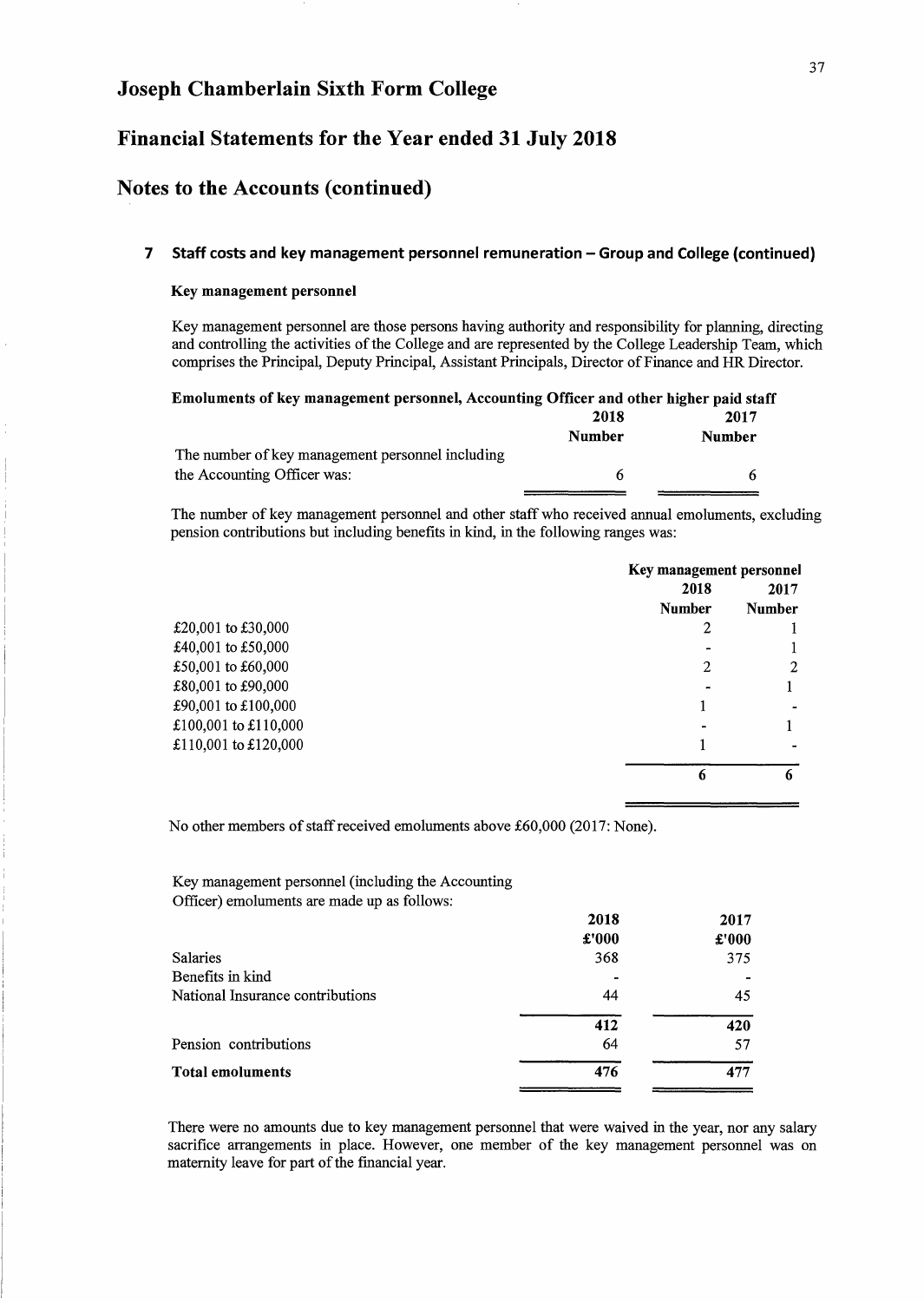### Financial Statements for the Year ended 31 July 2018

### Notes to the Accounts (continued)

#### 7. Staff costs and key management personnel remuneration - Group and College (continued)

The above emoluments include amounts payable to the Accounting Officer (who is also the highest paid senior post-holder) of:

|                                  | 2018  | 2017  |
|----------------------------------|-------|-------|
|                                  | £'000 | £'000 |
| Salaries                         | 110   | 105   |
| Benefits in kind                 |       |       |
| National Insurance contributions | 14    | 13    |
|                                  | 124   | 118   |
| Pension contributions            | 19    | 14    |
|                                  |       |       |

There were no severance payments to key management personnel in either year.

#### Governors Remuneration

The members of the Corporation, other than the Accounting Officer and staff members, did not receive any salary payment from the College. No expenses were paid to any Governor in either 2017/18 or 2016/17.

#### 8. Other operating expenses

|                                        | 2018  | 2018    | 2017  | 2017    |
|----------------------------------------|-------|---------|-------|---------|
|                                        | Group | College | Group | College |
|                                        | £'000 | £'000   | £'000 | £'000   |
| Teaching costs                         | 927   | 927     | 891   | 888     |
| Non-teaching costs                     | 1,843 | 1,822   | 1,636 | 1,618   |
| Premises costs                         | 749   | 724     | 720   | 695     |
| Total                                  | 3,519 | 3,473   | 3,247 | 3,201   |
| Surplus before tax is stated after     |       |         |       |         |
| charging:                              | 2018  |         | 2017  |         |
|                                        | £'000 |         | £'000 |         |
| Auditors' remuneration:                |       |         |       |         |
| Financial statements audit*            | 28    |         | 28    |         |
| Internal audit                         | 10    |         | 10    |         |
| Other services provided by the         |       |         |       |         |
| financial statements auditor           |       |         |       |         |
| Taxation incl. VAT services            | 8     |         | 4     |         |
| Loss on disposal of non-current assets |       |         | 9     |         |
| Hire of assets under operating leases  | 49    |         | 46    |         |

\* includes £23,130 in respect of College (2016/17 £21,660)

The internal auditors also performed the audit of sub-contracting in line with the funding body guidelines.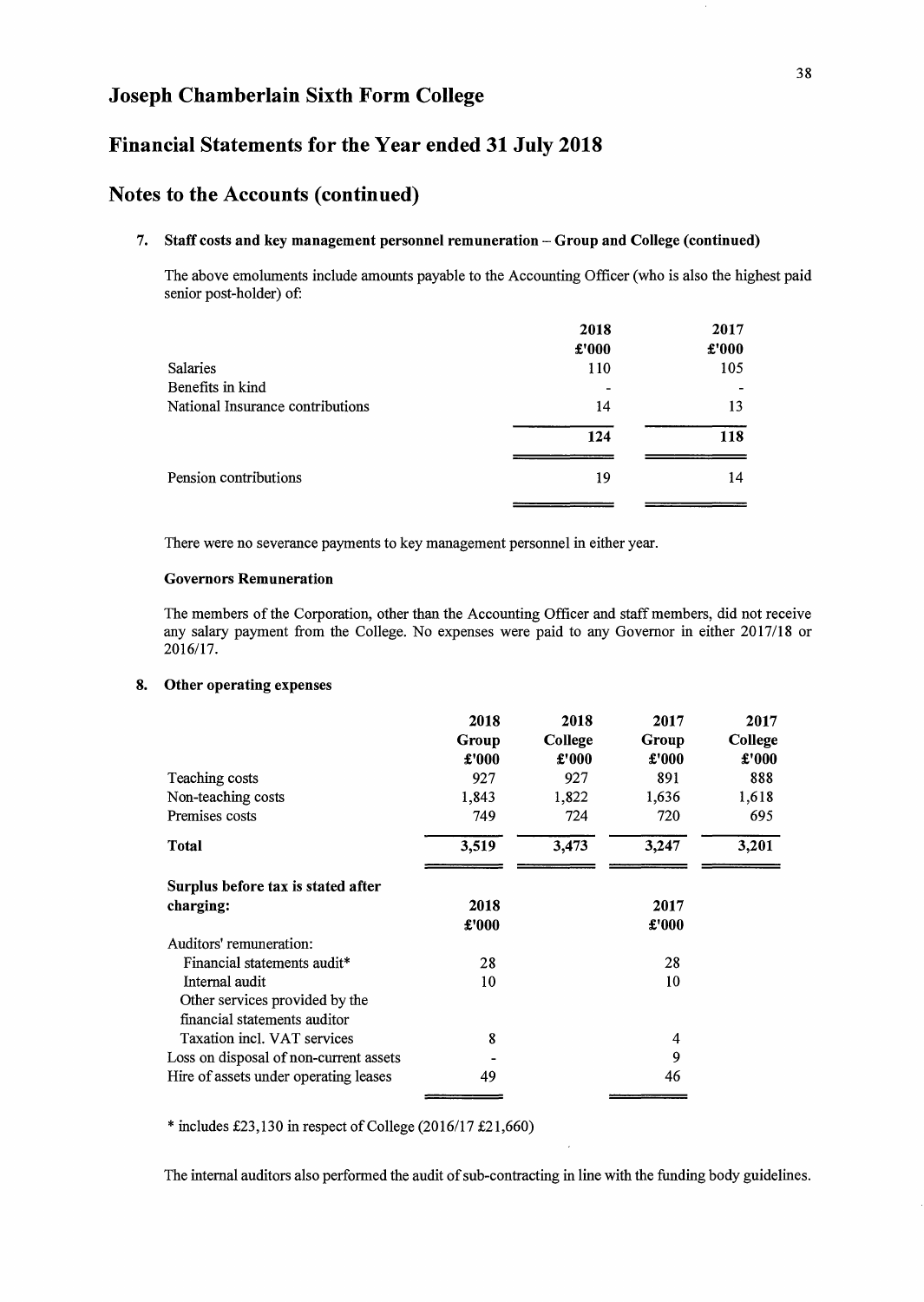## **Financial Statements for the Year ended 31 July 2018**

## **Notes to the Accounts (continued)**

### **9. Interest and other finance costs - Group and College**

|                                                             | 2018  | 2017  |
|-------------------------------------------------------------|-------|-------|
|                                                             | £'000 | £'000 |
| On bank loans, overdrafts and other loans                   |       |       |
|                                                             | 5     | 7     |
| Unwinding of discounts in relation to enhanced pension      |       |       |
| provision                                                   | 4     |       |
| Net interest on defined benefit pension liability (note 24) | 75    | 91    |
|                                                             | 84    | 101   |

### **lO. Taxation**

The Corporation do not believe the College was liable for any Corporation Tax arising out of its activities during this year. A small tax liability arose in one of the subsidiary companies.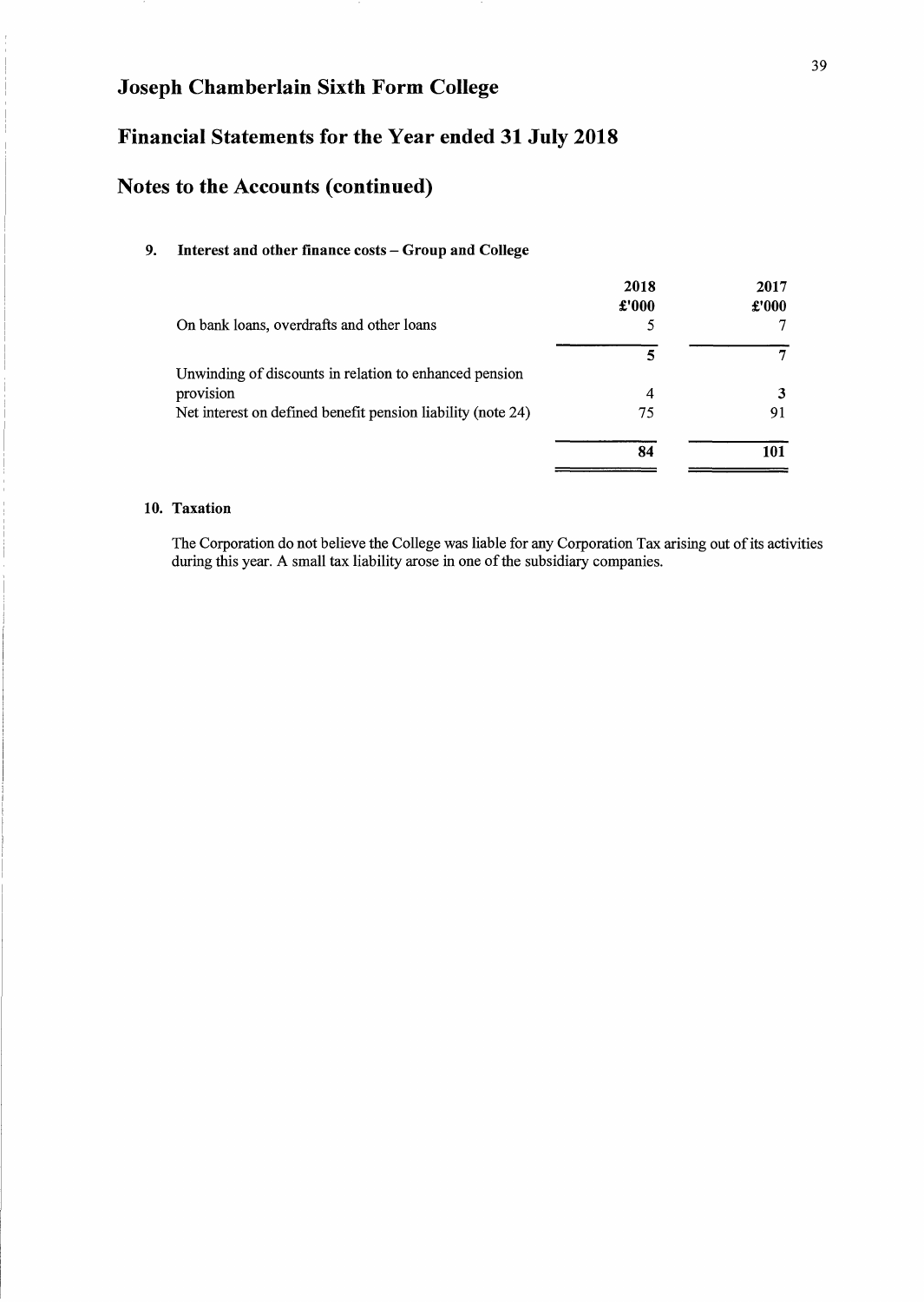## Financial Statements for the Year ended 31 July 2018

## Notes to the Accounts (continued)

### 11. Tangible fixed assets (Group)

|                                | <b>Land and</b><br><b>Buildings</b> |           |              |
|--------------------------------|-------------------------------------|-----------|--------------|
|                                | Freehold                            | Equipment | <b>Total</b> |
|                                | £'000                               | £'000     | £'000        |
| Cost                           |                                     |           |              |
| At 1 August 2017               | 34,901                              | 6,707     | 41,608       |
| Additions                      |                                     | 99        | 99           |
| Disposals                      |                                     | (672)     | (672)        |
| At 31 July 2018                | 34,901                              | 6,134     | 41,035       |
| Depreciation                   |                                     |           |              |
| At 1 August 2017               | 5,671                               | 5,058     | 10,729       |
| Charge for the year            | 672                                 | 566       | 1,238        |
| Disposals                      |                                     | (671)     | (671)        |
| At 31 July 2018                | 6,343                               | 4,953     | 11,296       |
| Net book value at 31 July 2018 | 28,558                              | 1,181     | 29,739       |
| Net book value at 31 July 2017 | 29,230                              | 1,649     | 30,879       |

### Tangible fixed assets (College only)

|                                | <b>Land and</b><br><b>Buildings</b> |           |              |
|--------------------------------|-------------------------------------|-----------|--------------|
|                                | Freehold                            | Equipment | <b>Total</b> |
|                                | £000                                | £000      | £000         |
| Cost                           |                                     |           |              |
| At 1 August 2017               | 38,592                              | 6,707     | 45,299       |
| Additions                      |                                     | 99        | 99           |
| Disposals                      |                                     | (672)     | (672)        |
| At 31 July 2018                | 38,592                              | 6,134     | 44,726       |
| Depreciation                   |                                     |           |              |
| At 1 August 2017               | 6,334                               | 5,058     | 11,392       |
| Charge for the year            | 745                                 | 566       | 1,311        |
| Disposals                      |                                     | (671)     | (671)        |
| At 31 July 2018                | 7,079                               | 4,953     | 12,032       |
| Net book value at 31 July 2018 | 31,513                              | 1,181     | 32,694       |
| Net book value at 31 July 2017 | 32,258                              | 1,649     | 33,907       |

All the tangible fixed assets of the group are held in the books of the College.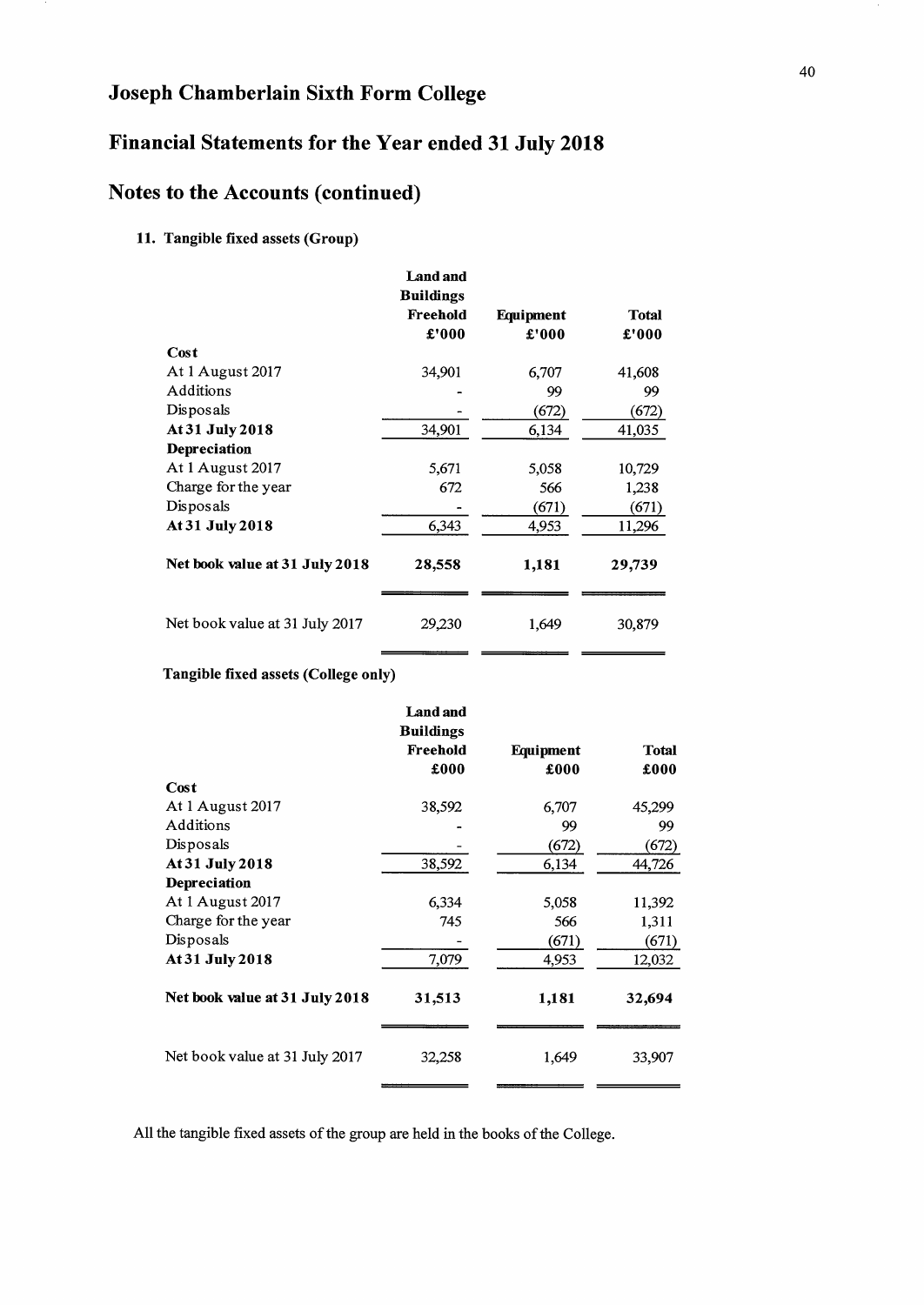### **Financial Statements for the Year ended 31 July 2018**

### **Notes to the Accounts (continued)**

#### **12 Non-current Investments**

|                                                 | 2018 | 2017 |
|-------------------------------------------------|------|------|
|                                                 | £000 | £000 |
| Investment in subsidiary companies at cost less |      |      |
| amounts written off                             |      | -    |
|                                                 |      |      |

The College owns 100 per cent of the issued ordinary £1 shares of Joseph Chamberlain (Trading) Limited a company incorporated in England and Wales. Joseph Chamberlain (Trading) Limited recommenced trading as a Sports Centre community operator on 18 August 2014 and in the year to 31 July 2018 incurred a small operating surplus of £90 (2017: £2,450-deficit). No gift aid has been made to Joseph Chamberlain College in that year (2017 £Nil). Joseph Chamberlain (Trading) Limited owns 100 per cent of the issued ordinary £1 shares of The College for International Citizenship CIC a Community Interest Company. The principle activity of this company is to provide educational courses in international citizenship to students aged 16 or over. The College for International Citizenship generated after tax profits of £189 in the year to 31 July 2018 (2017 £96).

#### **13 Debtors**

| Group          | College | Group                    | College<br>2017 |
|----------------|---------|--------------------------|-----------------|
| £'000          | £'000   | £'000                    | £'000           |
|                |         |                          |                 |
| $\overline{4}$ | 4       | 22                       | 22              |
|                |         |                          |                 |
|                | 112     | $\overline{\phantom{0}}$ | 123             |
| 149            | 145     | 156                      | 142             |
| 153            | 261     | 178                      | 287             |
|                | 2018    | 2018                     | 2017            |

#### **14 Current investments**

|                          | Group | College | Group | College |
|--------------------------|-------|---------|-------|---------|
|                          | 2018  | 2018    | 2017  | 17      |
|                          | £'000 | £'000   | £'000 | £'000   |
| Short term bank deposits | 6,644 | 6.644   | 5.083 | 5,083   |
| Charity Investment Fund  | 1,617 | 1,617   | 1.045 | 1,045   |
| Total                    | 8,261 | 8.261   | 6,128 | 6,128   |

Deposits are held with banks and building societies operating in the London market and licensed by the Financial Conduct Authority with more than three months' maturity at the balance sheet date. The interest rates for these deposits are fixed for the duration of the deposit at time of placement. The charity fund investment relates to the purchase of units through CCLA in a Charity Investment Fund and a Charity Ethical Investment Fund. The units can be sold at any time. The units were worth £1,500,000 when acquired in October 2016 and the last quarter of 2017/18 and at the Balance Sheet date they were worth £1,617,330. Interest received is processed through the Statement of Comprehensive Income.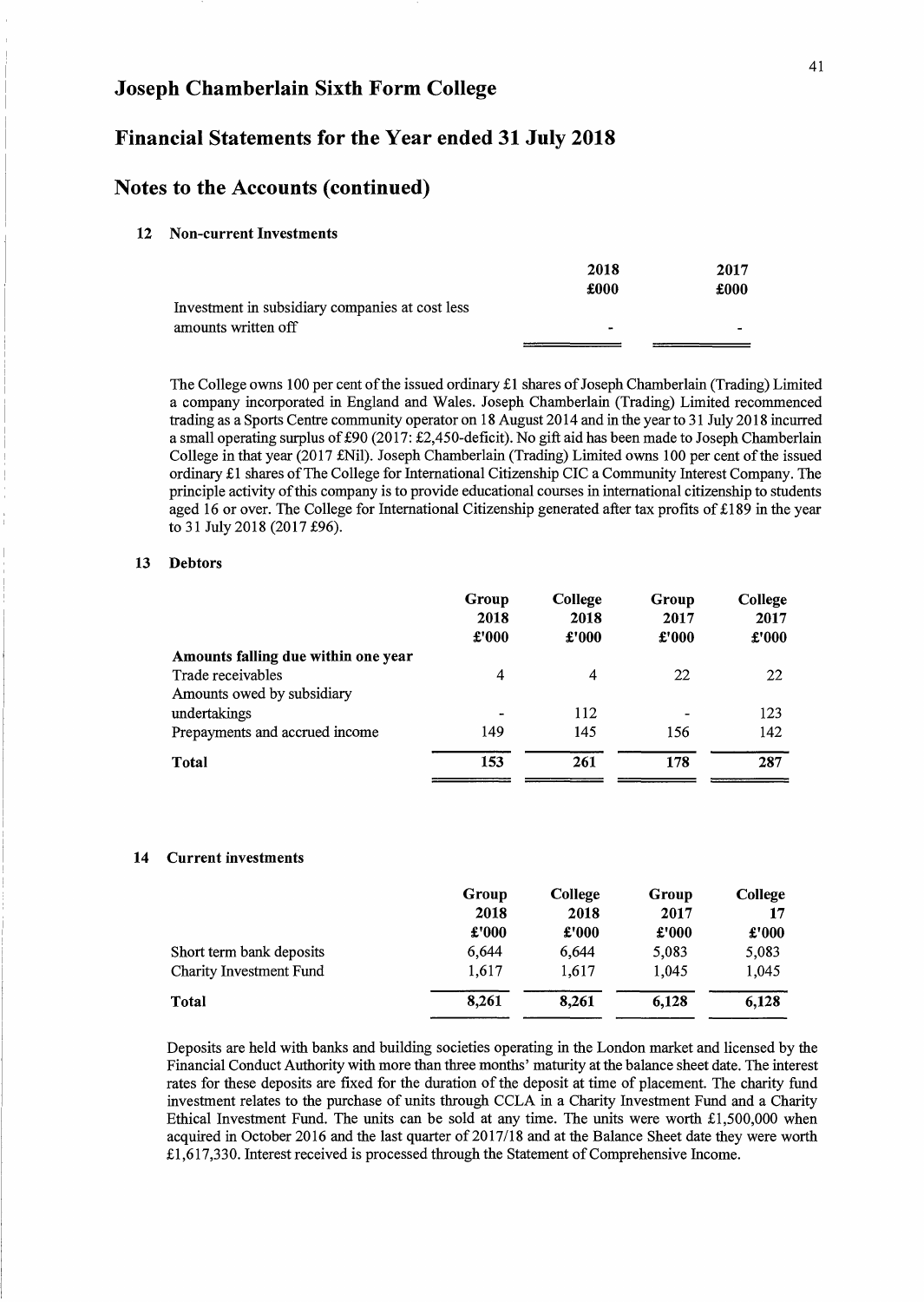## **Financial Statements for the Year ended 31 July 2018**

### **Notes to the Accounts (continued)**

### 15 Creditors: amounts falling due within one year

|                                      | Group | College | Group | College |
|--------------------------------------|-------|---------|-------|---------|
|                                      | 2018  | 2018    | 2017  | 2017    |
|                                      | £000  | £000    | £000  | £000    |
| Bank loans                           | 250   | 250     | 250   | 250     |
| Holiday pay accrual                  | 25    | 25      | 25    | 25      |
| Trade payables                       | 406   | 406     | 528   | 528     |
| Other taxation and social security   | 150   | 150     | 215   | 215     |
| Accruals and other deferred income   | 1,182 | 1,119   | 1,205 | 1,120   |
| Deferred income-government capital   |       |         |       |         |
| grants                               | 468   | 468     | 647   | 647     |
| Amounts owed to Education and Skills |       |         |       |         |
| <b>Funding Agency</b>                |       |         | 62    | 62      |
|                                      | 2,481 | 2,418   | 2,932 | 2,847   |

#### 16 Creditors: amounts falling due after one year

|                                                                            | Group<br>2018<br>£'000 | College<br>2018<br>£'000 | Group<br>2017<br>£'000 | College<br>2017<br>£'000 |
|----------------------------------------------------------------------------|------------------------|--------------------------|------------------------|--------------------------|
| <b>Bank Loans</b>                                                          | 125                    | 125                      | 375                    | 375                      |
| Other taxation and social security<br>Deferred income - government capital |                        |                          | 3                      | 3                        |
| grants                                                                     | 17.184                 | 17,184                   | 17.626                 | 17,626                   |
| Total                                                                      | 17,309                 | 17,309                   | 18,004                 | 18,004                   |

### 17 Maturity of debt

#### Bank loans and overdrafts

Bank loans are repayable as follows:

|                              | Group          | College | Group | College |
|------------------------------|----------------|---------|-------|---------|
|                              | 2018           | 2018    | 2017  | 2017    |
|                              | £'000          | £'000   | £'000 | £'000   |
| In one year or less          | 250            | 250     | 250   | 250     |
| Between one and two years    | 125            | 125     | 250   | 250     |
| Between three and five years | $\blacksquare$ |         | 125   | 125     |
| <b>Total</b>                 | 375            | 375     | 625   | 625     |
|                              |                |         |       |         |

The bank loan of £375,000, at an interest rate currently based on three month LIBOR plus a margin of 0.525%, is repayable in equal quarterly tranches of £62,500.

The bank loan is secured against a portion of the freehold land and buildings of the College.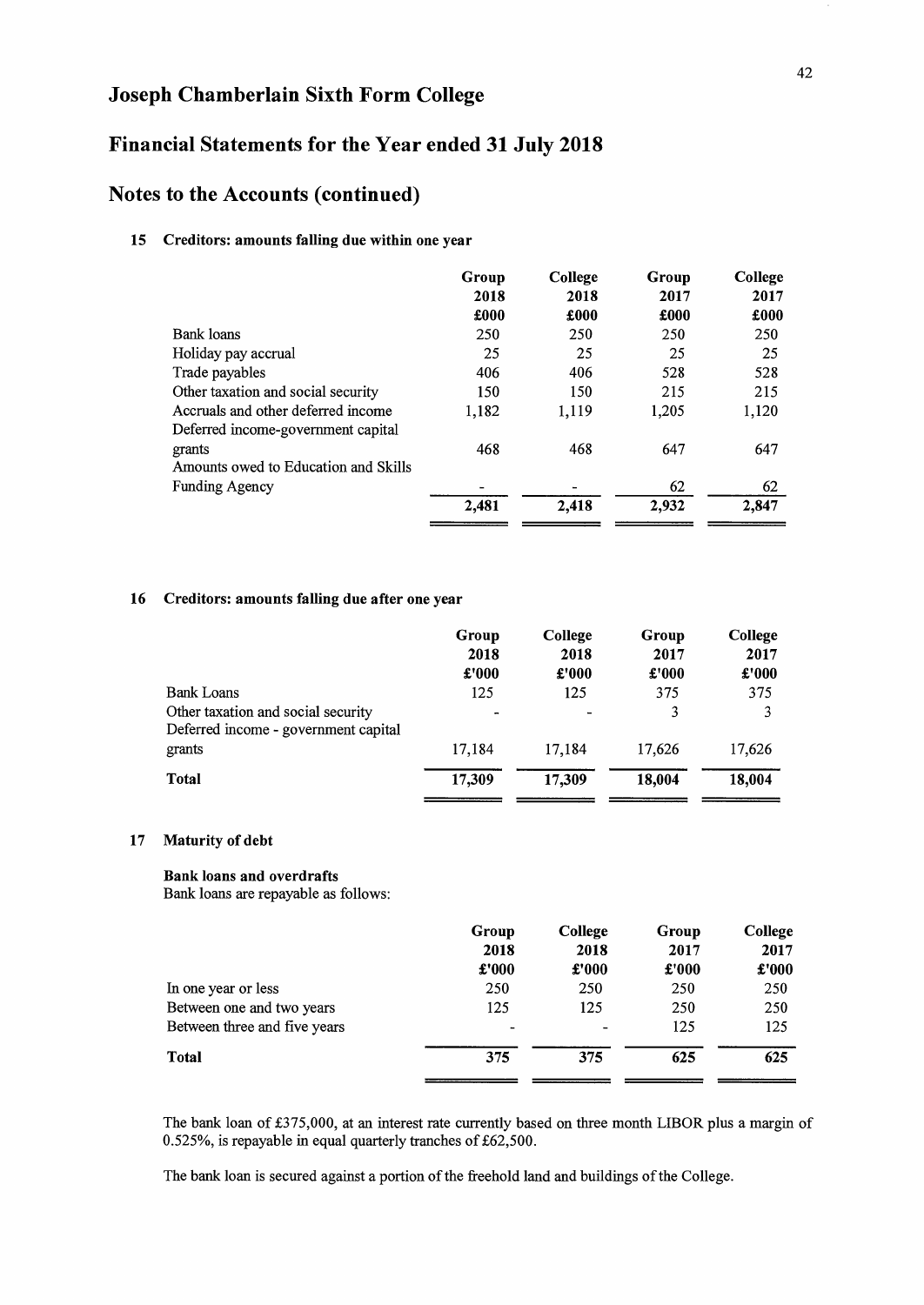## **Financial Statements for the Year ended 31 July 2018**

## **Notes to the Accounts (continued)**

18 Provisions

|                           |                           |                          | <b>Group and College</b> |
|---------------------------|---------------------------|--------------------------|--------------------------|
|                           | <b>Defined</b><br>henefit | <b>Enhanced</b>          |                          |
|                           | obligations<br>£'000      | <b>Pensions</b><br>£'000 | Total<br>£'000           |
| At 1 August 2017          | 2,881                     | 75                       | 2,956                    |
| Expenditure in the period |                           | (6)                      | (6)                      |
| Additions in the period   | (490)                     | 3                        | (487)                    |
| At 31 July 2018           | 2,391                     | 72                       | 2.463                    |

Defined benefit obligations relate to the liabilities under the College's membership of the Local Government Pension Scheme. Further details are given in Note 24.

The enhanced pension provision relates to the cost of staff who have already left the College's employ and commitments for reorganisation costs from which the College cannot reasonably withdraw at the balance sheet date. This provision has been recalculated in accordance with guidance issued by the funding bodies.

The principal assumptions for this calculation are:

|                 | 2018  | 2017  |
|-----------------|-------|-------|
| Price inflation | 2.30% | 2.30% |
| Discount rate   | 1.30% | 1.30% |

The enhanced pension provision includes £24,673 (2017: £26,008) in respect of a former senior postholder.

| 19 | <b>Financial instruments</b>                                                                   | Group<br>2018            | College<br>2018 | Group<br>2017 | College<br>2017 |
|----|------------------------------------------------------------------------------------------------|--------------------------|-----------------|---------------|-----------------|
|    | <b>Financial Assets</b>                                                                        | £'000                    | £'000           | £'000         | £'000           |
|    | Debt instruments measured at amortised cost<br>Debt instruments measured at fair value through | 33                       | 33              | 62            | 48              |
|    | profit and loss                                                                                | 1,617                    | 1,617           | 1,045         | 1,045           |
|    | <b>Financial Liabilities</b>                                                                   |                          |                 |               |                 |
|    | Financial Liabilities measured at amortised cost                                               | 1,665                    | 1,602           | 2,180         | 2,095           |
| 20 | Capital and other commitments                                                                  |                          |                 |               |                 |
|    |                                                                                                | <b>Group and College</b> |                 |               |                 |
|    |                                                                                                | 2018                     | 2017            |               |                 |
|    |                                                                                                | £'000                    | £'000           |               |                 |
|    | Commitments contracted for at 31 July                                                          | 17                       |                 | 52            |                 |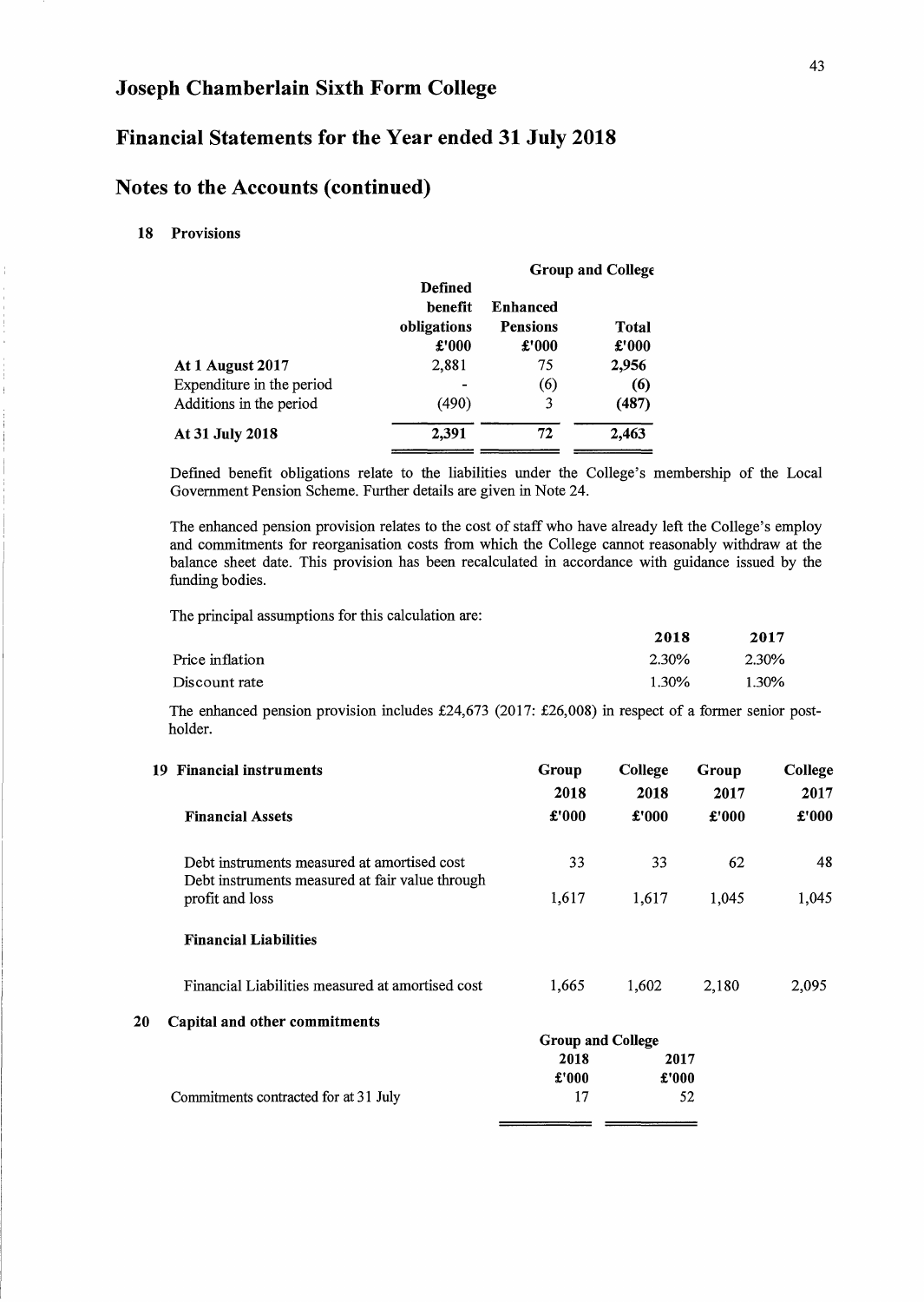### **Financial Statements for the Year ended 31 July 2018**

### **Notes to the Accounts (continued)**

#### **21 Lease obligations**

The total future minimum lease payments under non-cancellable operating leases are as follows:

|                                                   | <b>Group and College</b> |       |  |
|---------------------------------------------------|--------------------------|-------|--|
|                                                   | 2018                     | 2017  |  |
|                                                   | £'000                    | £'000 |  |
| Land & Buildings:                                 |                          |       |  |
| Not later than one year                           | 6                        | 6     |  |
| Later than one year and not later than five years | 6                        | 6     |  |
| Later than five years                             |                          |       |  |
|                                                   | 12                       | 12    |  |
|                                                   |                          |       |  |
| Other:                                            |                          |       |  |
| Not later than one year                           | 40                       | 39    |  |
| Later than one year and not later than five years | 7                        | 47    |  |
| Later than five years                             |                          |       |  |
|                                                   | 47                       | 86    |  |

#### **22 Contingent liabilities**

The College is unaware of any contingent liabilities that may be accruing at the date of approval of these accounts by the Corporation.

#### **23 Events after the reporting period**

There are no events after the reporting period that would have a material effect on these accounts.

#### **24 Defined benefit obligations**

The College's employees belong to two principal post-employment benefit plans, the Teachers' Pensions Scheme England and Wales (TPS) for academic and related staff; and the Local Government Pension Scheme (LGPS) for non-teaching staff, which is administered by the West Midlands Metropolitan Authorities Pension Fund. Both are multi-employer defmed-benefit plans.

|                                                                                        |       | 2018  |       | 2017  |
|----------------------------------------------------------------------------------------|-------|-------|-------|-------|
| Total pension cost for the year                                                        | £'000 | £'000 | £'000 | £'000 |
| Teachers' Pension Scheme: contributions paid                                           |       | 590   |       | 597   |
| Local Government Pension Scheme:                                                       |       |       |       |       |
| Contributions paid                                                                     | 278   |       | 387   |       |
| FRS 102 (28) charge                                                                    | 306   |       | 38    |       |
| Charge to Statement of Comprehensive Income<br>Enhanced pension charge to Statement of |       | 584   |       | 425   |
| Comprehensive Income<br><b>Total Pension Cost for year within staff costs</b>          |       |       |       | 1.022 |

The pension costs are assessed in accordance with the advice of independent qualified actuaries, the latest actuarial valuation of the TPS was 31 March 2012 and of the LGPS 31 March 2016.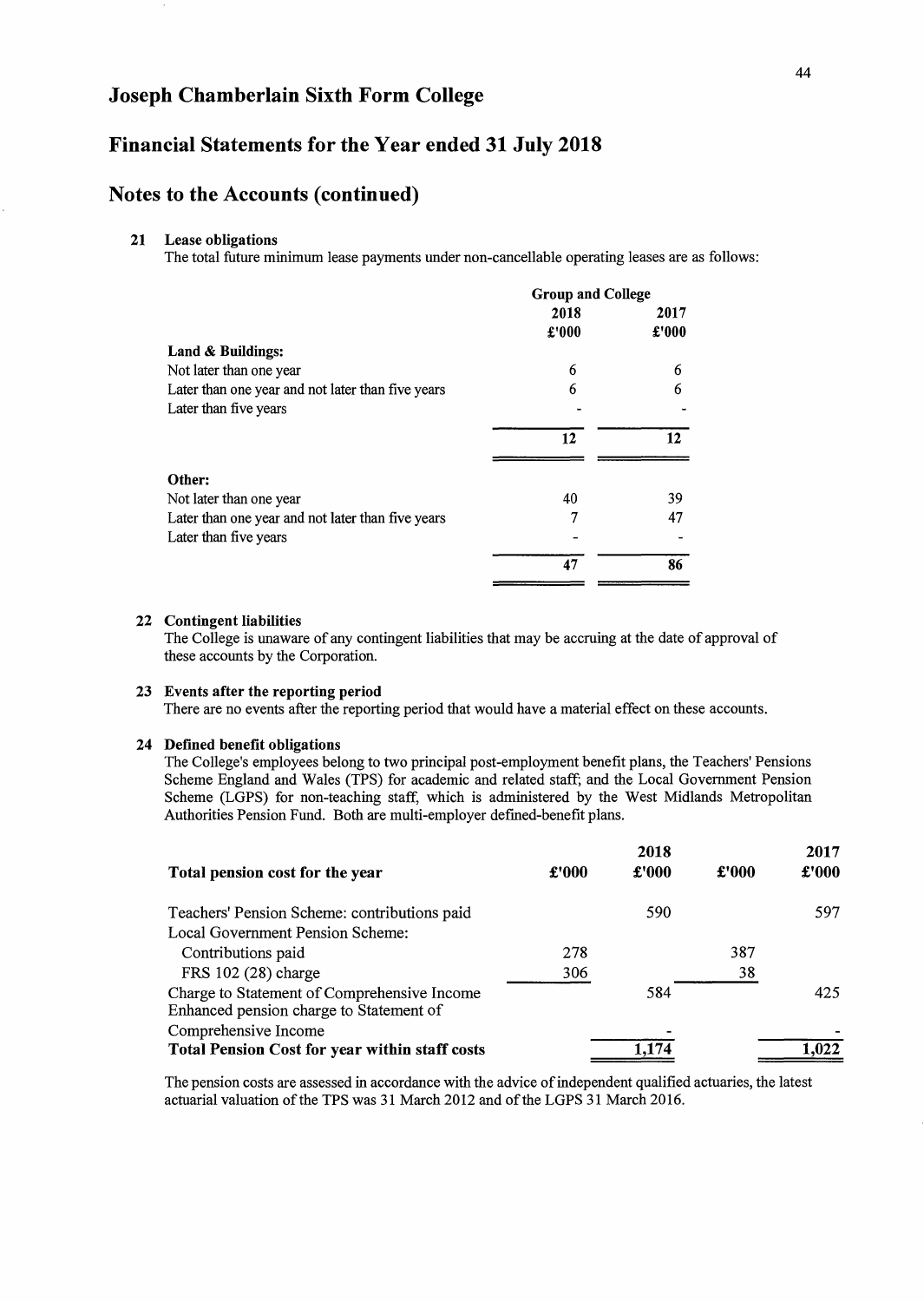### **Financial Statements for the Year ended 31 July 2018**

### **Notes to the Accounts (continued)**

### 24 Defined benefit obligations (continued)

Contributions amounting to £30,486 (2017: £29,902) and £72,686 (2017: £69,877) were payable to the LGPS and TPS schemes respectively at 31 July 2018 and are included within creditors.

#### Teachers' Pension Scheme

The Teachers' Pensions Scheme ("TPS") is a statutory, contributory, defmed benefit scheme, governed by the Teachers' Pensions Regulations 2010, and, from 1 Apri12014, by the Teachers' Pension Scheme Regulations 2014. These regulations apply to teachers in schools and other educational establishments, including academies, in England and Wales that are maintained by local authorities. In addition, teachers in many independent and voluntary-aided schools and teachers and lecturers in some establishments of further and higher education may be eligible for membership. Membership is automatic for full-time teachers and lecturers and, from 1 January 2007, automatic too for teachers in part-time employment following appointment or a change of contract. Teachers and lecturers are able to opt out of the TPS.

The TPS is an unfunded scheme and members contribute on a "pay as you go" basis – these contributions, along with those made by employers, are credited to the Exchequer.

#### Valuation of the Teachers' Pensions Scheme

Not less than every four years the Government Actuary ("GA"), using normal actuarial principles, conducts a formal actuarial review of the TPS. The aim of the review is to specify the level of future contributions. Actuarial scheme valuations are dependent on assumptions about the value of future costs, design of benefits and many other factors.

The latest actuarial review of the TPS was carried out as at 31 March 2012 and in accordance with The Public Service Pensions (Valuations and Employer Cost Cap) Directions 2014. The valuation report was published in June 2014. The key results of the valuation and subsequent consultations are:

- Total scheme liabilities for service (pensions currently payable and the estimated cost of future benefits) of £191.5 billion;
- Value of notional assets (estimated future contributions together with the proceeds from the notional investments held at the valuation date) of £176.6 billion;
- Notional past service deficit of £14.9 billion;
- Assumed real rate of return is 3% in excess of prices and 2% in excess of earnings;
- Rate of real earnings growth is assumed to be 2.75%;
- Assumed nominal rate of return is 5.06%;

The employer contribution rate has been 16.48% since 1 September 2015, with an employer cost cap of 10.9% of pensionable pay.

The next valuation of the TPS is currently underway based on March 2016 data, whereupon the employer contribution rate is expected to be reassessed with any increase likely to be payable from 1 Apri12019.

The pension costs paid to TPS in the year amounted to £590,000 (2017: £597,000).

The TPS is a multi-employer pension plan and there is insufficient information to account for the scheme on as a defmed benefit plan so it is accounted for as a defmed contribution plan.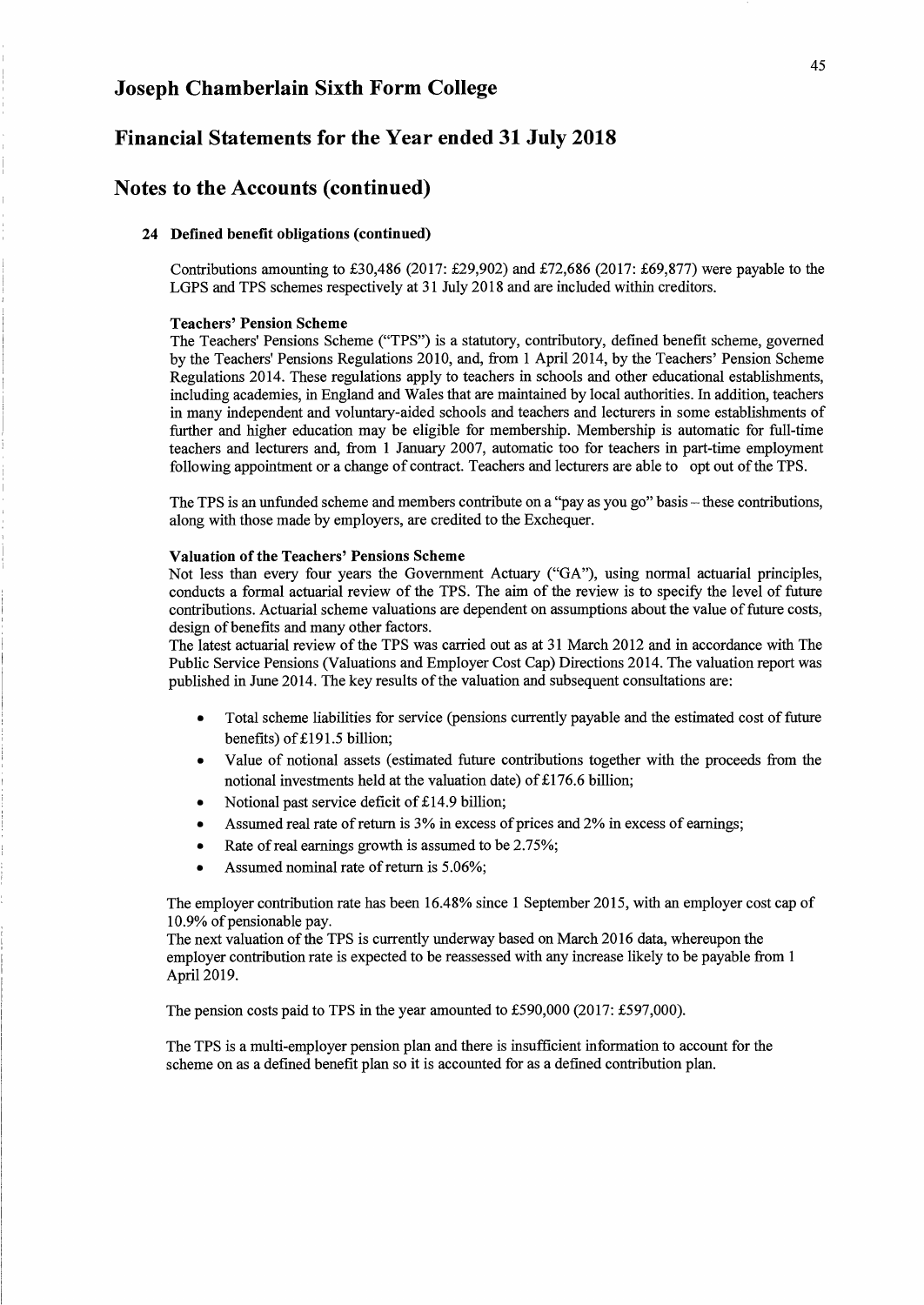### Financial Statements for the Year ended 31 July 2018

### Notes to the Accounts (continued)

#### 24 Defined benefit obligations (continued)

#### FRS 102 (28)

Under the defmitions set out in FRS 102 (28.11), the TPS is a multi-employer pension plan. The College is unable to identify its share of the underlying assets and liabilities of the plan.

Accordingly, the College has taken advantage of the exemption in FRS 102 and has accounted for its contributions to the scheme as if it were a defmed-contribution plan. The College has set out above the information available on the plan and the implications for the College in terms of the anticipated contribution rates.

#### Local Government Pension Scheme

The LGPS is a funded defmed-benefit scheme, with the assets held in separate funds administered by West Midlands Metropolitan Authorities Pension Fund. The total contributions made for the year ended 31 July 2018 was £382,000 of which employer's contributions totalled £278,000 and employees' contributions totalled £104,000. The agreed contribution rate from 1 April 2017 is 17% for employers and range from 5.5% to 12.5%, for employees depending on salary.

The current valuation does not reflect the expected increase in benefits and therefore liability as a result of Guaranteed Minimum Pension (GMP) equalisation between men and women which is required as a result of the removal of the Additional State Pension. Methodologies for a long-term solution are still being investigated by the Government as set out in the published (January 2018) outcome of the Government Consultation "Indexation and Equalisation of GMP in Public Sector Pensions Schemes" and therefore the expected impact cannot be reliably estimated and consequently no provision/liability has been recognised.

#### Principal Actuarial Assumptions

The following information is based upon a full actuarial valuation of the fund at 31 March 2016 updated to 31 July 2018 by a qualified independent actuary.

|                                      | At 31 July      | At 31 July |  |
|--------------------------------------|-----------------|------------|--|
|                                      | 2018            | 2017       |  |
| Rate of increase in salaries         | 3.85%           | 4.20%      |  |
| Future pension increases             | 2.35%           | 2.70%      |  |
| Discount rate for scheme liabilities | 2.65%           | 2.70%      |  |
| Inflation assumptions (CPI)          | 2.35%           | 2.70%      |  |
| Commutation of pensions to lump sums | 50 <sub>%</sub> | 50%        |  |

The current mortality assumptions include sufficient allowance for future improvements in mortality rates. The assumed life expectations on retirement age 65 are:

|                      | At 31 July<br>2018 | At 31 July<br>2017 |
|----------------------|--------------------|--------------------|
| Retiring today       |                    |                    |
| Males                | 21.9               | 21.8               |
| Females              | 24.4               | 24.3               |
| Retiring in 20 years |                    |                    |
| Males                | 24.1               | 23.9               |
| Females              | 26.7               | 26.6               |
|                      |                    |                    |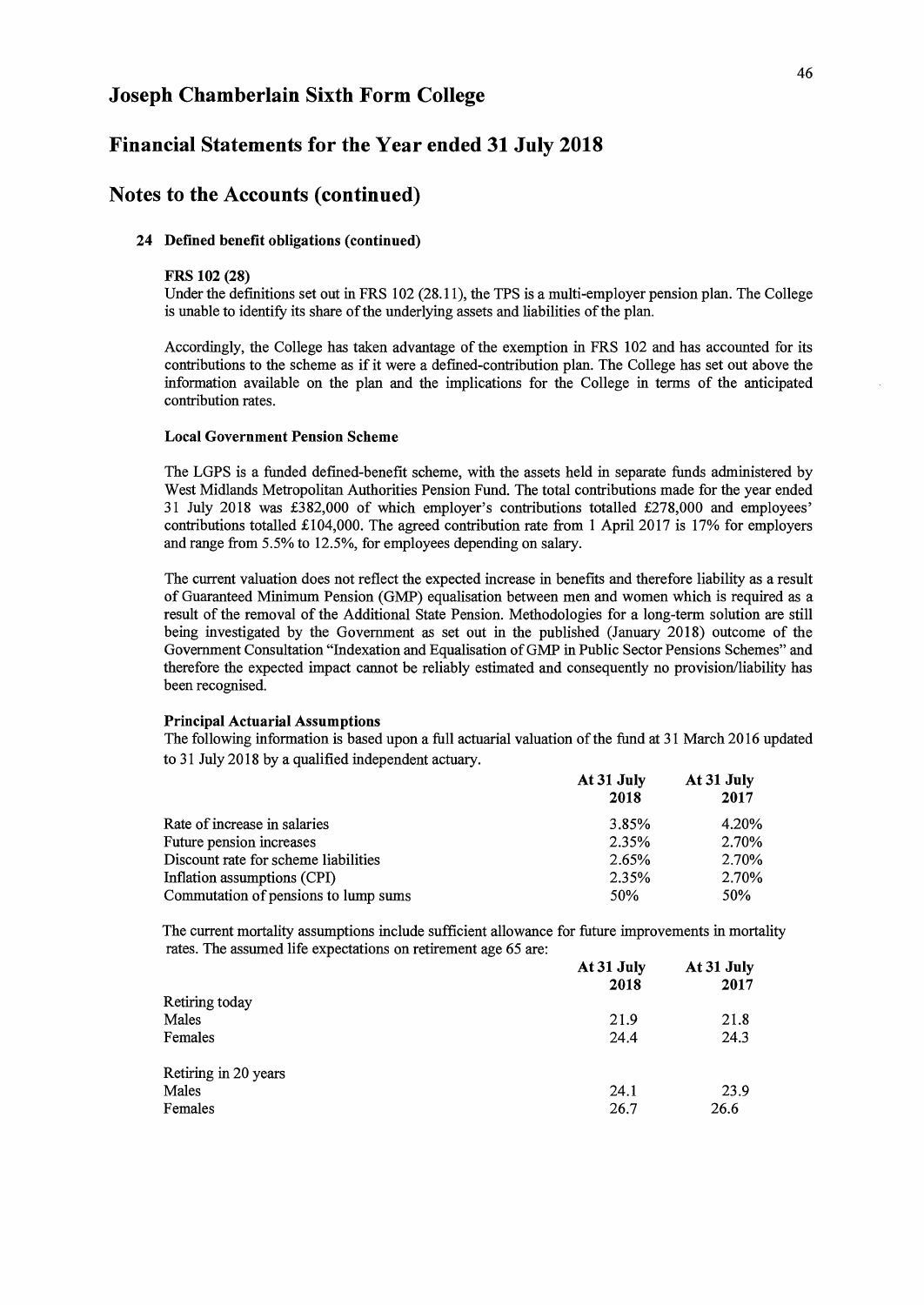## Financial Statements for the Year ended 31 July 2018

## Notes to the Accounts (continued)

### 24 Defined benefit obligations (continued)

The College's share of the assets in the plan at the balance sheet date was:

|                                 | <b>Fair Value</b><br>at 31 July<br>2018 | <b>Fair Value</b><br>at 31 July<br>2017 |
|---------------------------------|-----------------------------------------|-----------------------------------------|
|                                 | £'000                                   | £'000                                   |
| Equity instrumemts              | 5,025                                   | 4,698                                   |
| Debt instrumemts                | 1,974                                   | 1,815                                   |
| Property                        | 644                                     | 543                                     |
| Cash                            | 298                                     | 369                                     |
| Total fair value of plan assets | 7,941                                   | 7,425                                   |
| Actual return on plan assets    | 369                                     | 1.047                                   |

### Amounts recognised in the Statement of Comprehensive Income in respect of the plan are:

| 2018<br>£'000 | 2017<br>£'000 |
|---------------|---------------|
|               |               |
| 582           | 412           |
| 3             | 3             |
| 585           | 415           |
|               |               |
| (75)          | (91)          |
|               |               |
| 167           | 895           |
|               |               |
| 707           | 55            |
| 874           | 950           |
|               |               |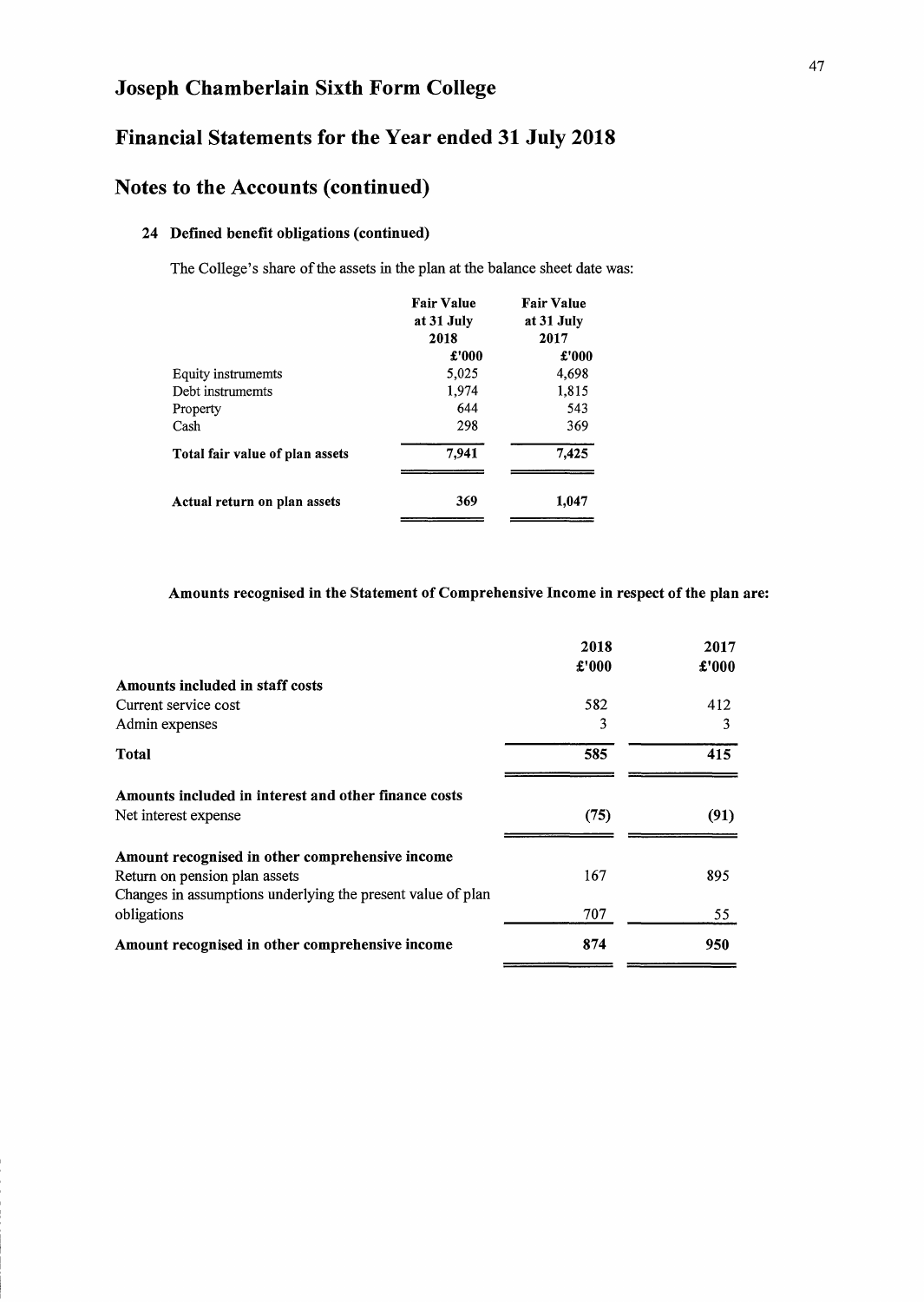## Financial Statements for the Year ended 31 July 2018

### Notes to the Accounts (continued)

| 24 Defined benefit obligations (continued)<br><b>Local Government Pension Scheme (continued)</b><br>Movement in net defined benefit (liability) / asset during year |               |               |
|---------------------------------------------------------------------------------------------------------------------------------------------------------------------|---------------|---------------|
|                                                                                                                                                                     | 2018          | 2017          |
|                                                                                                                                                                     | $\pounds 000$ | £'000         |
| Net defined benefit (liability) / asset in scheme at 1st August<br>Movement in year:                                                                                | (2,881)       | (3,699)       |
| Current service cost                                                                                                                                                | (582)         | (412)         |
| <b>Employer contributions</b>                                                                                                                                       | 276           | 374           |
| Administrative expenses                                                                                                                                             | (3)           | (3)           |
| Net interest on the defined (liability) / asset                                                                                                                     | (75)          | (91)          |
| Actuarial (loss)/gain                                                                                                                                               | 874           | 950           |
| Net defined benefit (liability) / asset at 31st July                                                                                                                | (2, 391)      | (2,881)       |
| <b>Asset and Liability Reconciliation</b>                                                                                                                           |               |               |
| Changes in the present value of defined benefit obligations                                                                                                         | 2018<br>£'000 | 2017<br>£'000 |
| Defined benefit obligations at start of period                                                                                                                      | 10,306        | 9,379         |
| Current service cost                                                                                                                                                | 582           | 412           |
| Interest cost                                                                                                                                                       | 277           | 243           |
| Contributions by scheme participants                                                                                                                                | 104           | 96            |
| Experience gains on defined benefit obligations                                                                                                                     |               | (526)         |
| Change in demographic assumptions                                                                                                                                   |               | (238)         |
| Change in financial assumptions                                                                                                                                     | (707)         | 1,068         |
| Benefits paid                                                                                                                                                       | (230)         | (128)         |
| Defined benefit obligations at end of period                                                                                                                        | 10,332        | 10,306        |
| Changes in fair value of plan assets                                                                                                                                |               |               |
| Fair value of plan assets at start of period                                                                                                                        | 7,425         | 5,680         |
| Interest on plan assets                                                                                                                                             | 202           | 152           |
| Return on plan assets                                                                                                                                               | 167           | 895           |
| <b>Employer contributions</b>                                                                                                                                       | 276           | 374           |
| Administrative expenses                                                                                                                                             | (3)           | (3)           |
| Other actuarial gains                                                                                                                                               |               | 359           |
| Contributions by scheme participants                                                                                                                                | 104           | 96            |
| Benefits paid                                                                                                                                                       | (230)         | (128)         |
| Fair value of plan assets at end of period                                                                                                                          | 7,941         | 7,425         |

#### 25 Related Party Transactions

Owing to the nature of the College's operations and the composition of the board of governors being drawn from local public and private sector organisations, it is inevitable that transactions will take place with organisations in which a member of the board of governors may have an interest. All transactions involving such organisations are in accordance with the College's fmancial regulations and normal procurement procedures. No transactions were identified which should be disclosed under the related party accounting requirements.

No Governors. Apart from staff Governors, received any payment whilst performing their duties for the College (2017: None).

Key management compensation is given in note 7.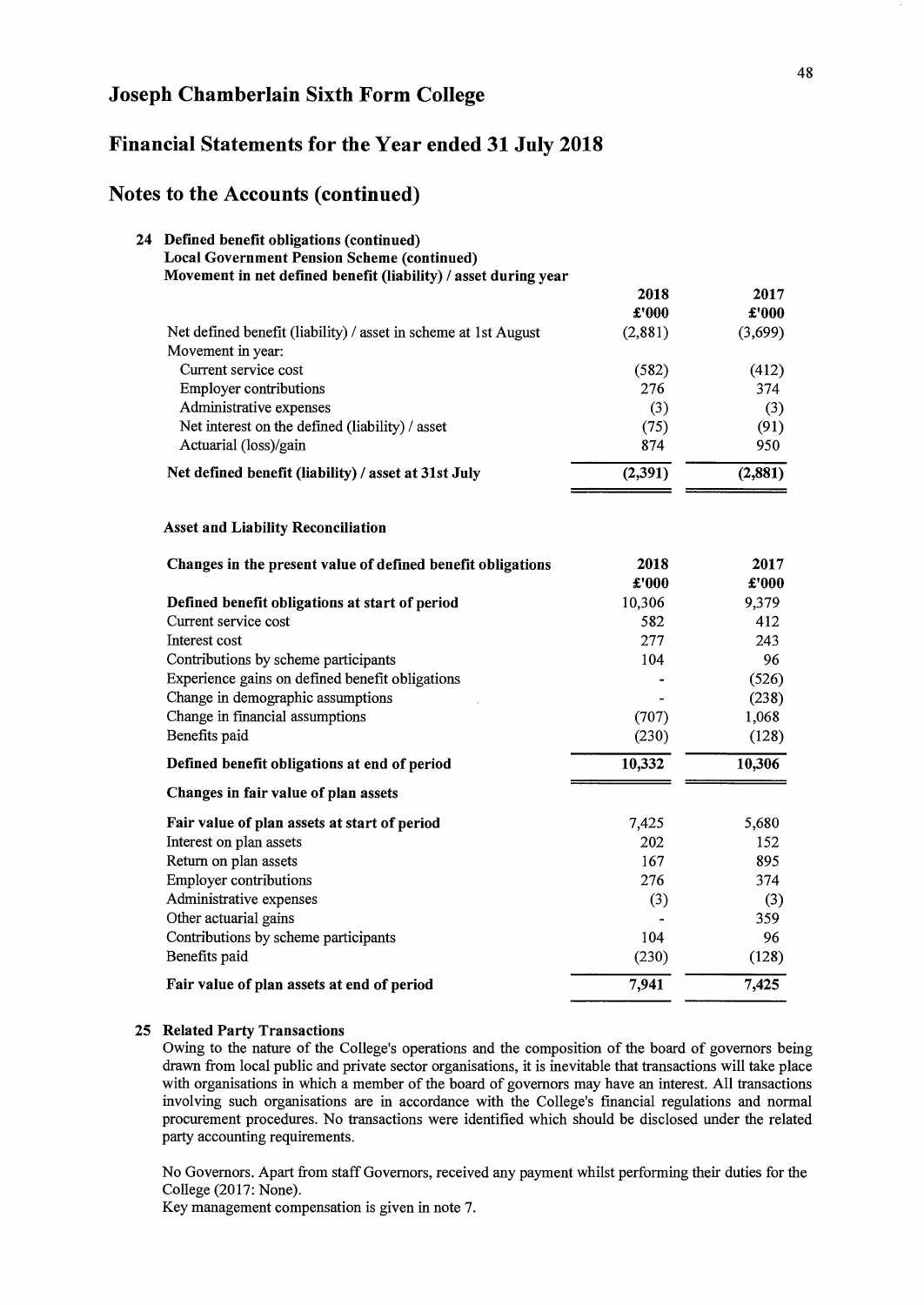## **Financial Statements for the Year ended 31 July 2018**

## **Notes to the Accounts (continued)**

### **26 Learner support funds**

|                                                        | 2018<br>£'000 | 2017<br>£'000 |
|--------------------------------------------------------|---------------|---------------|
| Funding body grants - discretionary/vulnerable learner |               |               |
| support                                                | 742           | 926           |
|                                                        | 742           | 926           |
| Disbursed to students                                  | (702)         | (822)         |
| Administration costs                                   | (43)          | (42)          |
| Balance unspent as at 31 July, included in creditors   | (3)           | 62            |

Funding body grants are available solely for students. In the majority of instances, the College only acts as a paying agent. In these circumstances, the grants and related disbursements are therefore excluded from the Statement of Comprehensive Income.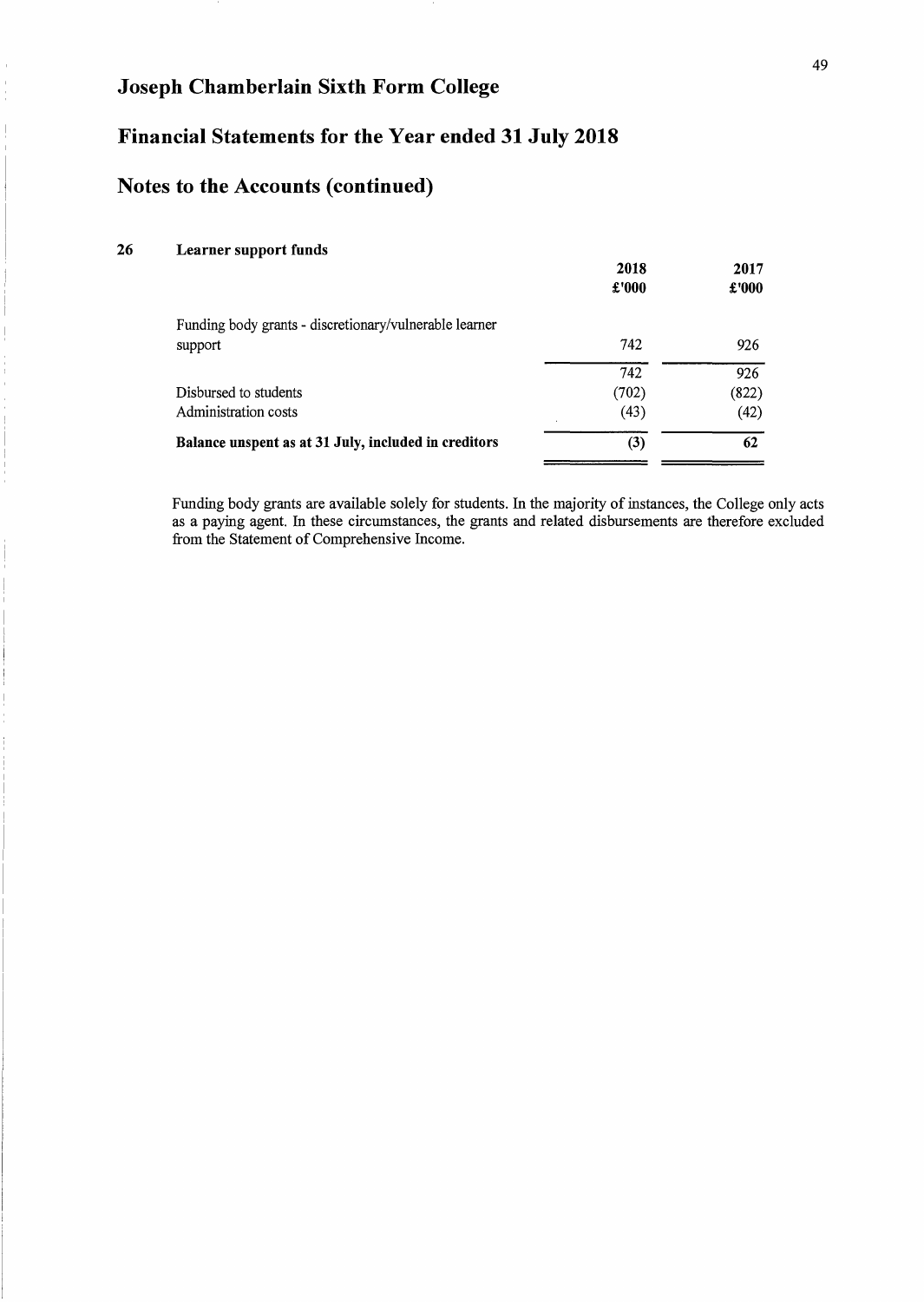#### **INDEPENDENT REPORTING ACCOUNTANT'S REPORT ON REGULARITY TO THE CORPORATION OF JOSEPH CHAMBERLAIN SIXTH FORM COLLEGE AND THE SECRETARY OF FOR EDUCATION ACTING THROUGH EDUCATION AND SKILLS FUNDING AGENCY**

#### Conclusion

We have carried out an engagement, in accordance with the terms of our engagement letter dated 25 August 2017 and further to the requirements of the grant funding agreements and contracts with the Education and Skills Funding Agency (the "ESFA"), to obtain limited assurance about whether the expenditure disbursed and income received by Joseph Chamberlain Sixth Form College during the period 1 August 2017 to 31 July 2018 have been applied to the purposes identified by Parliament and the financial transactions conform to the authorities which govern them.

In the course of our work, nothing has come to our attention which suggests that in all material respects the expenditure disbursed and income received during the period 1 August 2017 to 31 July 2018 has not been applied to purposes intended by Parliament and the financial transactions do not conform to the authorities which govern them.

#### Basis for conclusion

The framework that has been applied is set out in the Post-16 Audit Code of Practice (the "ACoP") issued by the ESFA. In line with this framework, our work has specifically not considered income received from the main funding grants generated through the Individualised Learner Record (ILR) returns, for which the ESFA has other assurance arrangements in place.

We are independent of the Joseph Chamberlain Sixth Form College in accordance with the ethical requirements that are applicable to this engagement and we have fulfilled our ethical requirements in accordance with these requirements. We believe the assurance evidence we have obtained is sufficient to provide a basis for our conclusion

Responsibilities of Corporation of Joseph Chamberlain Sixth Form College for regularity The Corporation of Joseph Chamberlain Sixth Form College is responsible, under the grant funding agreements and contracts with the ESFA and the requirements of the Further & Higher Education Act 1992, subsequent legislation and related regulations and guidance, for ensuring that expenditure disbursed and income received is applied for the purposes intended by Parliament and the financial transactions conform to the authorities which govern them. The corporation of Joseph Chamberlain Sixth Form College is also responsible for preparing the Governing Body's Statement of Regularity, Propriety and Compliance.

#### Reporting accountant's responsibilities for reporting on regularity

Our responsibilities for this engagement are established in the United Kingdom by our profession's ethical guidance and are to obtain limited assurance and report in accordance with our engagement letter and the requirements of the ACoP.

The objective of a limited assurance engagement is to perform such procedures as to obtain information and explanations in order to provide us with sufficient appropriate evidence to express a negative conclusion on regularity. A limited assurance engagement is more limited in scope than a reasonable assurance engagement and the procedures performed vary in nature and timing from, and are less in extent than for a reasonable assurance engagement; consequently, a limited assurance engagement does not enable us to obtain assurance that we would become aware of all significant matters that might be identified in a reasonable assurance engagement. Accordingly, we do not express a positive opinion.

We report to you whether anything has come to our attention in carrying out our work which suggests that in all material respects, expenditure disbursed and income received during the period [insert the start date of the period for which the annual accounts have been prepared] to 31 July 2018 have not been applied to purposes intended by Parliament or that the financial transactions do not conform to the authorities which govern them.

Our work included identification and assessment of the design and operational effectiveness of the controls, policies and procedures that have been implemented to ensure compliance with the framework of authorities including the specific requirements of the grant funding agreements and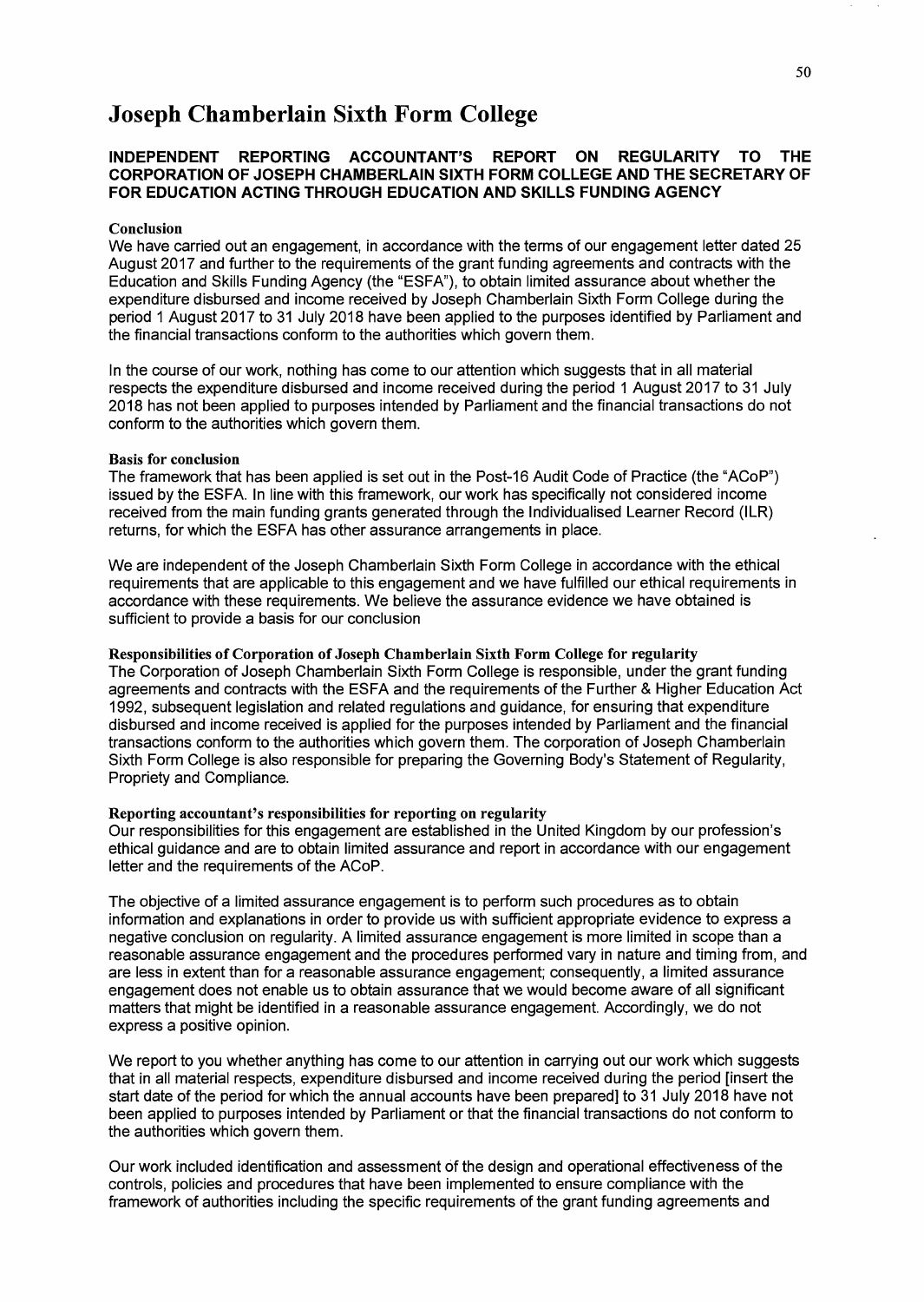Independent Reporting Accountant's report on regularity to the Corporation of Joseph Chamberlain Sixth Form College and the Secretary of State for Education acting through the Department for Education (Continued)

Reporting accountant's responsibilities for reporting on regularity (continued)

contracts with the ESFA and high level financial control areas where we identified a material irregularity is likely to arise. We undertook detailed testing, on a sample basis, on the identified areas where a material irregularity is likely to arise where such areas are in respect of controls, policies and procedures that apply to classes of transactions.

This work was integrated with our audit of the financial statements and evidence was also derived from the conduct of that audit to the extent it supports the regularity conclusion.

#### Use of our report

This report is made solely to the Corporation of Joseph Chamberlain Sixth Form College and the Secretary of State for Education acting through the ESFA in accordance with the terms of our engagement letter. Our work has been undertaken so that we might state to the Corporation of Joseph Chamberlain Sixth Form College and the Secretary of State for Education acting through the ESFA those matters we are required to state in a report and for no other purpose. To the fullest extent permitted by law, we do not accept or assume responsibility to anyone other than the Corporation of Joseph Chamberlain Sixth Form College and the Secretary of State for Education acting through the ESFA for our work, for this report, or for the conclusion we have formed.

lon I dall in

RSM UK AUDIT LLP Chartered Accountants St Philips Point Temple Row Birmingham B25AF

Date: **18 le** use 2.2